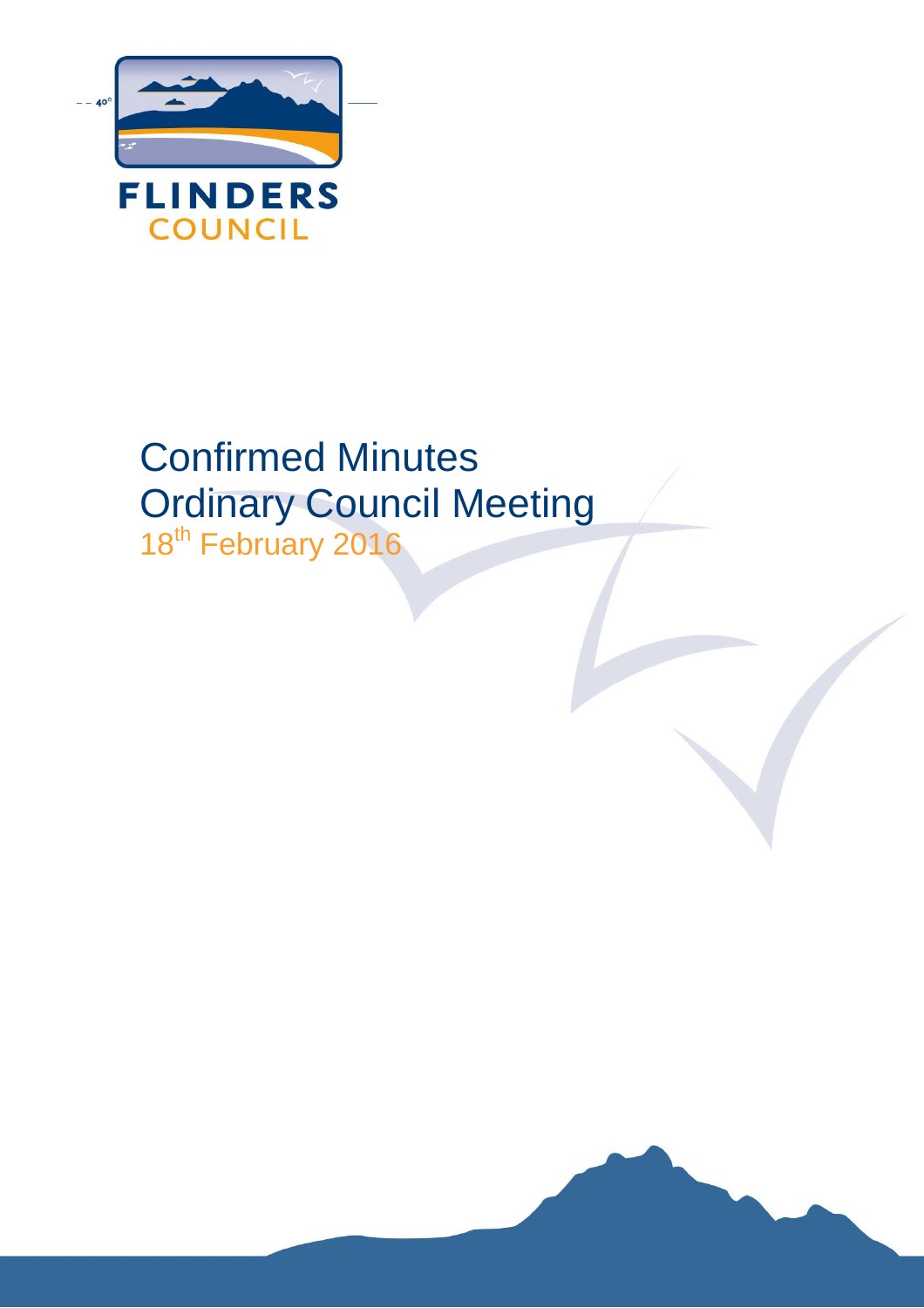# **FLINDERS COUNCIL ORDINARY MEETING CONFIRMED MINUTES**

DATE: Thursday 18<sup>th</sup> February 2016 VENUE: Furneaux Arts and Entertainment Centre, Whitemark COMMENCING: 1.00 pm

#### PRESENT

Mayor Carol Cox Deputy Mayor Marc Cobham Cr Peter Rhodes Cr David Williams Cr Gerald Willis

#### APOLOGIES

Cr Chris Rhodes Cr Ken Stockton

#### STAFF IN ATTENDANCE

| Raoul Harper | - General Manager                                                            | $1.00 - 2.16$ pm |
|--------------|------------------------------------------------------------------------------|------------------|
|              | Sophie Pitchford - Corporate Services Manager                                | $1.00 - 2.16$ pm |
|              | Karin Van Straten - Senior Statutory Planner, West Tamar Council (via phone) |                  |
|              |                                                                              | $1.26 - 1.28$ pm |
| Vicki Warden | - Executive Officer (Minute Taker)                                           | $1.00 - 2.16$ pm |

#### CONFIRMATION OF MINUTES

13.02.2016 Moved: Deputy Mayor M Cobham Seconded: Cr D Williams That the Minutes from the Ordinary Council Meeting held on the  $21<sup>st</sup>$  January 2016 be confirmed.

# CARRIED UNANIMOUSLY (5-0)

For: Mayor Carol Cox, Deputy Mayor Marc Cobham, Cr Peter Rhodes, Cr David Williams and Cr Gerald Willis.

#### PUBLIC QUESTION TIME

#### Question 1: Roy McCormack

Why hasn't slashing of road verges been done this year given the severe fire hazard in a very dry year?

#### Mayor's Response:

The question was taken on notice.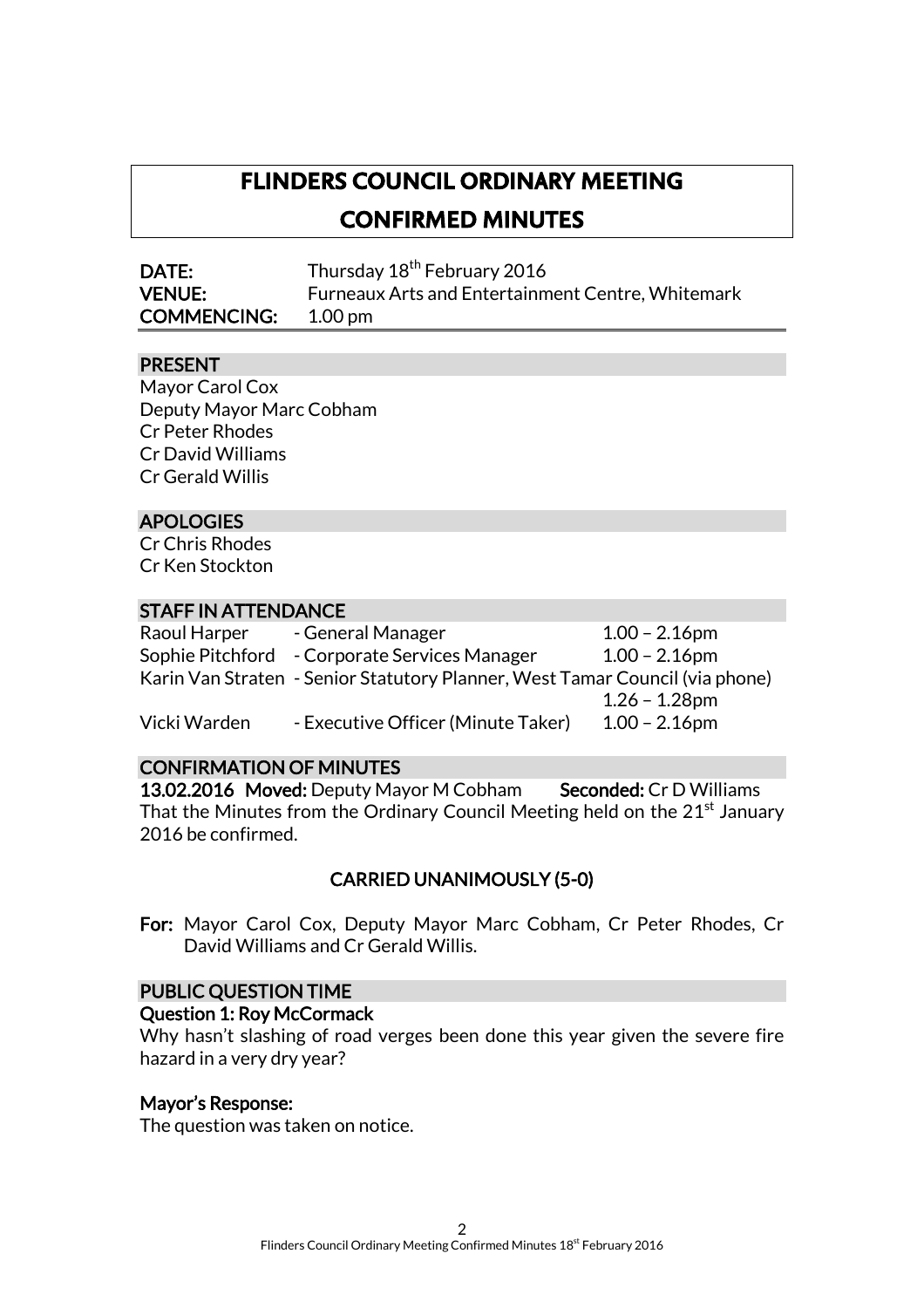#### Question 2: David Grutzner

The current planning scheme for Flinders Island is the 1994 version. In the past 22 years there has been considerable time and effort made to introduce a revised and updated planning scheme for the Island with substantial additional and associated costs to rate payers. In summary Council's efforts have repeatedly been frustrated by the State Government. Could the Council please provide an update of the current situation and likely forward program?

#### Mayor's Response:

The question was taken on notice.

#### Question 3: David Tresemer

Is there an algorithm or formula for which roads receive Council attention, for example, after a rain when the gravel roads are best for reshaping?

#### General Manager's Response:

The road grading program is based on an annual schedule of works which is often informed by rain whereby grading can occur. Roads are generally scheduled to be done once or twice a year. Council is aware of the corrugation issue with some roads however the last weather event severely affected the road from Emita to Palana including wash outs and this has to take priority.

#### Question 4: David Tresemer

To reiterate David Grutzner's question, where are we at with the planning scheme?

#### Mayor's Response:

The question was taken on notice.

#### LATE AGENDA ITEMS

The following has been received as a late agenda item:

• Minister for Local Government Letter - Modeling Amalgamation

Pursuant to S65(1) of the *Local Government Act 1993*, the General Manager confirms that he has had sufficient time to consider the item and to provide expert advice in relation to the item.

Under S8(6) of the Local Government (Meeting Procedures) Regulations 2005, this item may be considered at this meeting by absolute majority vote.

#### **DECISION**

14.02.2016 Moved: Cr D Williams Seconded: Cr G Willis Under S8(6) of the Local Government (Meeting Procedures) Regulations 2005, the item 'Minister for Local Government Letter – Modeling Amalgamation' be considered as Item C3 at this meeting.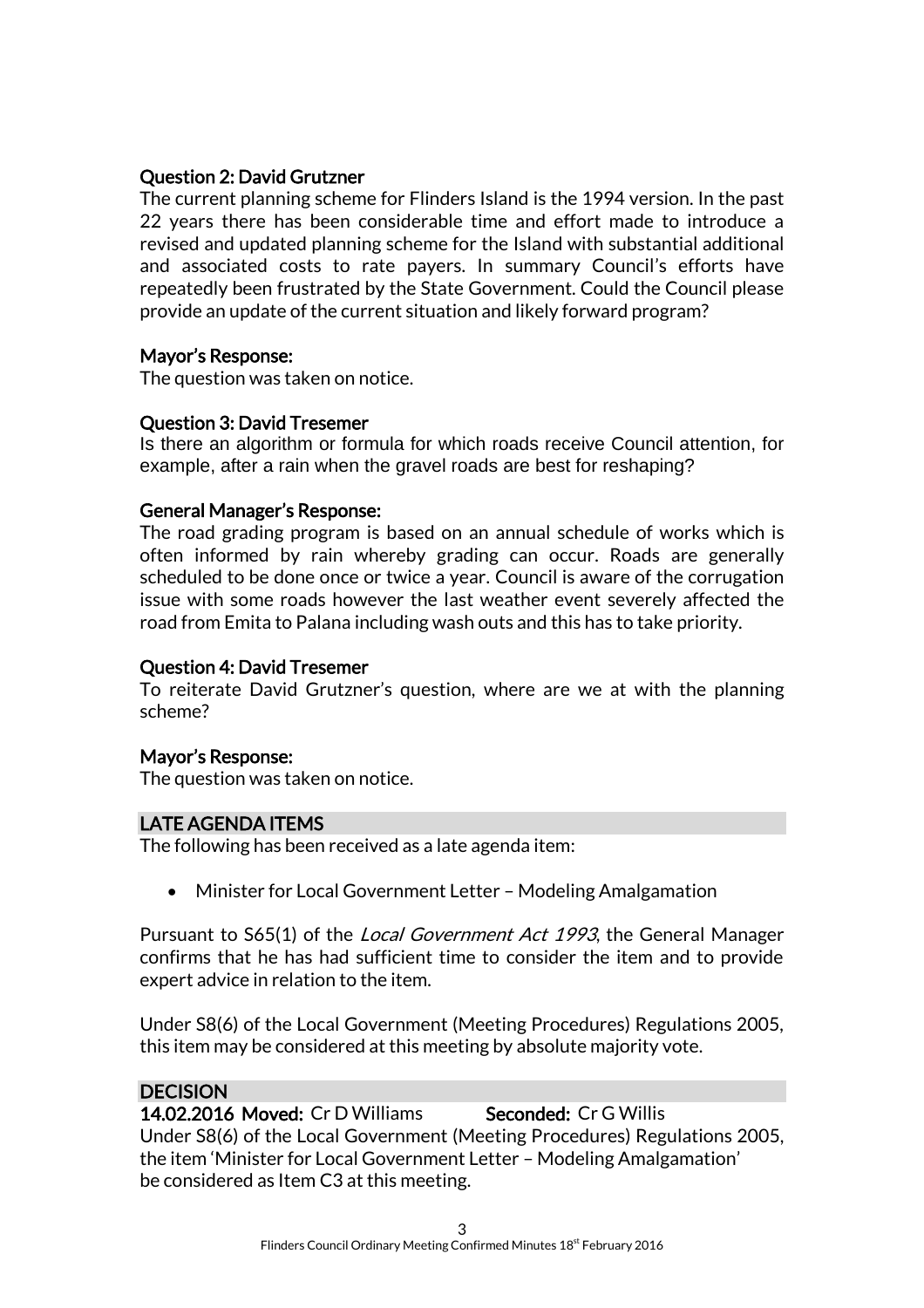# CARRIED UNANIMOUSLY (5-0)

For: Mayor Carol Cox, Deputy Mayor Marc Cobham, Cr Peter Rhodes, Cr David Williams and Cr Gerald Willis.

#### DECLARATION OF PECUNIARY INTEREST Nil

# LEAVE OF ABSENCE

Nil

#### **PETITIONS**

Nil

#### **POLICIES**

No Council policies were under review during the reporting period.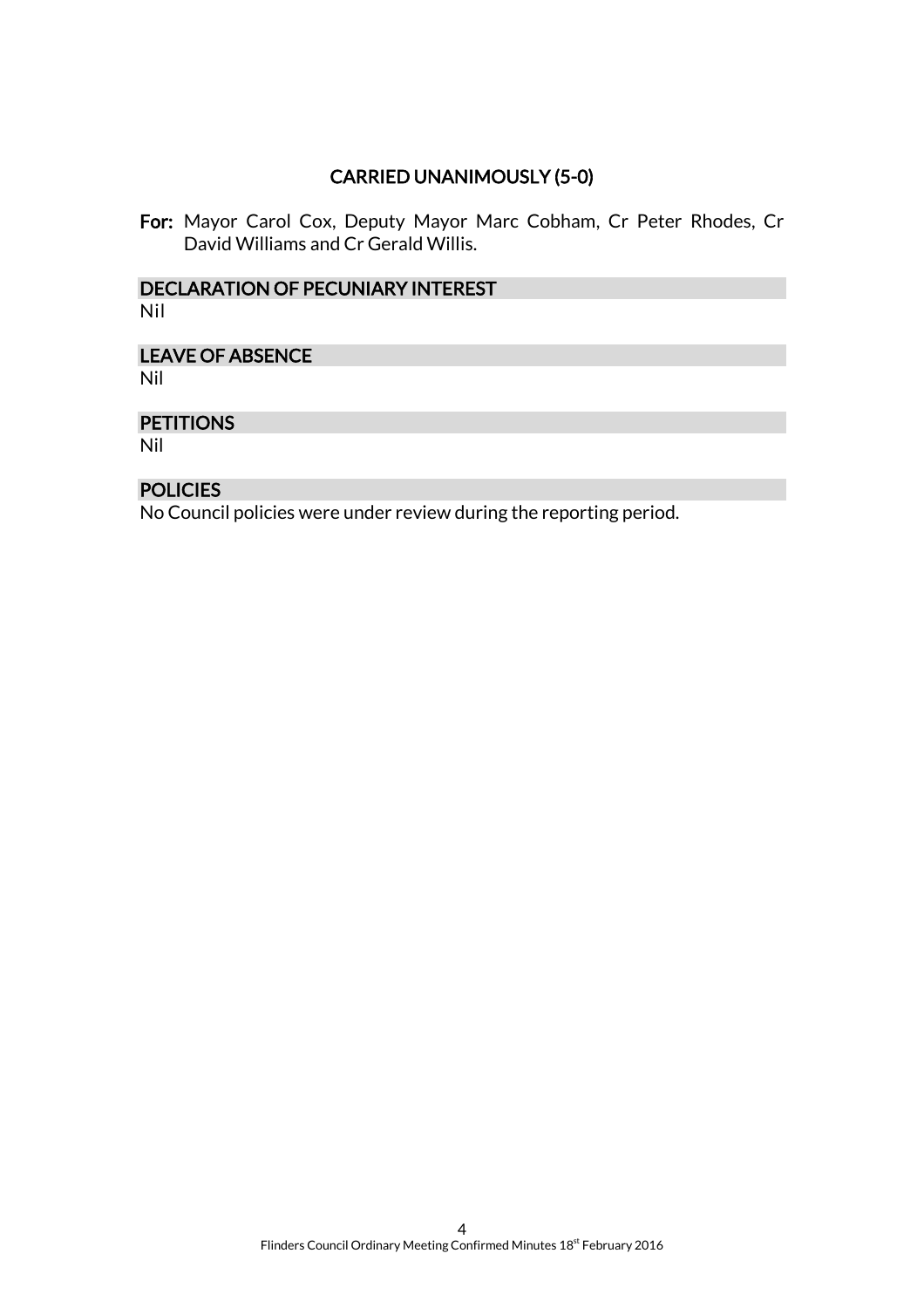# **WORKSHOPS & INFORMATION FORUMS File No: COU/0205**

# Council Workshop held on 4 th February 2016

Council held a Workshop on the following subjects:

- $\bullet$  Item 1: Instrument of Delegation
- Item 2: Half Yearly Budget Review
- Item 3: Budget Estimates Process
- Item 4: Councillor's Allowances
- Item 5: Review of Aviation Policies
- Item 6: Write Off of Bad Debt Policy
- Item 7: Six Monthly Planning Report to Councillors
- Item 8: Solid Waste Disposal
- Item 9: Clean Up Australia Day 6th March 2016
- Item 10: LGAT General Meeting
- Item 11: Upgrades to Lady Barron and Emita Halls
- Item 12: Organisational Restructure

#### Councillors Present:

Mayor Carol Cox, Deputy Mayor Marc Cobham, Cr Peter Rhodes, Cr Ken Stockton and Cr Gerald Willis.

#### Apologies:

Cr Chris Rhodes and Cr David Williams.

#### Staff and Consultants Present:

Sophie Pitchford (Corporate Services Manager), Marc Edwards (Lawyer, Abetz Curtis) (via phone) (Item 1 only), Jacci Viney (Development Services Coordinator) (Item 7 & 8), Brian Barnewall (Works and Services Manager) (Item 8 only) and Jana Harper (Community Economic Development Manager) (Item 11 only).

As workshops and information sessions are for information and discussion purposes only, no decisions are made or foreshadowed at these proceedings.

#### VOTING REQUIREMENTS:

Simple Majority

#### RECOMMENDATION:

That the Council Workshop held on  $4^{\text{th}}$  February 2016 be noted.

#### DECISION:

15.02.2016 Moved: Deputy Mayor M Cobham Seconded: Cr G Willis That the Council Workshop held on  $4^{\text{th}}$  February 2016 be noted.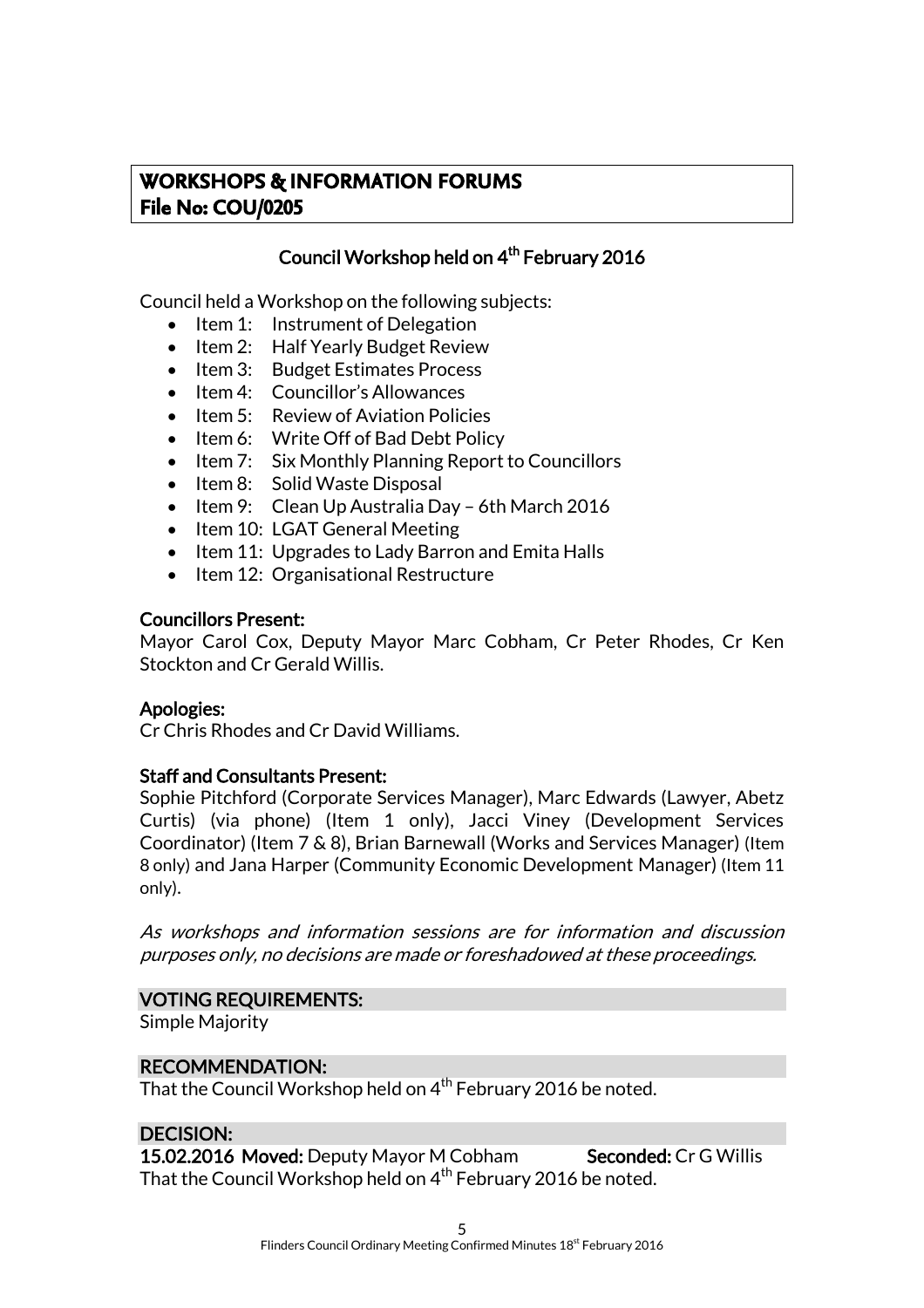# CARRIED UNANIMOUSLY (5-0)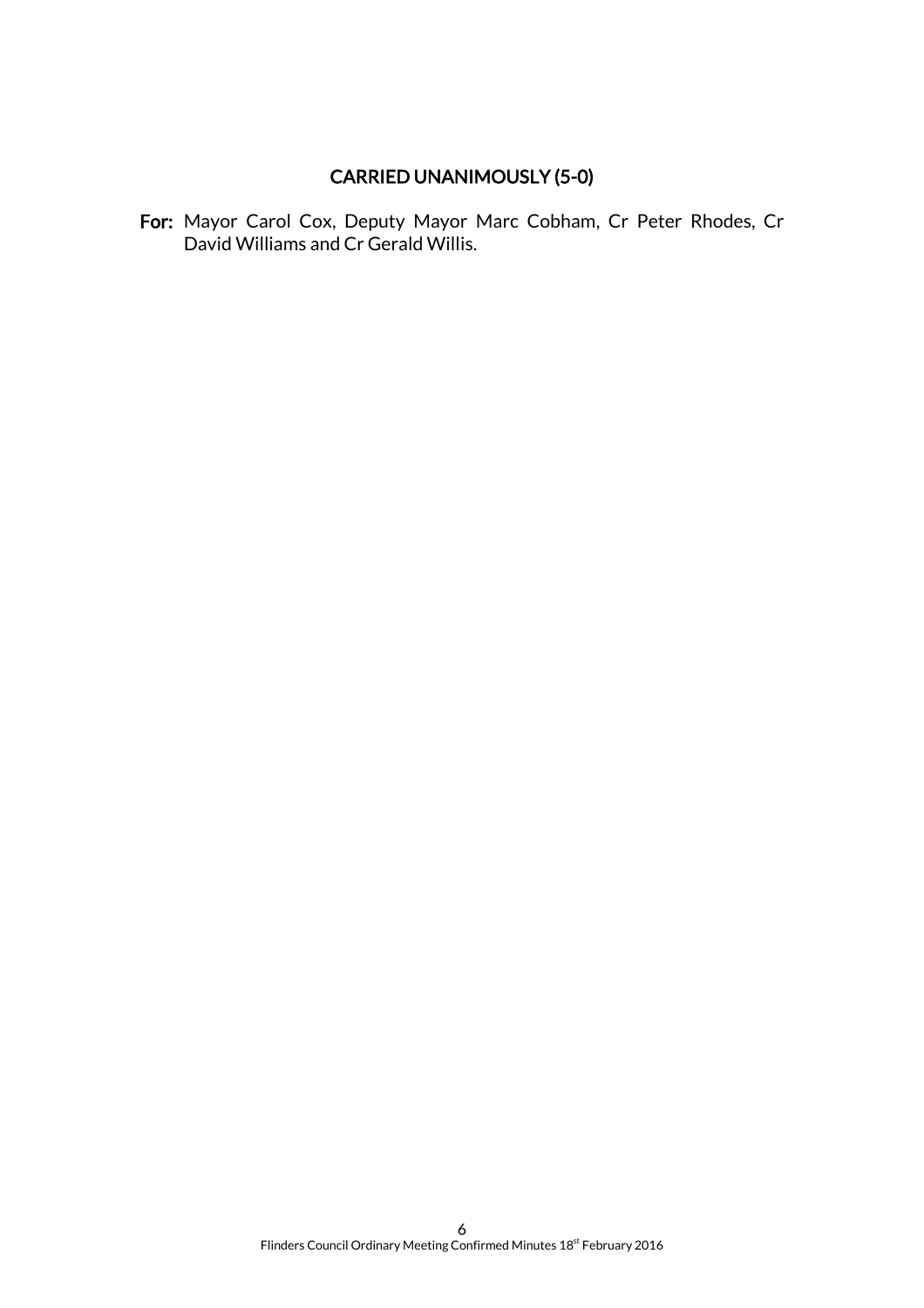#### Meeting with State Grants Commission on 9<sup>th</sup> February 2016

The State Grants Commission's 2016 Hearings and Visits provided Council with an opportunity to raise issues of interest and potentially influence the State Grants Commission's 2018-19 Triennium Work Plan.

#### Councillors Present:

Mayor Carol Cox, Deputy Mayor Marc Cobham, Cr Peter Rhodes, Cr Ken Stockton and Cr Gerald Willis.

#### Apologies:

Cr Chris Rhodes and Cr David Williams.

#### Staff and Consultants Present:

Sophie Pitchford (Corporate Services Manager) and Vicki Warden (Executive Officer).

As workshops and information sessions are for information and discussion purposes only, no decisions are made or foreshadowed at these proceedings.

#### VOTING REQUIREMENTS:

Simple Majority

#### RECOMMENDATION:

That the State Grants Commission meeting held on 9<sup>th</sup> February 2016 be noted.

#### DECISION:

16.02.2016 Moved: Deputy Mayor M Cobham Seconded: Cr P Rhodes That the State Grants Commission meeting held on 9<sup>th</sup> February 2016 be noted.

#### CARRIED UNANIMOUSLY (5-0)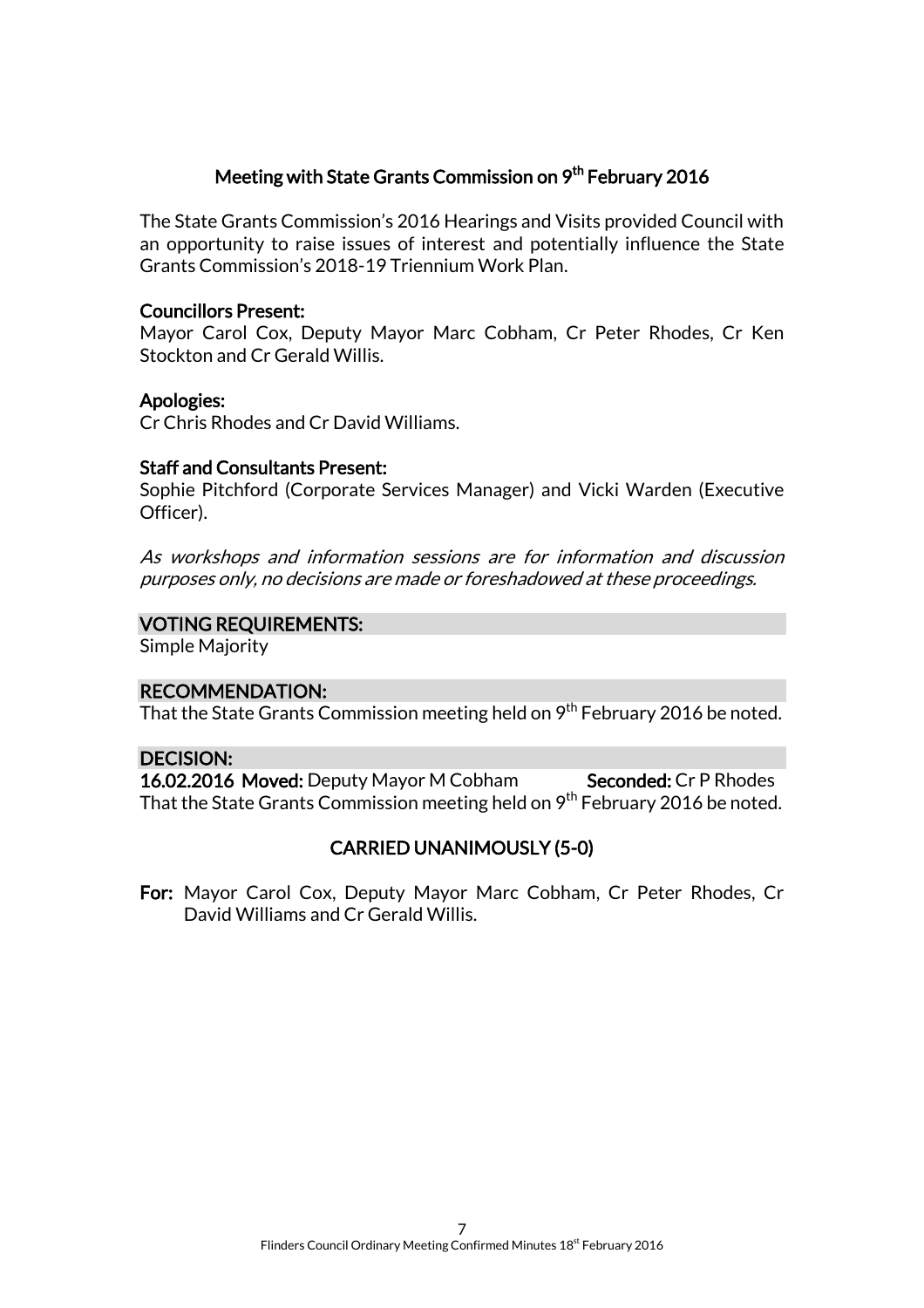# Council Workshop held on 11<sup>th</sup> February 2016

Council held a Workshop on the following subjects:

- Item 1: Strategic Framework for Planning Scheme
- Item 2: Airport Business Case
- Item 3: Organisational Restructure

#### Councillors Present:

Mayor Carol Cox, Deputy Mayor Marc Cobham, Cr Chris Rhodes, Cr Peter Rhodes, Cr Ken Stockton, and Cr Gerald Willis.

#### Apologies:

Cr David Williams

#### Staff and Consultants Present:

Raoul Harper (General Manager) and Robyn Cox (Strategic Planner) (Item 1 only).

As workshops and information sessions are for information and discussion purposes only, no decisions are made or foreshadowed at these proceedings.

#### VOTING REQUIREMENTS:

Simple Majority

#### RECOMMENDATION:

That the Council Workshop held on  $11<sup>th</sup>$  February 2016 be noted.

#### DECISION:

17.02.2016 Moved: Cr P Rhodes Seconded: Cr G Willis That the Council Workshop held on  $11<sup>th</sup>$  February 2016 be noted with the inclusion of 'Item 3: Organisational Restructure'. Note: Council is still considering this matter and no decision has been reached.

Mayor Carol Cox passed the chair to Deputy Mayor Marc Cobham at 1.11pm.

#### AMENDMENT

18.02.2016 Moved: Mayor C Cox Seconded: Cr P Rhodes

That the Council Workshop held on  $11<sup>th</sup>$  February 2016 be noted with the inclusion of 'Item 3: Organisational Restructure'. Note: Council is still considering this matter.

# CARRIED UNANIMOUSLY (5-0)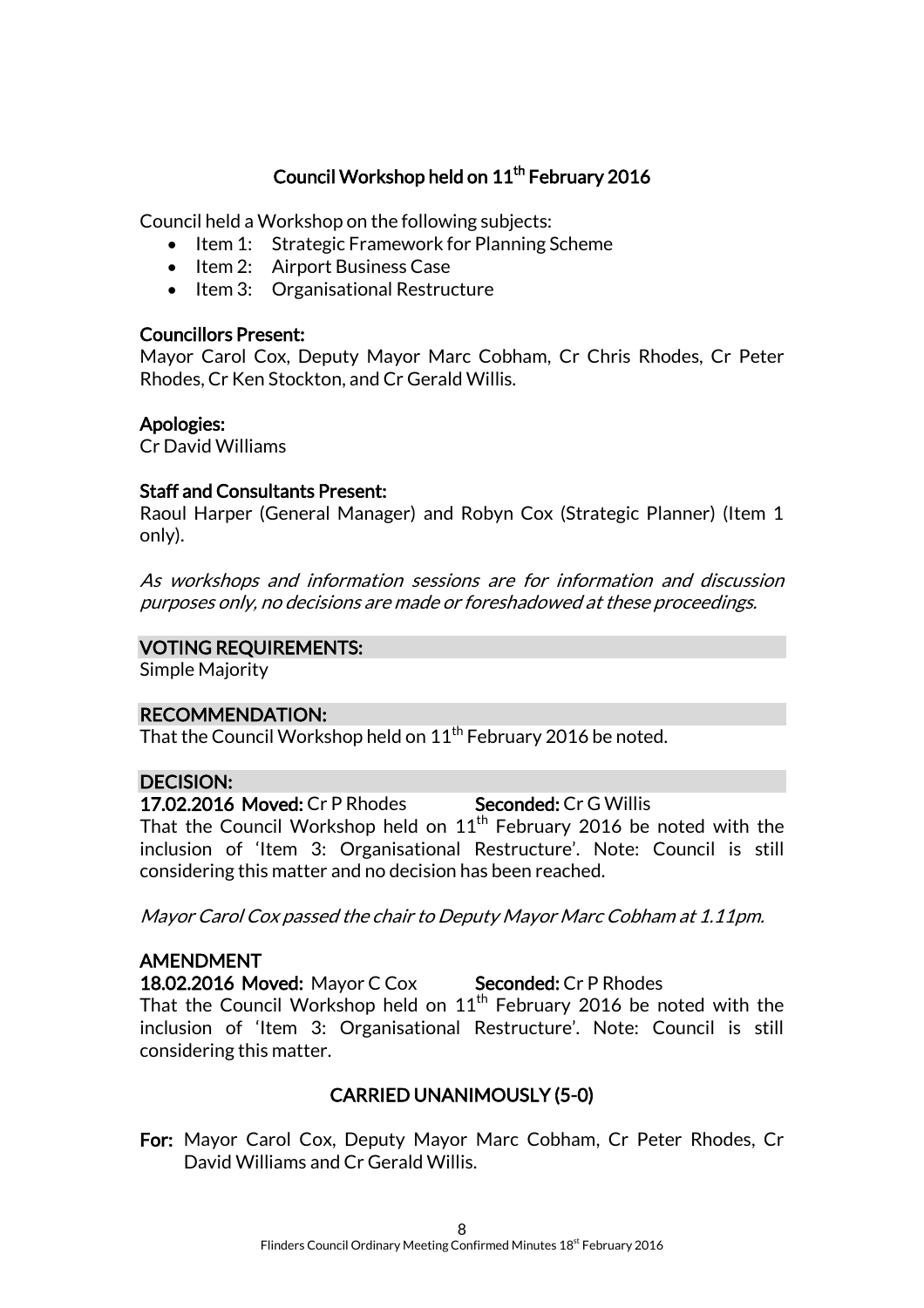Deputy Mayor Marc Cobham passed the chair to Mayor Carol Cox at 1.14pm.

### SUBSTANTIVE

17.02.2016 Moved: Cr P Rhodes Seconded: Cr G Willis

That the Council Workshop held on  $11<sup>th</sup>$  February 2016 be noted with the inclusion of 'Item 3: Organisational Restructure'. Note: Council is still considering this matter.

# CARRIED UNANIMOUSLY (5-0)

For: Mayor Carol Cox, Deputy Mayor Marc Cobham, Cr Peter Rhodes, Cr David Williams and Cr Gerald Willis.

#### PUBLIC MEETINGS

Nil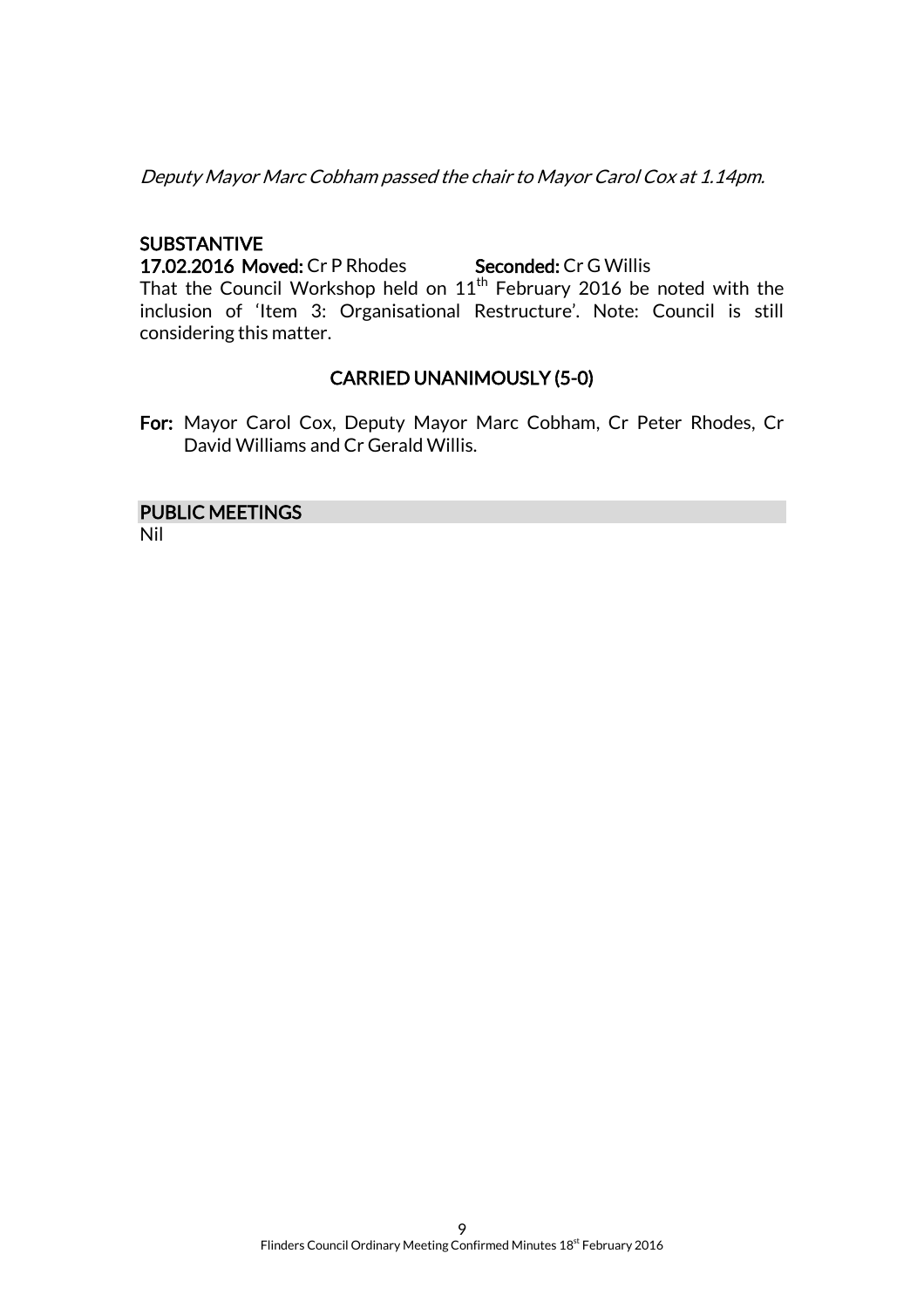### COUNCILLOR'S QUESTIONS ON NOTICE Question 1: Cr Gerald Willis

I quote from paragraph 1.3.5.1 of Council's  $2<sup>nd</sup>$  Quarterly Report which was tabled at the meeting of Flinders Council on  $21<sup>st</sup>$  January:

"A Flinders Island Brand Working Group has been established, with representation from Flinders Island Tourism and Business Incorporated (FITBI), Tourism Northern Tasmania (TNT) and Council. The Working Group is an informal 'expert' panel to review, make recommendations and inform (sic) the Request for Proposal for the Branding and Marketing Strategy; and be a part of the selection of the consultant via weighted selection criteria."

and I ask:

- 1. Who are the individuals who constitute this working group?
- 2. Which individual or organisation made the appointments?
- 3. What qualifications do the individuals who constitute this working group have which makes them expert in the field of branding and marketing?
- 4. What are the reasons for the selection of the consultant referred to in the report?
- 5. What are the details of the weighted selection criteria?
- 6. Is this working group a special committee of Flinders Council
- 7. Could this working group be deemed to be a special committee of Flinders Council?

#### General Manager's Response:

- 1. The working group includes Liz Frankham, Jana Harper, Wendy Jubb Stoney, Gillian Miles, Annie Wilkins, and Jo Youl. Guy Taylor Executive Director Marketing, Tourism Tasmania and Chris Griffin, former head of marketing at Tourism Tasmania and current CEO of Tourism Northern Tasmania, as well as the General Manager and Corporate Services Manager of Council reviewed the draft Request for Proposal for the Branding and Marketing Strategy.
- 2. The General Manager.
- 3. All working group participants are members, or industry partners, of Flinders Island Tourism & Business Inc. Liz Frankham has local, national and international experience in economic development for tourism and marketing product. Jana Harper's undergraduate degrees include Advertising and Marketing and worked for the University of Tasmania<sup>1</sup>s School of Visual and Performing Arts in a marketing and development role prior to moving to Flinders Island. Gillian Miles is the Industry Liaison Coordinator with Tourism Northern Tasmania. Jo Youl has qualifications in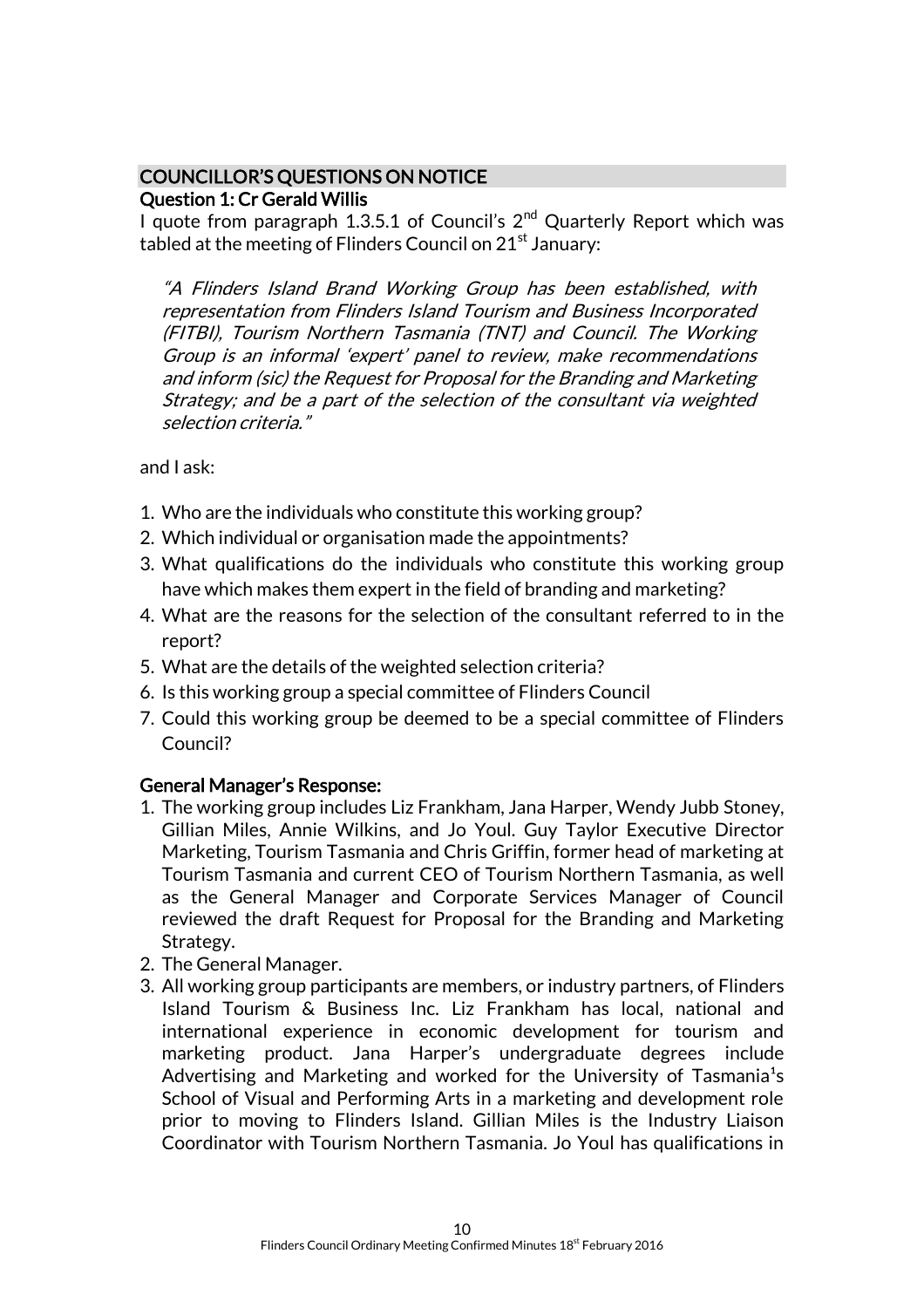marketing and worked for an advertising agency prior to moving to Flinders Island. Other members provide local input and industry based expertise.

4. Given Cr Willis has referred to a quarterly report to inform this series of questions, one would hope the Councillor understands how the report provided by staff links to the Strategic and Annual Plan set by the Council itself. In the interest of information, the Strategic Plan reference and the Annual Plan reference are provided below:

1.0 Population Growth - Focusing on strategies, projects and policy initiatives that support the community, economic development, innovation and investment attraction.

1.3 Value-add to local commodities. 1.3.5 A strong Flinders Island Brand that underpins growth and development of local value-added commodities. 1.3.5.1 Develop a branding and marketing strategy in conjunction with the Flinders Island Brand Working Group.

A consultant will deliver the strategy once the request for proposal is complete and a selection process finalised.

- 5. The use of weighted selection criteria is a common tool used to assess proposals and allow for a consistent methodology in reaching a final decision.
- 6. No
- 7. No

#### DECISION:

19.02.2016 Moved: Cr G Willis Seconded: Cr P Rhodes

That the Councillor's Question on Notice and the General Manager's response be noted.

#### CARRIED UNANIMOUSLY (5-0)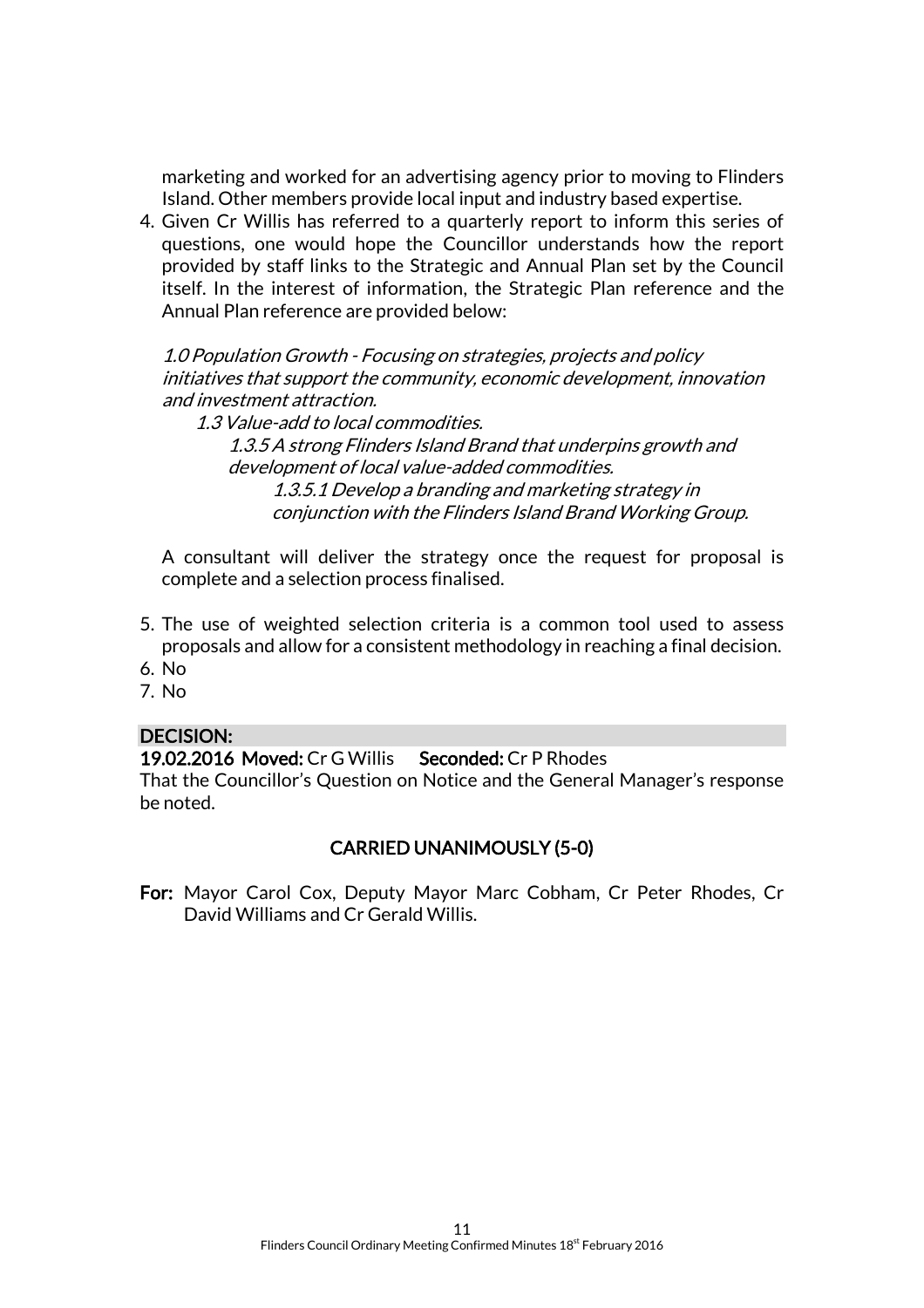# COUNCILLOR'S QUESTIONS WITHOUT NOTICE

#### Question 1: Cr Gerald Willis

Regarding the terminology used in the answer provided to the Question on Notice 'the working group includes', are there any others on that working group?

#### General Manager's Response

No

#### PUBLICATIONS/REPORTS TABLED FOR COUNCIL INFORMATION Nil

#### REPORTS TO BE RECEIVED

No reports were received during the reporting period.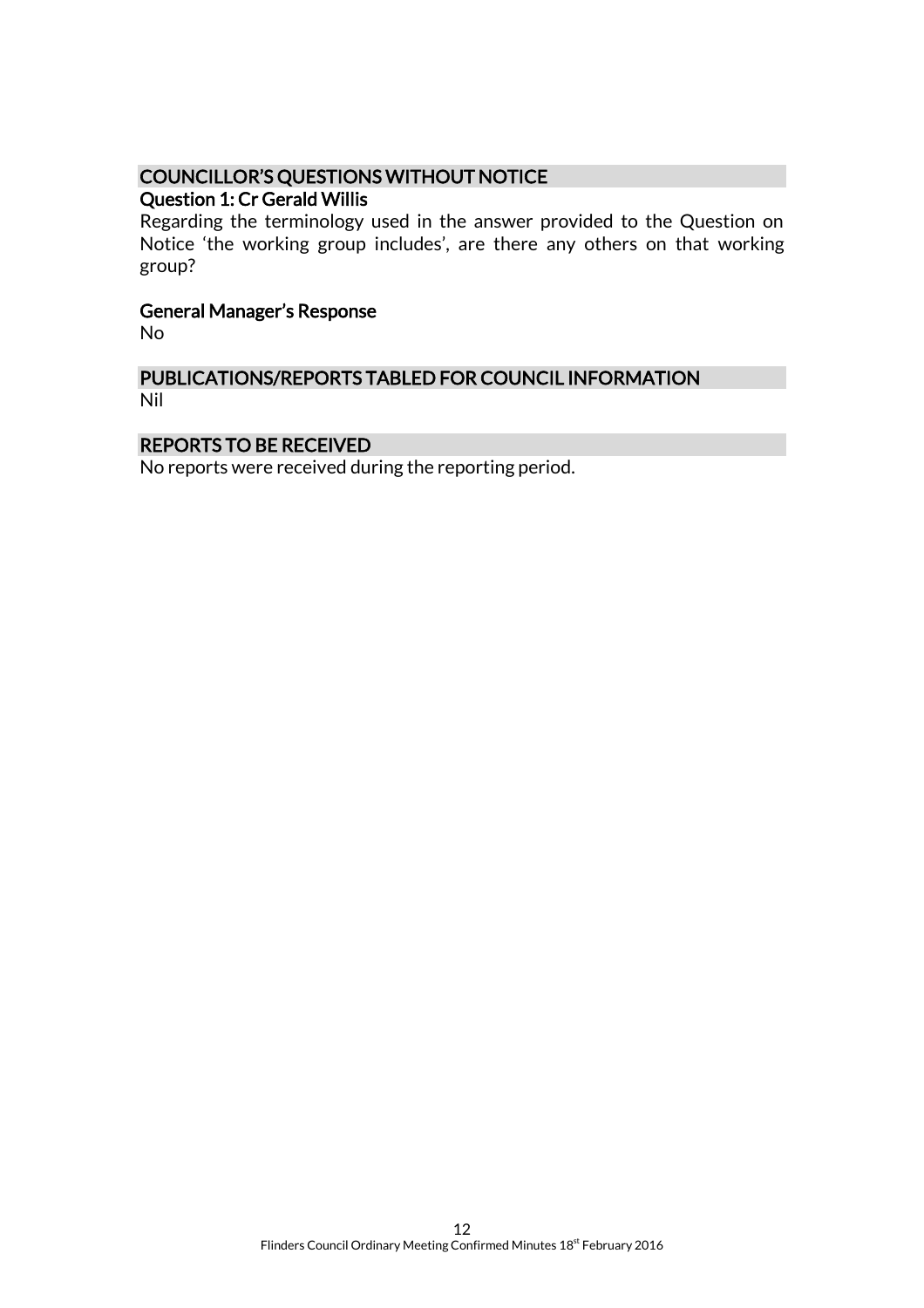# **COUNCILLORS' REPORTS**

#### Deputy Mayor Marc Cobham's Monthly Report COU/0600

### December 2015 – February 2016

#### ACTIVITIES:

| <b>DATE</b> | <b>ITEM</b>                                                     |
|-------------|-----------------------------------------------------------------|
| 11.12.15    | Attended "Croon" musical event                                  |
| 13.12.15    | Attended "Croon" community event                                |
| 14.12.15    | Meeting with resident re re-naming proposal for Emita area      |
| 17.12.15    | <b>Council Meeting</b>                                          |
| 18.12.15    | <b>Council Xmas Party</b>                                       |
| 31.12.15    | Emita Sports preparation - various tasks                        |
| 03.01.16    | Emita Hall Special Committee working bee                        |
| 04.01.16    | Meeting with resident re Lady Barron Waste Transfer Station     |
|             | and Badger Corner boat launching facility                       |
| 05.01.16    | Meeting with resident re telecommunications problems and re-    |
|             | naming proposal for Emita area                                  |
| 06.01.16    | Collected equipment for Emita Sports Day                        |
| 07.01.16    | Collected bar supplies for Emita Sports Day                     |
| 09.01.16    | Emita Sports Day event including collecting ice supplies from   |
|             | Lady Barron                                                     |
| 13.01.16    | Returned equipment borrowed for Emita Sports to showground      |
|             | etc.                                                            |
| 14.01.16    | Meeting with Community & Economic Development Manager re        |
|             | <b>Furneaux Festival</b>                                        |
| 21.01.16    | <b>Council Meeting</b>                                          |
| 23.01.16    | Emita Hall clean up and setup for Furneaux Festival event       |
| 27.01.16    | Collected bar supplies and assisted with Emita Hall setup       |
| 29.01.16    | Emita Hall, Furneaux Festival Acoustic Supper event - worked at |
|             | bar and assisted with "bump-out" of event                       |
| 30.01.16    | Assisted with setup of Furneaux Arts & Entertainment Centre     |
|             | for Furneaux Festival market day                                |
| 30.01.16    | Attended Furneaux Festival music event at Lady Barron           |
| 31.01.16    | Assisted with running barbecue at Furneaux Festival community   |
|             | event at Lady Barron Hall                                       |
| 04.02.16    | Council Workshop                                                |
| 09.02.16    | Meeting with State Grants Commission representatives            |
| 11.02.16    | Council Workshop                                                |

#### RECOMMENDATION:

That the Deputy Mayor's report be received.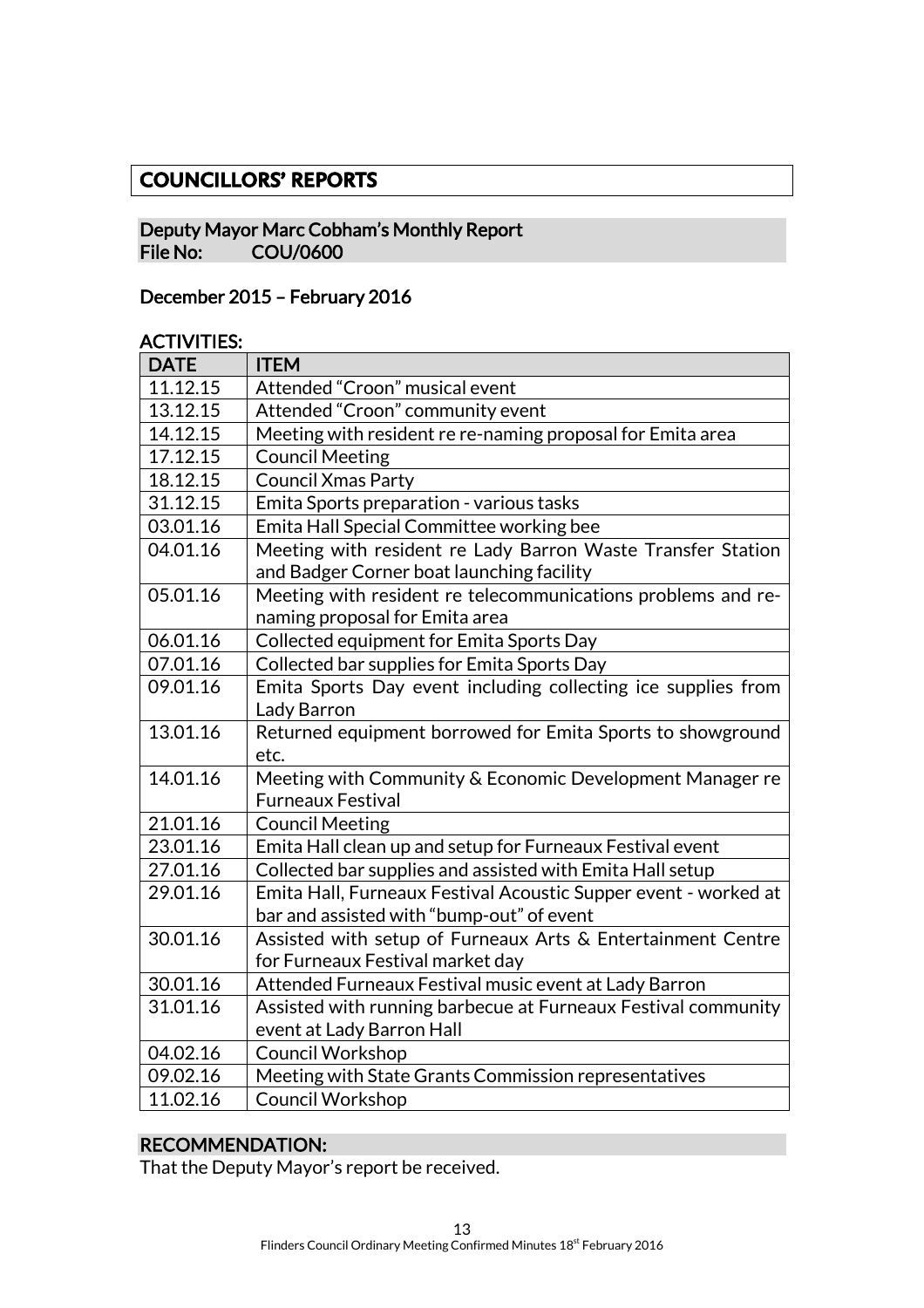DECISION:<br>20.02.2016 Moved: Cr G Willis Seconded: Deputy Mayor M Cobham That the Deputy Mayor's report be received.

# CARRIED UNANIMOUSLY (5-0)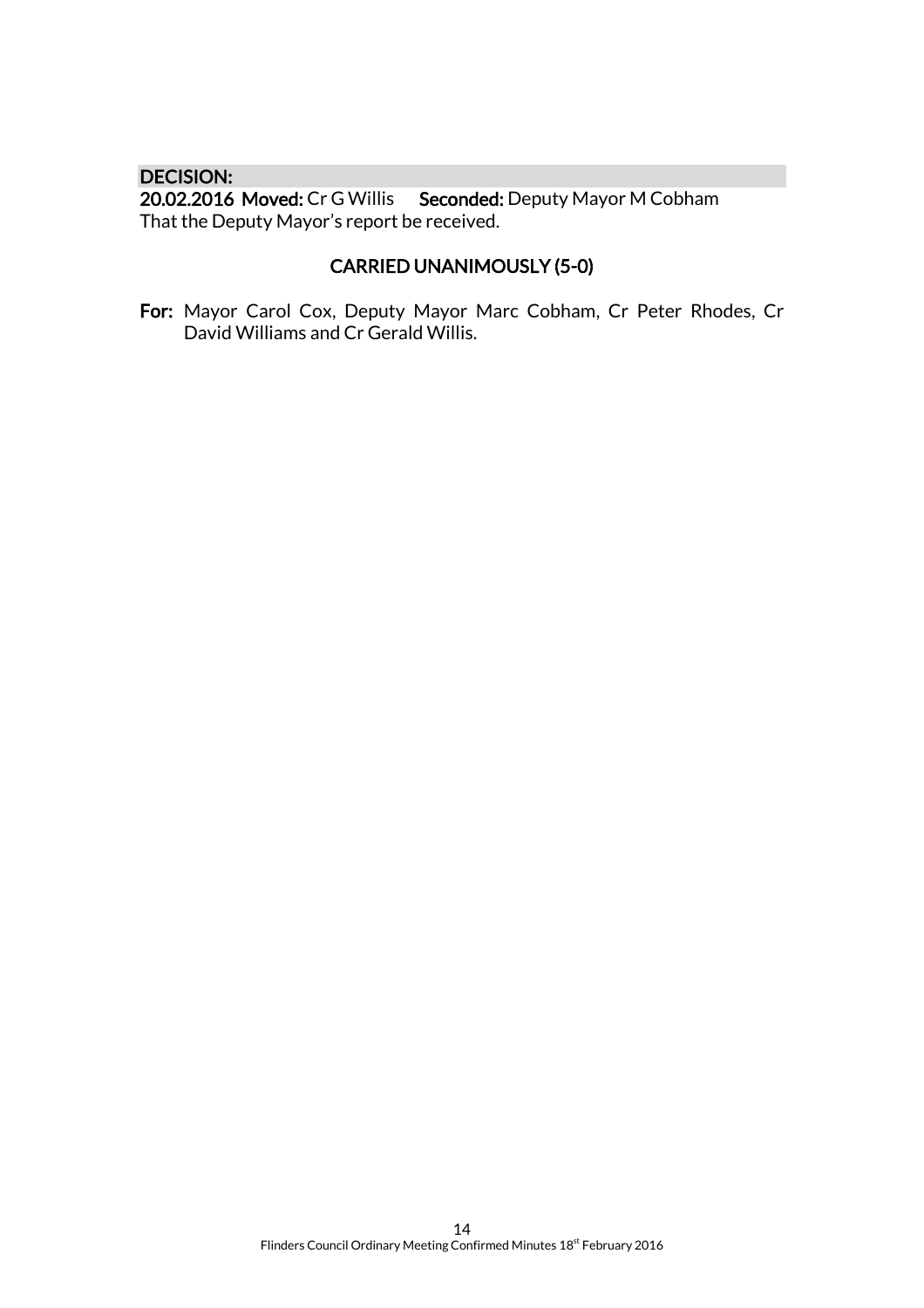#### Report from Councillor Gerald Willis as the Flinders Council Representative on TasWater<br>File No: COU/0312

# November 2015 – February 2016

| <b>DATE</b> | <b>WHO</b>                                                                                                              | <b>SUBJECT</b>                                                                                                                                                                                                                                                                                                                        |
|-------------|-------------------------------------------------------------------------------------------------------------------------|---------------------------------------------------------------------------------------------------------------------------------------------------------------------------------------------------------------------------------------------------------------------------------------------------------------------------------------|
| 25.11.15    | Email from Lynn<br>Williscroft,<br><b>Executive Assistant</b><br>to Mike Brewster,<br><b>Chief Executive</b><br>Officer | Mayor David Downie from Northern<br>Midlands Council was elected to replace<br>Mayor Tony Foster of Brighton Council<br>as the new Chief Representative of the<br>Owners' Representatives of TasWater                                                                                                                                 |
| 25.11.15    | <b>Email from Miles</b><br>Hampton, Chairman<br>of Tasmanian Water<br>& Sewerage<br>Corporation Pty Ltd<br>(TasWater)   | References for the three proposed new<br>directors of TasWater had been checked<br>and there were no adverse responses.<br>Sally Darke will commence on 1 January<br>2016, with her term expiring 28 February<br>2018 and Tony Kelly and Helen Locher<br>will commence on 1 March 2016, with<br>their terms expiring 28 February 2019 |
| 30.11.15    | <b>Email from Ailsa</b><br>Sypkes, General<br>Manager Legal and<br>Governance                                           | Draft minutes of TasWater General<br>Meeting held 12 November                                                                                                                                                                                                                                                                         |
| 16.12.15    | <b>Email from Ailsa</b><br>Sypkes, General<br>Manager Legal and<br>Governance                                           | Media release advising that Sally Darke,<br>Tony Kelly and Helen Locher had been<br>selected as directors of Tas Water to<br>replace Jane Sargison, Dan Norton and<br><b>Brian Bayley</b>                                                                                                                                             |
| 03.02.16    | <b>Email from Ailsa</b><br>Sypkes, General<br>Manager Legal and<br>Governance                                           | Memo from TasWater Board to the<br>Selection Committee re board<br>remuneration and requesting committee<br>members approve an increase in<br>directors' fees by 1.7%                                                                                                                                                                 |
|             |                                                                                                                         | Memo from TasWater Board chairman to<br>Selection Committee re Board<br>effectiveness review and requesting<br>committee members receive and accept<br>the report                                                                                                                                                                     |
|             |                                                                                                                         | Summary of Board effectiveness review<br>undertaken by Egan Associates                                                                                                                                                                                                                                                                |

#### CORRESPONDENCE IN: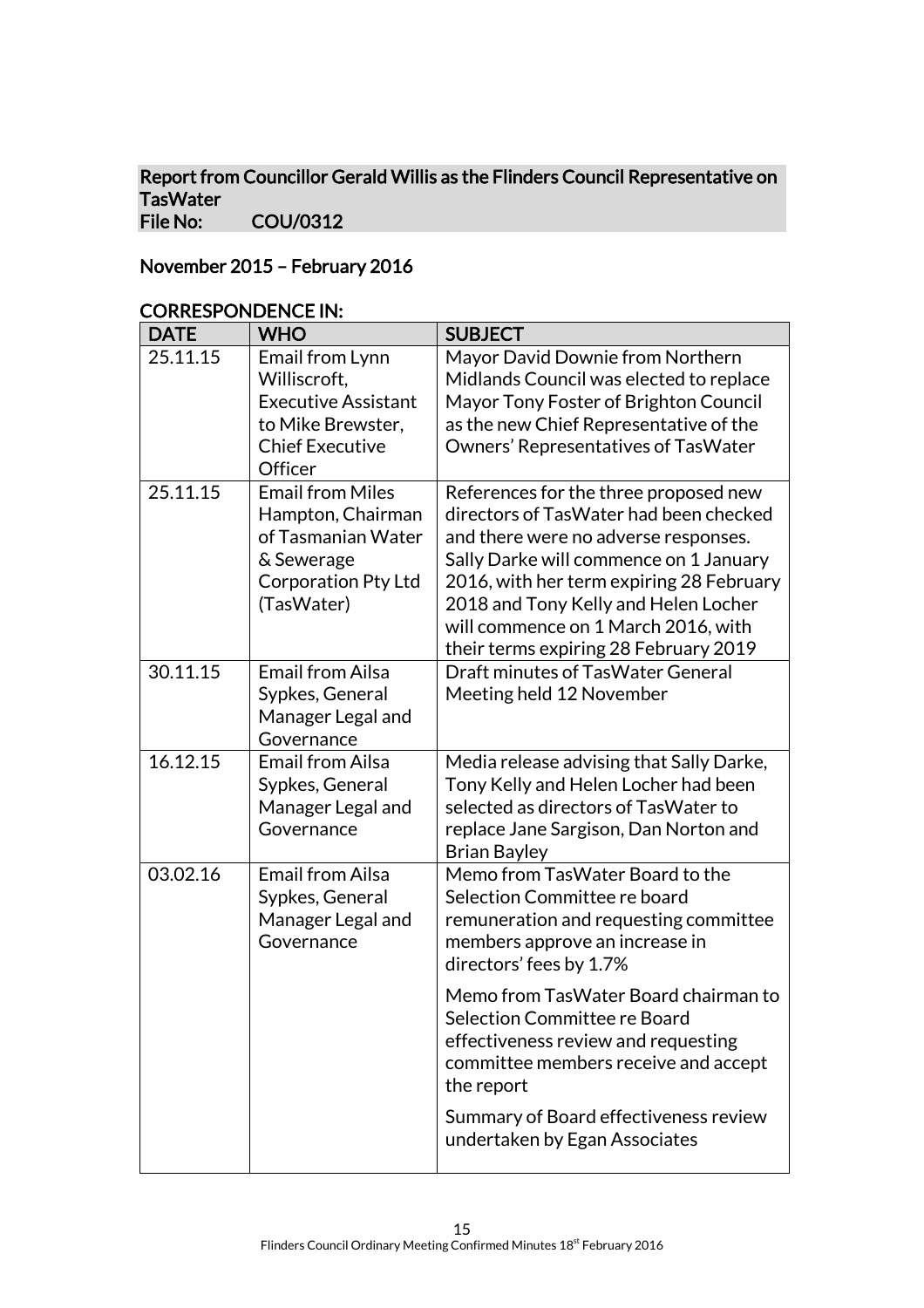| 05.02.16 | Email from Ailsa<br>Sypkes, General<br>Manager, Legal and<br>Governance | All members of the Selection Committee<br>had agreed with the resolutions<br>proposed per the email of 3 February and<br>that the "out of session" resolution would<br>be ratified at the next meeting of the |
|----------|-------------------------------------------------------------------------|---------------------------------------------------------------------------------------------------------------------------------------------------------------------------------------------------------------|
|          |                                                                         |                                                                                                                                                                                                               |
|          |                                                                         | <b>Selection Committee</b>                                                                                                                                                                                    |

# RECOMMENDATION:

That Councillor Gerald Willis's report as the Flinders Council Representative on TasWater be received.

#### DECISION:

21.02.2016 Moved: Deputy Mayor M Cobham Seconded: Cr P Rhodes That Councillor Gerald Willis's report as the Flinders Council Representative on TasWater be received.

# CARRIED UNANIMOUSLY (5-0)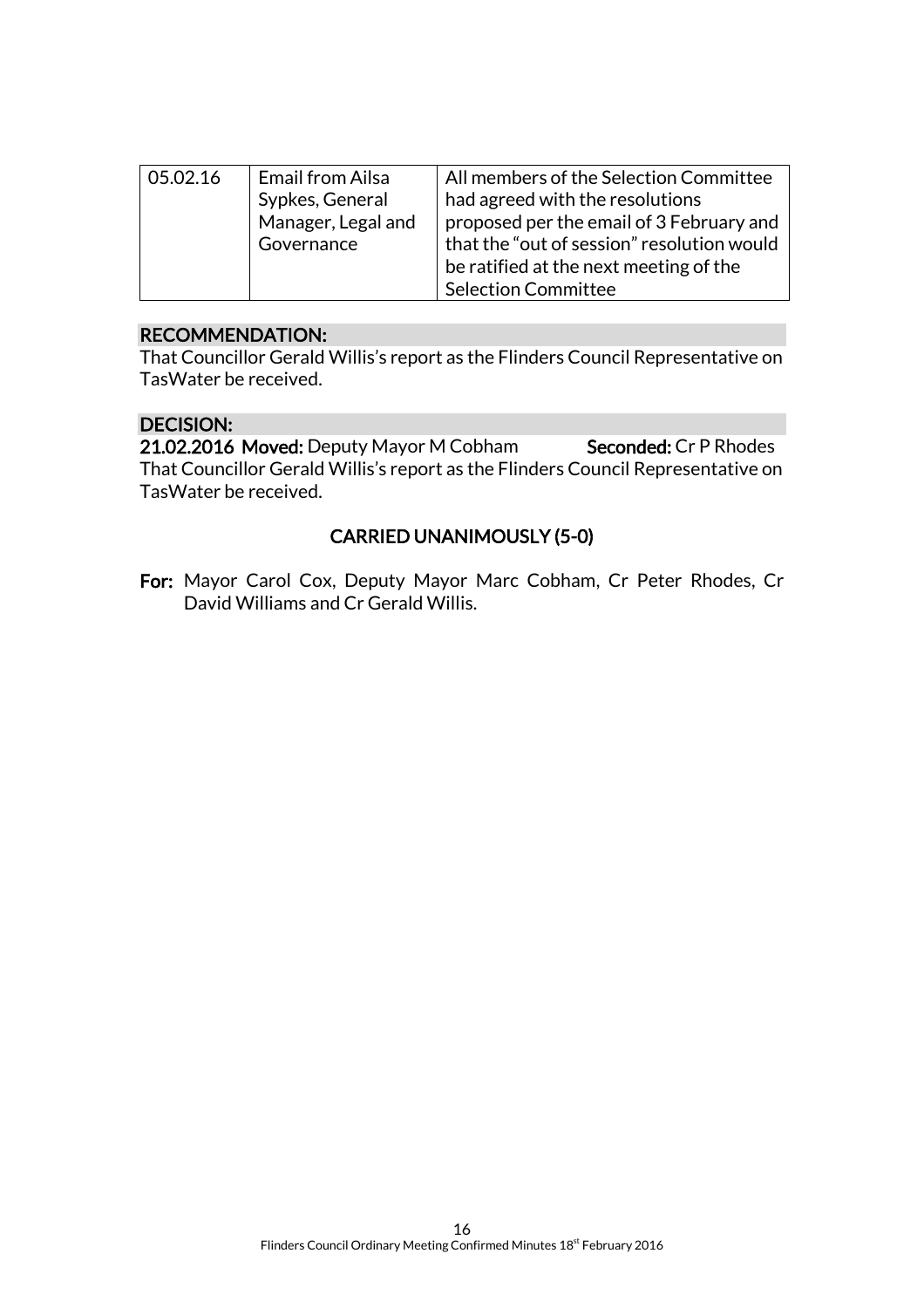# **MAYOR'S REPORT:**

| <b>ACTION</b>            | <b>Information</b> |
|--------------------------|--------------------|
| <b>PROPONENT</b>         | Mayor C Cox        |
| <b>FILE REFERENCE</b>    | COU/0600           |
| <b>ASSOCIATED PAPERS</b> | Nil                |

#### REPORT:

#### APPOINTMENTS:

| 19.01.16 | Met with Andrew Nikolic & Wendy Summers wit Golf Club;           |
|----------|------------------------------------------------------------------|
|          | Furneaux Islands festival: h the General Manager                 |
| 20.01.16 | Discussion with Tony Barker of Rural Alive & Well (RAW)          |
| 21.01.16 | <b>Council Meeting</b>                                           |
| 21.01.16 | Meeting of Bank Steering Group (working on feasibility of having |
|          | Bendigo Bank agency on the Island)                               |
| 21.01.16 | Met with S Anderson and W Grace re RAW visit to Flinders         |
| 22.01.16 | Met with Golf Club Group with the General Manager                |
| 29.01.16 | Furneaux Islands Festival - Acoustic Supper event at Emita Hall  |
| 30.01.16 | Furneaux Islands Festival - Market at Furneaux Arts<br>&.        |
|          | <b>Entertainment Centre</b>                                      |
| 30.01.16 | Furneaux Islands Festival - Music on the Verandah at Furneaux    |
|          | <b>Tavern</b>                                                    |
| 31.01.16 | Furneaux Islands Festival - Community BBQ event at Lady Barron   |
|          | Hall                                                             |
| 02.02.16 | Met with Ochre re medical services to the Islands                |
| 04.02.16 | <b>Council Workshop</b>                                          |
| 09.02.16 | <b>Grants Commission meeting with Council</b>                    |
| 09.02.16 | <b>Grants Commission tour of island</b>                          |
| 09.02.16 | Dined with Grants Commission and Corporate Services Manager      |
| 10.02.16 | Literary lunch - Invited by CEO of Royal Flying Doctor Service   |
| 11.02.16 | <b>Council Workshop</b>                                          |

# Grants Commission Visit:

The Tasmanian Grants Commission members visit one third of Councils each year, and this year was Flinders Council's turn. Councillors met with the Commission and discussions ensued as to how the fixed pot of funds was divided amongst Councils depending on cost adjustment factors around things like isolation, length of roads, population, cost of communication etc. Flinders and King Island Councils are recognised as having extra costs due to operating airports. Council staff undertook training and the Commission members were given a short tour of the Island.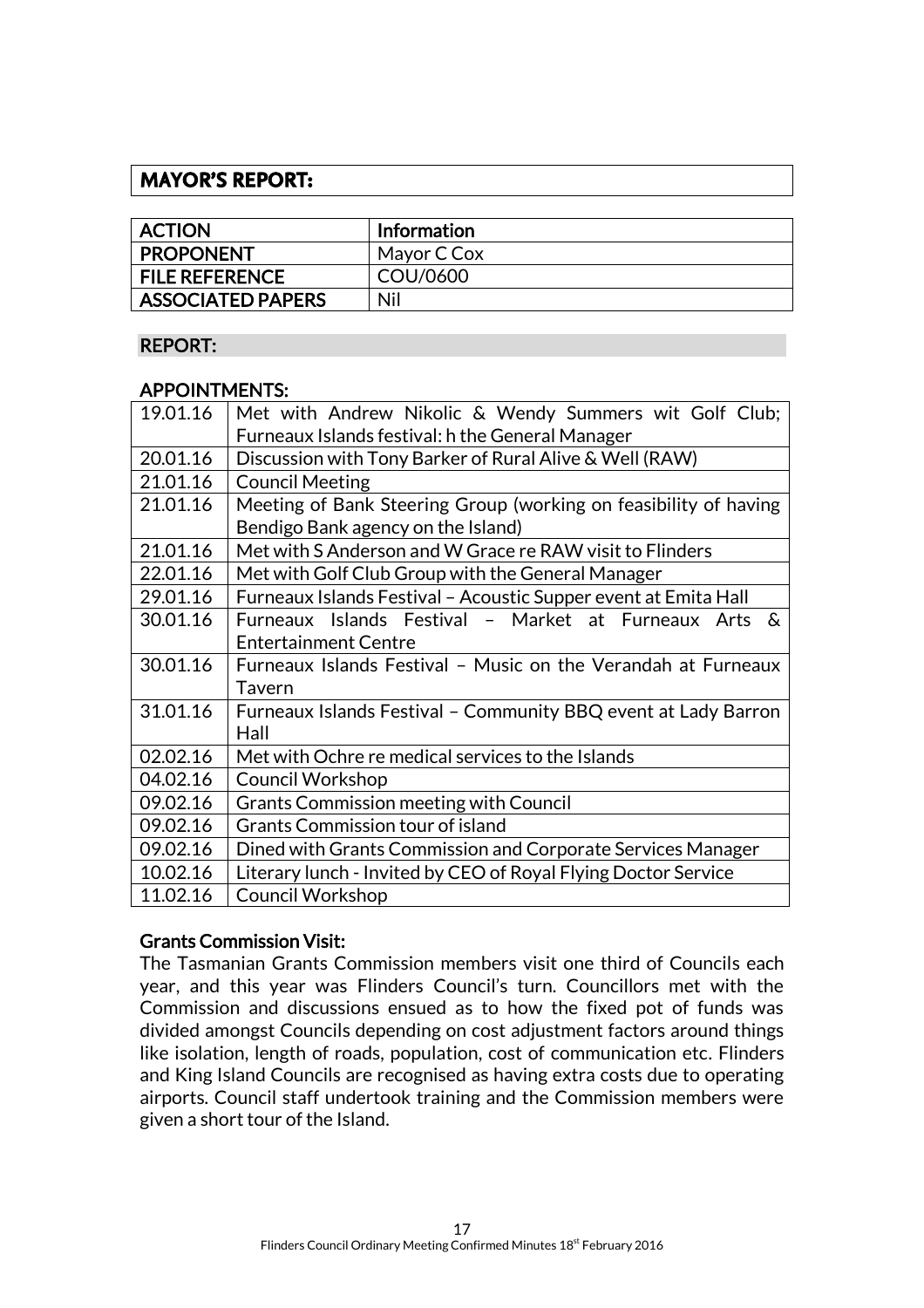#### Literary Lunch for Launceston Airport:

Author Deb Hunt spoke about her books and factual accounts of interesting lives, the last being a selection of farming families. I was invited to attend by John Kirwan, CE0 of the Tasmanian Branch of the Royal Flying Doctor Service (RFDS).

Several RFDS donors were present at the table including the family who attended the opening of the Flinders Patient Transfer Shed as major donors. I also took the opportunity to talk to Paul Hodgen, CEO of Launceston Airport who advised that he was looking at how the sign to the Sharp Terminal might be improved; that more directional signage is to be erected directing people between the main terminal & the Sharp Terminal. Also that he had managed to obtain some extra funding through tourism which would enable seven "digitally interactive" posters to be installed in the walkway that arrivals walk though as they move through the main terminal.

#### Visits by The Hon Andrew Nikolic MP and The Hon Rene Hidding MP:

This meeting with Andrew focused around telecommunications, including blackspot funding and the support given by Andrew to the Flinders Municipality in this regard.

The Minister for Infrastructure, Rene Hidding MP was on the Island to view the Island infrastructure, particularly the airport infrastructure and runway 13/42. Council is working with all levels of Government to achieve the best outcomes in relation to the airport and improving communications through the Islands.

#### Banking (as in Island News):

It is planned that Council will facilitate a Public Meeting for Bendigo Bank towards the end of February to inform the Community of the economic logistics of maintaining an Agency on the Island. Very briefly, to support the operation of an Agency deposits/investments of around \$20 million will be required. These are ordinary deposits that you might hold with any bank and we will be encouraging you to consider you finances and if you can support a local bank agency by banking with the Bendigo Bank. Off island ratepayers will also be asked for their support.

Please note the plan is for a normal bank agency NOT for a Community Bank.

#### Rural Alive & Well:

The initial visit was successful with Rural Alive and Well officers connecting with several people at the afternoon session at the MPC and the evening meal at the Interstate Hotel. Rhonda Gee-Mackrill begins her regular visits to the Island during the week of the  $15<sup>th</sup>$  February.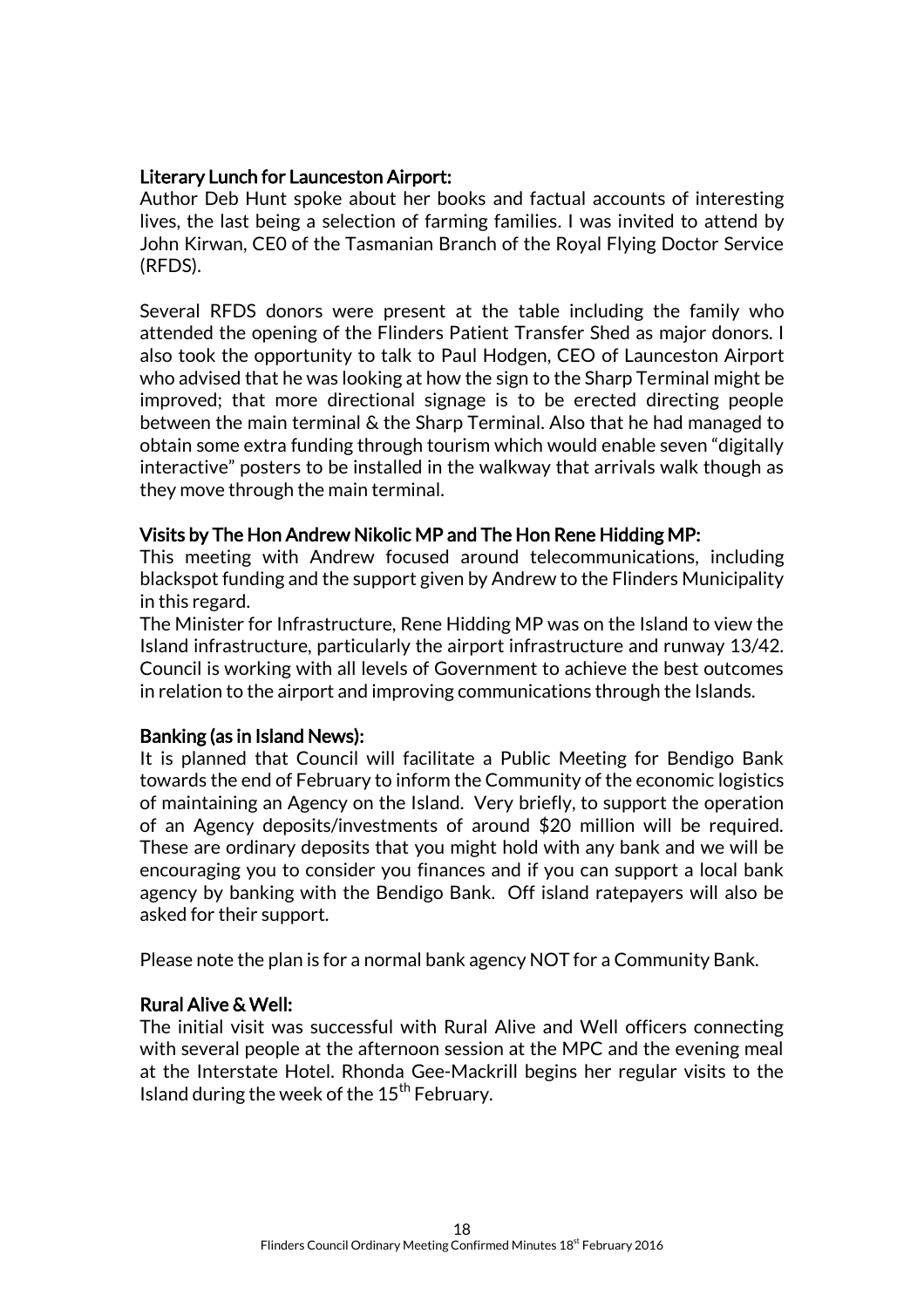# CORRESPONDENCE IN:

| <b>DATE</b> | <b>WHO</b>                                | <b>SUBJECT</b>                                                                       |
|-------------|-------------------------------------------|--------------------------------------------------------------------------------------|
| 13.01.16    | Royal Flying Doctor<br>Service (RFDS)     | Invitation to Literary Lunch - acceptance sent                                       |
| 15.01.16    | Miles Hampton,                            | TasWater briefing - offer to meet with                                               |
|             | <b>TasWater</b>                           | Councillors                                                                          |
| 18.01.16    | <b>Tasmanian Farmers</b>                  | Media Release - Website a vital tool for                                             |
|             | & Graziers'                               | Tasmanian farmers - 180116                                                           |
|             | Association                               |                                                                                      |
| 18.01.16    | <b>Biosecurity</b>                        | Biosecurity Advisory 1/2016 - Myrtle Rust                                            |
|             | Tasmania                                  | Detections update Jan 2016                                                           |
| 19.01.16    | Paul Hodgen                               | Launceston Airport - carpark access                                                  |
| 20.01.16    | <b>Bicycle Network</b>                    | Bicycle Network - National Ride2 School Day                                          |
| 21.01.16    | <b>TasWater</b>                           | Quarterly Report to Owners' Representatives -<br>Progress Update to 31 December 2015 |
| 22.01.16    | <b>TasWater</b>                           | <b>TasWater Save Each Drop materials</b>                                             |
| 22.01.16    | Tourism Tasmania                          | Advice about the bushfires                                                           |
| 27.01.16    | Tony Barker - Rural<br>Alive & Well (RAW) | RAW visit and invitation to Flinders Islanders                                       |
| 27.01.16    | D Fenn                                    | Request for donation to support RFDS fundraiser                                      |
| 27.01.16    | John Kirwan,                              | <b>RFDS Bass Strait Island Funding</b>                                               |
|             | <b>Chief Executive</b>                    |                                                                                      |
|             | Officer, RFDS                             |                                                                                      |
|             | Tasmania                                  |                                                                                      |
| 28.01.16    | <b>NTD</b>                                | Fermentation Tasmania proposal for Councils                                          |
| 29.01.16    | <b>TasWater</b>                           | Whitemark Water Restrictions update                                                  |
| 29.01.16    | Adrian Smith,                             | Communications around Stage 2 water                                                  |
|             | <b>Manager Marketing</b>                  | restrictions                                                                         |
|             | & Communications,                         |                                                                                      |
|             | <b>TasWater</b>                           |                                                                                      |
| 01.02.16    | Tourism Tasmania                          | Industry Advisory - further advice on the                                            |
|             |                                           | bushfires                                                                            |
| 01.02.16    | F Henwood                                 | Australia Day celebration                                                            |
| 02.02.16    | Department of                             | <b>National Awards for Local Government</b>                                          |
|             | Infrastructure                            |                                                                                      |
| 02.02.16    | Phil Holmes,<br>CONNECT 2016              | Remote Power Workshop on Flinders                                                    |
|             |                                           |                                                                                      |
| 02.02.16    | Event Manager<br>Rural Alive & Well       | Invitation to the launch of RAWs Healthy and                                         |
|             |                                           | Resilient Communities Initiative - apology sent                                      |
| 03.02.16    | Tasmania Police                           | Invitation to attend graduation ceremony -                                           |
|             | Academy                                   | apology sent                                                                         |
| 03.02.16    | B Watson -                                | Remote Power Workshop on Flinders -                                                  |
|             | <b>Furneaux Tavern</b>                    |                                                                                      |
| 03.02.16    | <b>Biosecurity</b>                        | <b>Biosecurity Alert - Pacific Oyster Mortality</b>                                  |
|             | Tasmania                                  | Syndrome                                                                             |
|             |                                           |                                                                                      |
| 04.02.16    | Marg Dennis                               | First Response - Volunteer Ambulance Officers'                                       |
|             |                                           | <b>Association of Tasmania</b>                                                       |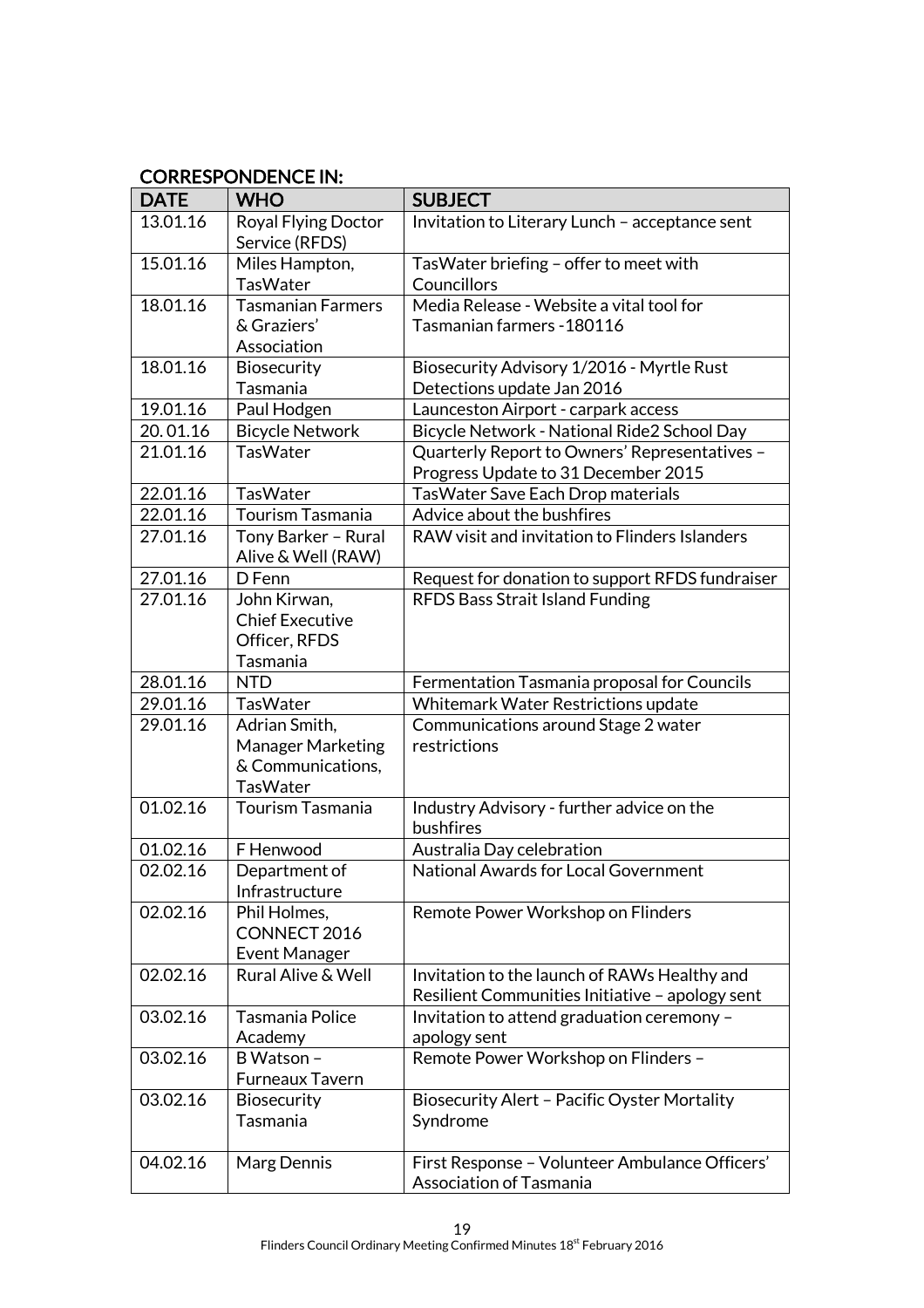| 05.02.16 | Leukaemia<br>Foundation            | World's Greatest Shave Mayoral Challenge                      |
|----------|------------------------------------|---------------------------------------------------------------|
| 05.02.16 | K Rose - COTA                      | Meeting request with COTA CEO Sue Leitch -<br>acceptance sent |
| 08.02.16 | <b>Family Planning</b><br>Tasmania | <b>National Condom Day</b>                                    |

#### CORRESPONDENCE OUT:

| <b>DATE</b> | <b>WHO</b>                 | <b>SUBJECT</b>                                |  |
|-------------|----------------------------|-----------------------------------------------|--|
| 19.01.16    | 6 x community              | Acquittal reminders for 2015 Gunn Bequest and |  |
|             | organisations              | <b>Community Grants</b>                       |  |
| 19.01.16    | Paul Hodgen Lton           | Thank you for improving access to Sharp       |  |
|             | Airport                    | <b>Terminal</b>                               |  |
| 19.01.16    | <b>Rick Marton</b>         | <b>Sharp Terminal Access</b>                  |  |
| 20.01.16    | <b>Tony Barker</b>         | Rural Alive and Well (RAW)                    |  |
| 20.01.16    | Stuart Dwyer -             | Bicycle Network - National Ride2School Day    |  |
|             | <b>Flinders Island</b>     |                                               |  |
|             | District High School       |                                               |  |
| 27.01.16    | Doreen Lovegrove           | <b>Council Policy Manual Policy</b>           |  |
| 27.01.16    | John Holloway              | Lady Barron Waste Transfer Station            |  |
| 27.01.16    | Miles Hampton,             | Acceptance of offer for TasWater briefing     |  |
|             | <b>TasWater</b>            |                                               |  |
| 27.01.16    | <b>Local Government</b>    | Clarification regarding operational issues    |  |
|             | Division -                 |                                               |  |
|             | Department of the          |                                               |  |
|             | <b>Premier and Cabinet</b> |                                               |  |
| 28.01.16    | John Kirwan, RFDS          | Response regarding Bass Strait Island funding |  |
| 27.01.16    | Sarah McDonald,            | Apology - LGAT Regional Breakfast Series      |  |
|             | <b>LGAT</b>                |                                               |  |
| 28.01.16    | <b>Arthur Withers</b>      | Congratulations on receiving the Order of     |  |
|             |                            | Australia                                     |  |
| 03.02.16    | D Fenn                     | Yirraluka fundraiser                          |  |
| 02.02.16    | <b>Phil Holmes</b>         | Remote Power Workshop on Flinders             |  |
|             | CONNECT 2016               |                                               |  |
|             | <b>Event Manager</b>       |                                               |  |
| 04.02.16    | M Buck - Flinders          | Remote Power Workshop on Flinders             |  |
|             | Island Tourism &           |                                               |  |
|             | Business Inc.              |                                               |  |
| 03.02.16    | <b>B Watson - Furneaux</b> | Remote Power Workshop on Flinders             |  |
|             | Tavern                     |                                               |  |
| 09.02.16    | Ochre Health               | Support letter                                |  |

# VOTING REQUIREMENTS:

Simple Majority

# RECOMMENDATION:

That the Mayor's report be received.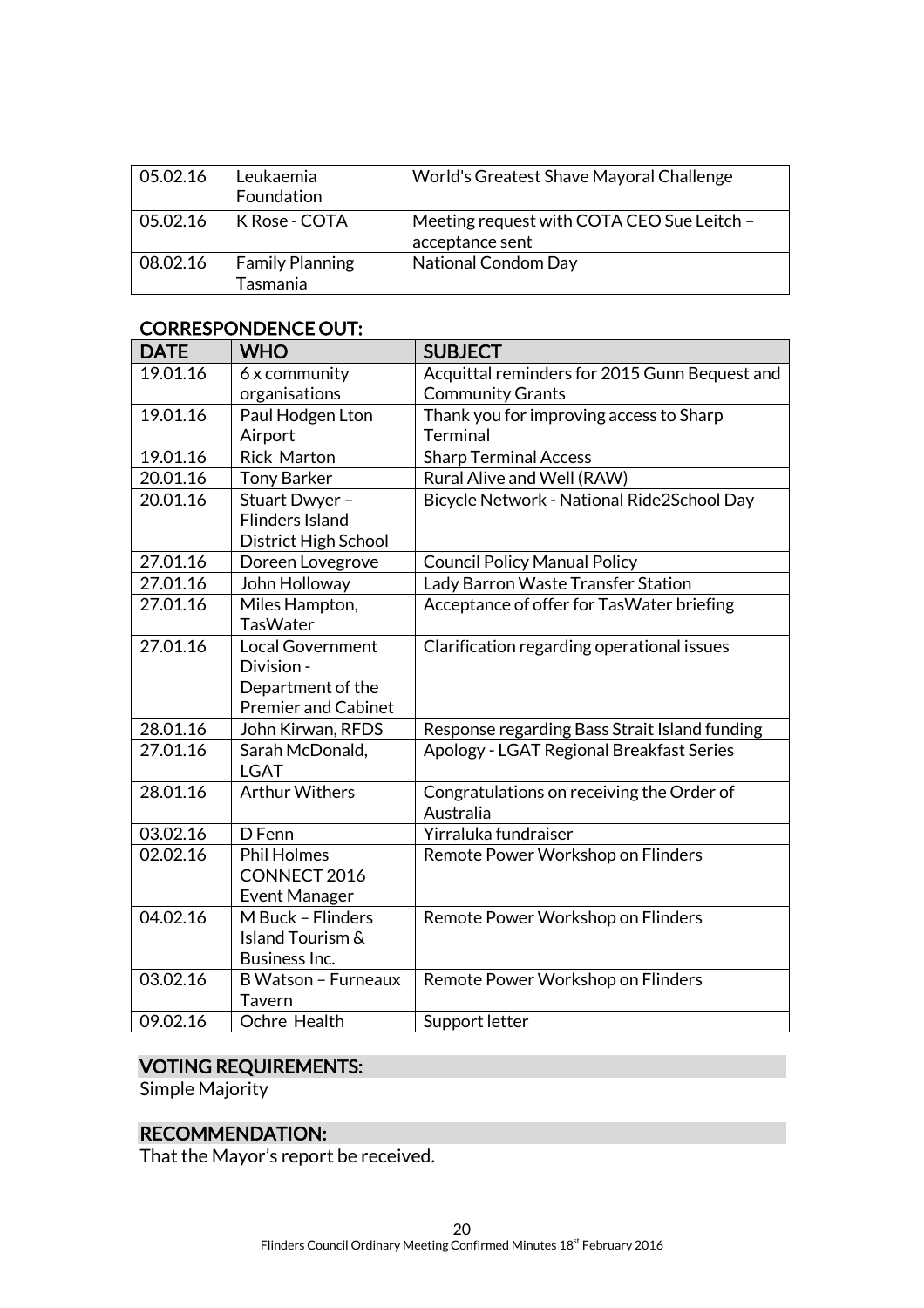DECISION:<br>22.02.2016 Moved: Cr P Rhodes That the Mayor's report be received.

Seconded: Deputy Mayor M Cobham

# CARRIED UNANIMOUSLY (5-0)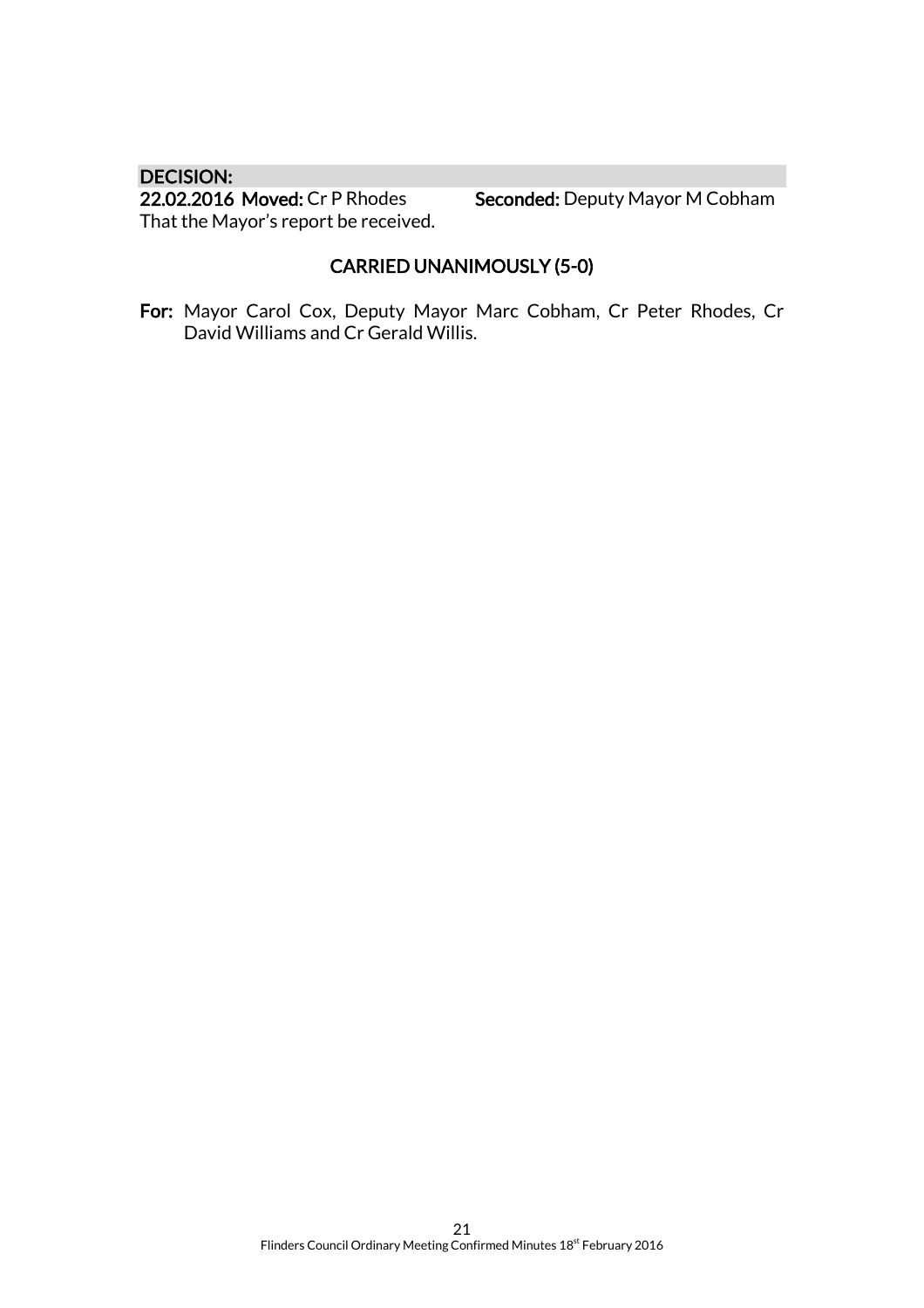# **A. DEVELOPMENT SERVICES AND PLANNING APPLICATIONS**

At 1.26pm the Mayor announced that pursuant to Section 25 of the Local Government (Meeting Procedures) Regulations 2005 the Council will now act as a Planning Authority under the Land Use Planning and Approvals Act 1993.

#### Item A1: Development Application – (Cohen & Associates)

| <b>ACTION</b>            | <b>Decision</b>                               |  |
|--------------------------|-----------------------------------------------|--|
| <b>PROPONENT</b>         | Cohen & Associates                            |  |
| <b>OFFICER</b>           | James Ireland (Consultant Town Planner)       |  |
| <b>APPROVED BY</b>       | Karin van Straten (Senior Consultant Town     |  |
|                          | Planner)                                      |  |
| <b>FILE REFERENCE</b>    | DA2015/050                                    |  |
| <b>ASSOCIATED PAPERS</b> | Annexure 1: Title                             |  |
|                          | Annexure 2: Proposed lot layout               |  |
|                          | <b>Annexure 3: Consulting Planners Report</b> |  |
|                          | Annexure 4: Agricultural, Natural Values and  |  |
|                          | <b>Bushfire Report</b>                        |  |

Proposal: Four Lot Subdivision

Location: North East River Road, Palana (CT: 115105/1)

- Applicant: Cohen & Associates
- Zoning: Rural Zone

Special Areas: None

Schedules: Schedule 7 Development in Bushfire Prone Areas

Representations: One

#### INTRODUCTION:

This report considers an application for a four lot subdivision of land located at North East River Road, Palana (CT: 115105/1).

#### Subject Site

The subject site is a 99.42 ha quadrant shaped lot on the north side of North East River Road, 2.6km east of the junction with Palana Road. It has curved frontage to North East River Road of 1750m, and equal side boundaries of 1422m. The site is mostly covered in scrub, with some cleared areas near the road. It is vacant of development. In all directions are vacant lots also zoned rural.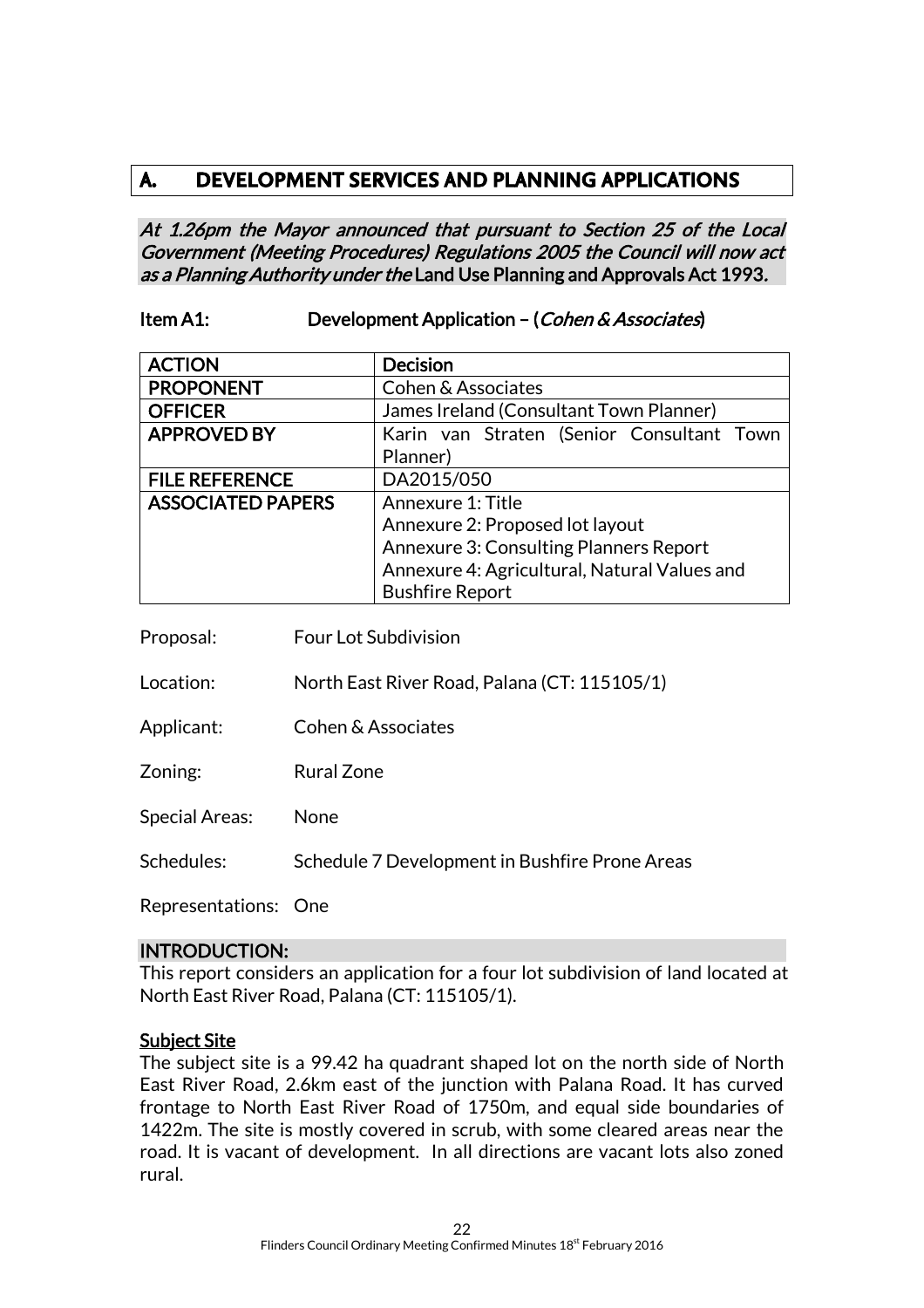# **Zoning**

The subject property is located within the Rural Zone, pursuant to the *Flinders* Planning Scheme 2000.



#### **Statutory Timeframes**

Date Received: 17/12/15 Advertised: 6/1/16 Closing date for representations: 20/1/16 Request for further information: NA Information received: NA Extension of time granted: NA Extension of time expires: NA Decision due: 18/2/16 (extended)

#### OFFICER'S REPORT:

#### General

It is proposed to subdivide the subject site into four lots. The lots are roughly rectangular on a roughly north-south alignment. They vary in size from 15.89 ha to 29.92 ha and have frontage to North East River Road of between 379m and 510m.

#### Assessment:

Pursuant to Section 81 of the Local Government (Building and Miscellaneous) Act 1993, subdivision requires a discretionary application.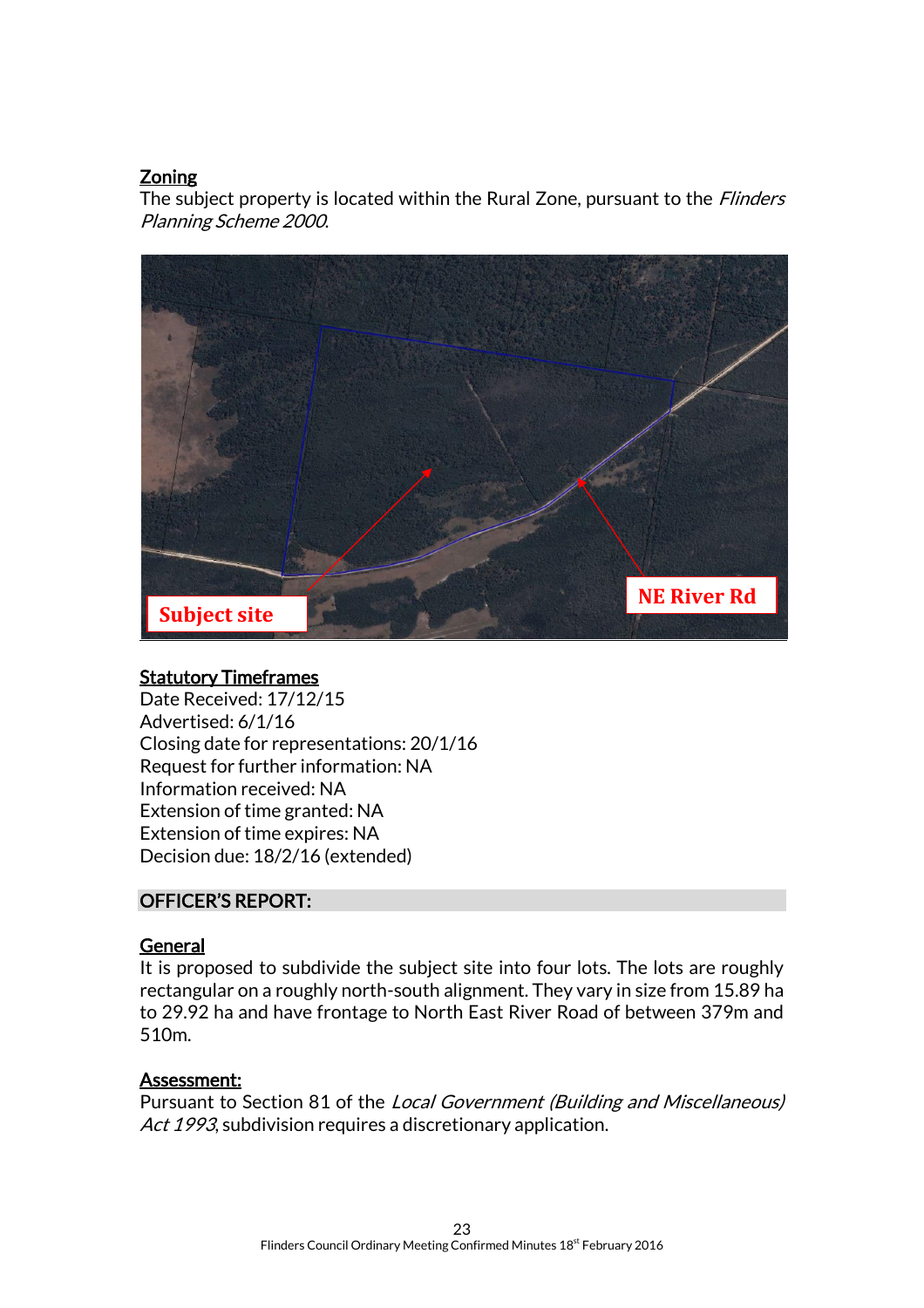# Clause 3.10 Consideration of Applications for Planning Permits

Council shall take into consideration the following:

1. the objectives, the intent of the zone, use and development principles, any development plan affecting the land and any relevant development standards or other relevant requirements of the Scheme;

#### An assessment is made below:

- 5.8.1 Zone Intent
	- (a) The Rural Zone on Flinders Island is intended to maintain the existing rural character of the island which is typified by a pattern of areas of open farmland, typically with shelter belts of remnant vegetation, interspersed with irregular areas of native vegetation and substantial unspoiled landform. On other islands within the Planning Area the zone is intended to preserve the existing character which displays minimal signs of European occupation.
	- (b) Use and development in the Rural Zone is intended to accommodate agricultural uses and development predominantly, with some compatible non-agricultural uses and development in appropriate circumstances, including tourist operation and rural industries. Forest plantations may be appropriate where they do not adversely affect the character of an area or detract from important views.

COMMENT: The proposal is not consistent with the zone intent. In relation to (a), the site has a character of *'irregular areas of native vegetation and* substantial unspoiled landform'. The proposed subdivision allows the development of the site with four houses. On 2-3 of the four lots, they may be developed in the already cleared areas. If they are located in vegetated areas, each house will require the clearing of approximately 8500m<sup>2</sup> of vegetation per lot (assuming a 20m by 20m house, and therefore a 105m by 80m hazard management area based on the site topography). On the lots proposed, this will represent clearing of between 2.8% and 5% of the lot areas. Driveways are not including in this due to the lack of certainty over their length. Such a low level of clearing will allow the existing rural character to be maintained.

However, in relation to (b), development is to accommodate agricultural uses. For a non-agricultural use such as residential to be approved, agricultural use must not be compromised. In his decision of 15 April 2015 relating to another subdivision of sub minimal lots in the rural zone on Flinders Island (Appeal 117/14S - North East River Road, Palana) the Chairman of the Resource Management Planning Appeals Tribunal said "All use and development must preserve primacy of agricultural uses."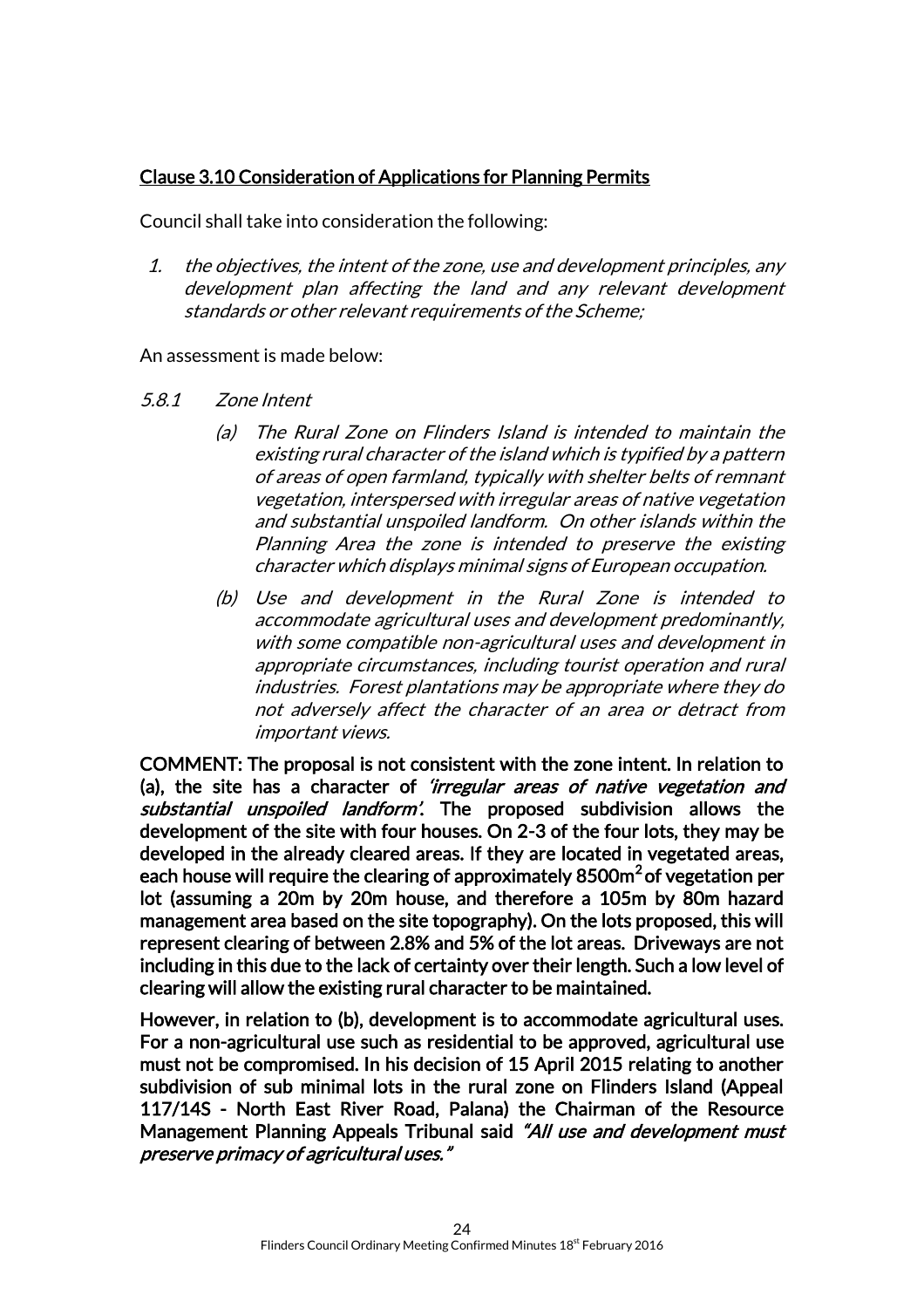It does not matter whether or not there is an agricultural use currently on the site (there isn't one here). The Chairman also commented on this, saying  $\ddot{\cdot}$ ...a situation of non-compliance does not permit or otherwise authorise approval of another different type of approval." (in this case residential).

Subdividing a large (99.42ha) lot into smaller lots and dispersing houses, outbuildings and driveways across them does not accommodate agricultural use.

#### 5.8.2 Desired Zone Character and Zone Guidelines

- (a) The use or development of small existing rural lots for the purpose of residential living shall only be approved where such use or development is compatible with any existing or potential agricultural use of that land or surrounding lands.
- (b) Use or development should enhance the rural character of the zone. Buildings should be substantial distances from the road frontage and apart, unless inappropriate for operational or topographical reasons. Where land clearance is undertaken it should be visually sympathetic; important trees (or stands of trees) should be retained, important hilltop locations should not be cleared and location of trees and shrubs along fence lines, property boundaries, watercourses and at property entrances is encouraged. Buildings and structures for aquaculture should be sited with regard to the protection of coastal scenery and compatibility with recreational use of the coastline.
- (c) Land use or development and management practices shall be environmentally appropriate and shall avoid contamination or despoliation of the land, ground water, water courses, shore-lines, lagoons and marshes. Sand-dunes and coastal vegetation and ecologically important areas shall be protected from degradation.
- (d) Forestry activities in the zone shall be in accordance with the Forest Practices Code

COMMENT: Criteria (a) is not applicable as this is not a small existing rural lot. It is proposed to create small rural lots (small being defined as below the minimum lot size of 40 ha). In relation to (b) the proposal does not enhance the rural character of the zone. It is more accurate to say that this character can be maintained. The proposed lot sizes mean that buildings can be *"...substantial* distances from the road frontage and apart." The areas required to be cleared for bushfire hazard management can be done in a visually sympathetic way. The likely future residential use of this subdivision is likely to meet (c). Criteria (d) is not applicable.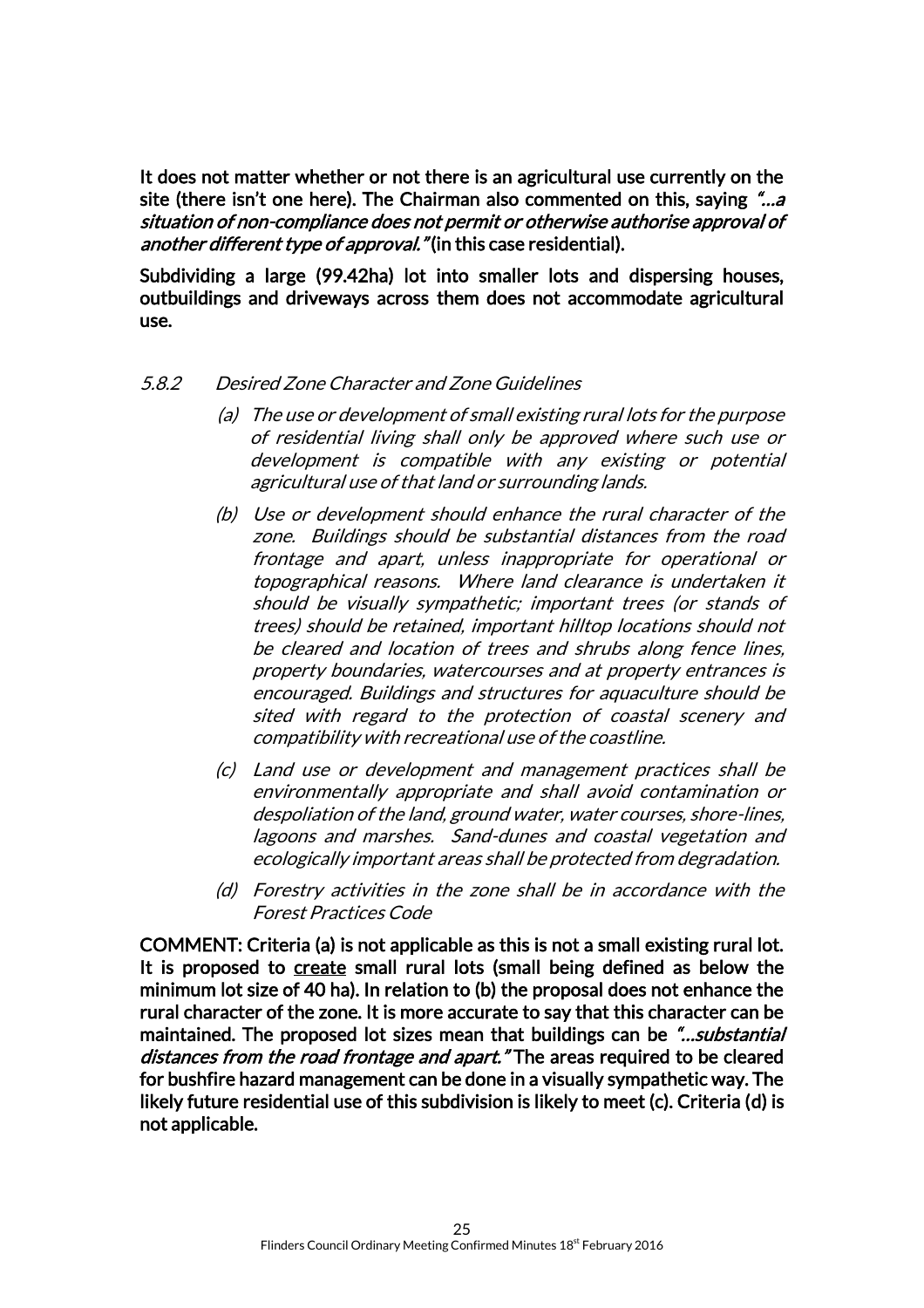#### 5.8.3 Subdivision Standards

(a) The minimum lot size is 40 ha

- (b) A lot less than 40 hectares may be approved at Council's discretion for the following purposes;
	- (i) For an intensive agricultural use;
	- (ii) For a use, other than agriculture, that is consistent with the zone intent, desired zone character and zone guidelines;
	- (iii) For an aquaculture use;
	- (iv) For a servicing facility, infrastructure or recreational use;
	- (v) For boundary alterations where no additional titles are created and the resultant lots will comply with the intent of the zone.
- (c) In considering an application under Clause 5.8.3(b) Council shall require a detailed assessment of the proposal prepared by a suitably qualified, independent, agricultural consultant that demonstrates:
	- $(i)$  In the case of lots for intensive agricultural use, the capacity of the proposed lot(s)
	- (ii) other cases, the agricultural capacity of the proposed lot(s) (including any balance lot) and methods which will be employed to safeguard their agricultural capacity;
- (d) Before accepting an application under Clause 5.9.3(b) Council may require the applicant to submit a Development Plan for the land to which the application relates. The Development Plan should show that:
	- (i) Subdivision will not fragment or diminish the agricultural potential of the land;
	- (ii) Subdivision will not result in ribbon development along roads and coastlines;
	- (iii) Development will not cause significant adverse impact on the natural environment, flora and fauna, coastal waters, watercourses or skylines;
	- (iv) Development or use will not be likely to result in land use conflict with existing land uses in the vicinity.

COMMENT: The proposal must rely on (b) ii) as the proposed lots are smaller than the 40ha minimum at (a). To apply this clause, a use must be attached to the subdivision proposal – the application does not state a use so it is assumed that the use of the new lots will be residential. An assessment of this proposed use against the zone intent, desired zone character and zone guidelines is made under 3.10 (1.). In relation to (c), an agricultural report was provided with the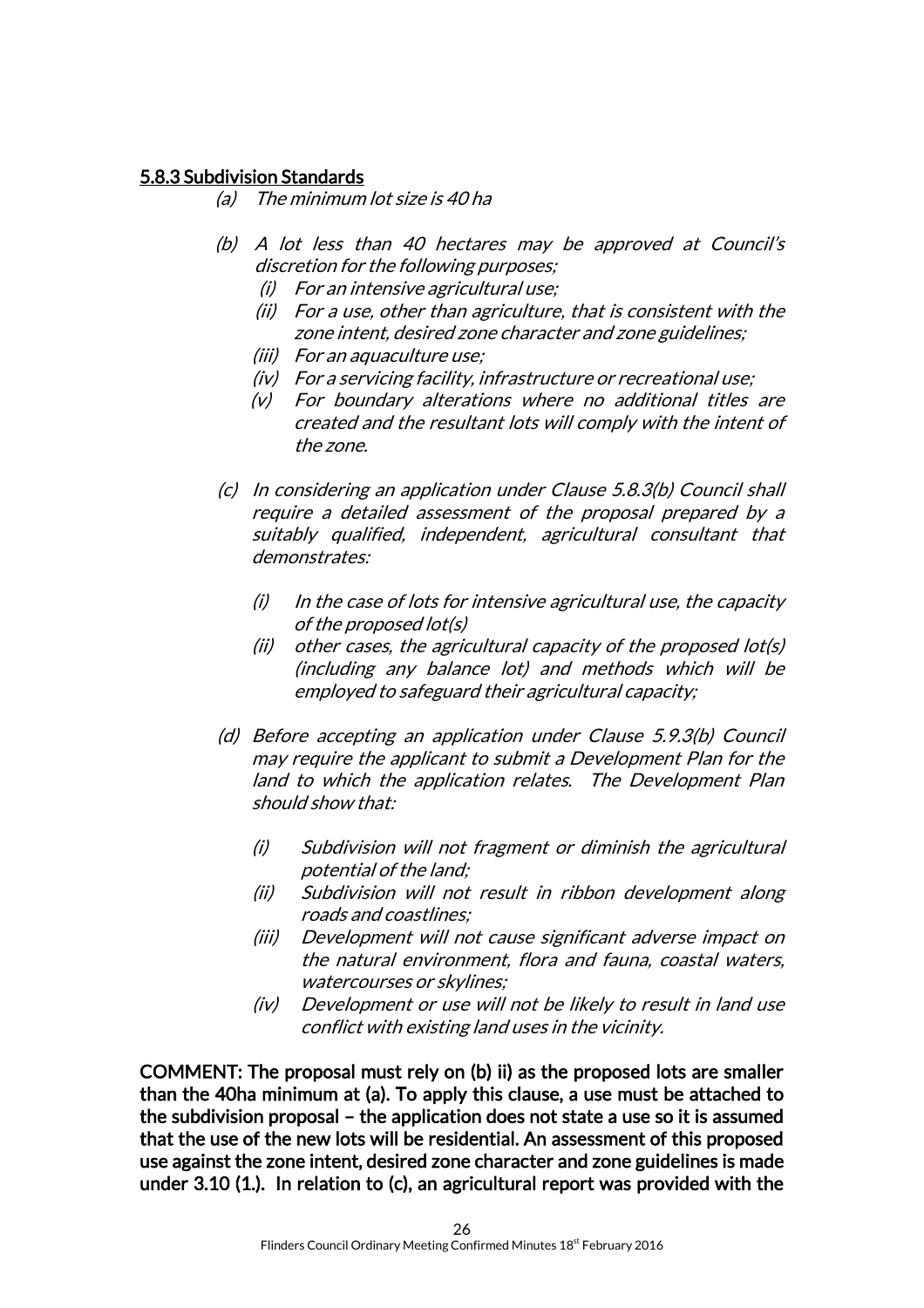#### application. The report concluded that the title: 'is considered to have very marginal agricultural value.'

2. any relevant proposals, reports or requirements of any public authorities;

#### Not applicable. None were received.

3. any representations received following public notification where required under the Act;

#### One representation was received, address not supplied. The representation was phrased as commentary rather than opposition and concluded that the 'general concept and submission looks pretty good'.

- 4. whether any part of the land is subject to:
- (a) landslip, soil instability, or erosion;
- (b) excessive slope;
- (c) ponding or flooding;
- (d) bush fire hazard;
- (e) a Protected Catchment District under Water Management Act 1999;
- (f) any Special Area Provisions in Part 7;
- (g) pollution; and
- (h) other hazards to safety or health.

#### The land is subject to bushfire hazard. An assessment against *Schedule 7* Development in Bushfire Prone Areas is made elsewhere in this report.

- 5. whether the proposed use or development is satisfactory in terms of its siting, size or appearance and levels of emissions in relation to:
- (a) existing site features;
- (b) adjoining land;
- (c) the streetscape and/or landscape;
- (d) the natural environment;
- (e) items of historic, architectural or scientific interest;
- (f) buffer zones, attenuation areas,
- (g) easements;
- (h) a water supply for firefighting purposes;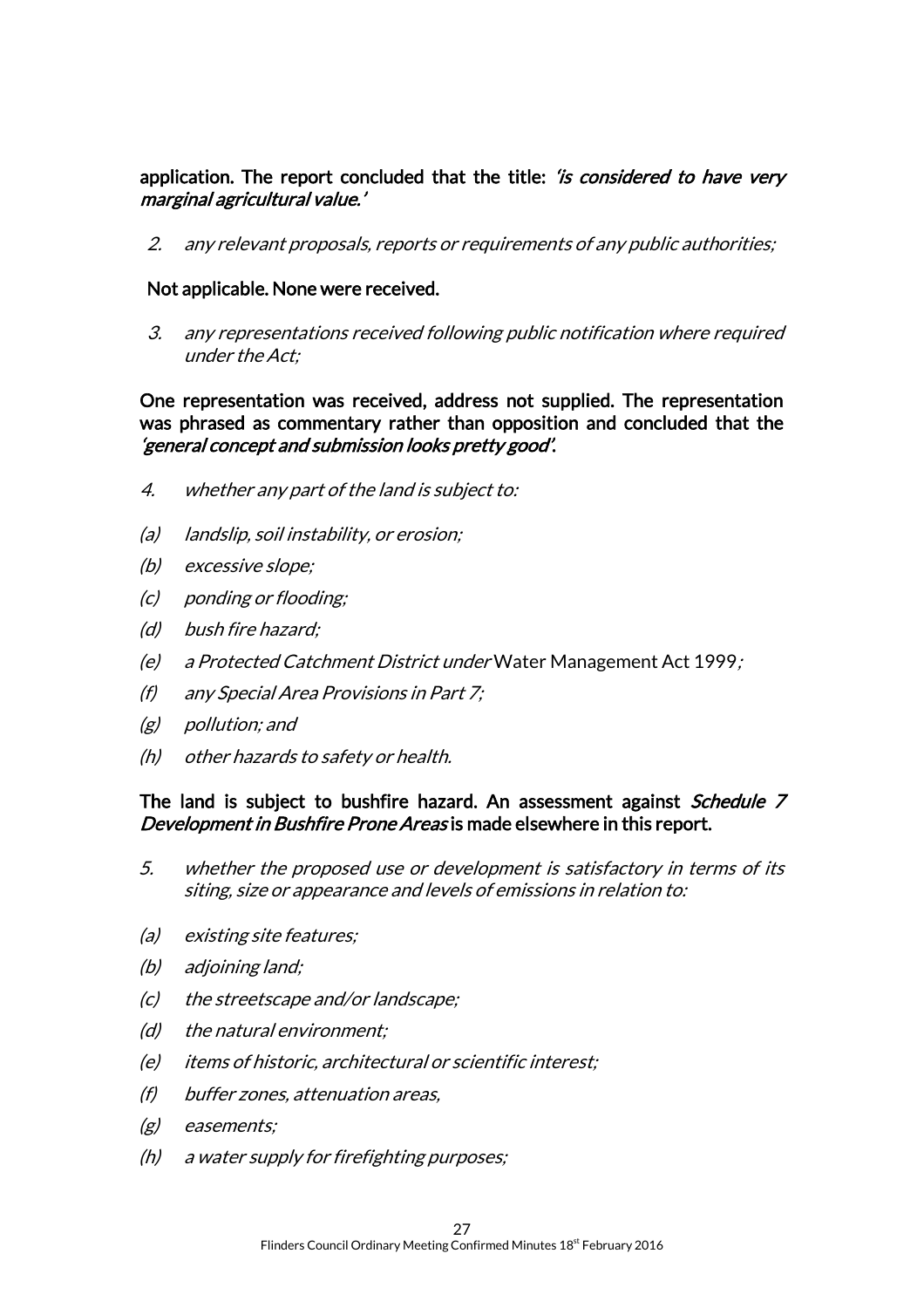- (i) any received pollution;
- $(i)$  the escape of pollutants into storm drains and watercourses: and
- (k) isolation, separation from other lands.

#### An assessment of these is made elsewhere in this report.

6. whether the proposed use or development will be supplied with an adequate level of infrastructure and services, and if there is any necessity to improve deficient access, roads or road junctions, water, sewerage, electricity or transport services and the like, without detriment to existing users;

Any approval must have a condition that each lot is provided with services. It is understood that the existing infrastructure including the road network has sufficient capacity to serve the new lots.

7. whether the proposed use or development would adversely affect the existing and possible future use or development of adjacent land, and vice versa;

There is no agricultural use on adjacent land. Notwithstanding this, the residential development of the subject site will not adversely affect any future agricultural use on adjacent land. Such agricultural use would be unlikely to affect the residential use of the subject site.

8. the provision of adequate landscaping, amenity facilities and illumination, and the treatment of the site generally;

#### Not applicable.

9. the sight distances available to and from proposed point(s) of access, together with an estimate of the speed of passing traffic;

#### A desk top assessment suggests the site distances available are 200m+, which meet the safe intersection sight distance requirements for an 80km/h zone (the speed limit in this section of North East River Road).

10. the design and siting of the proposal to enable reduction in energy consumption through alternative energy use or reduction in demand; and

#### Not applicable as no buildings are proposed.

11. the safety and well-being of the general public.

#### Complies.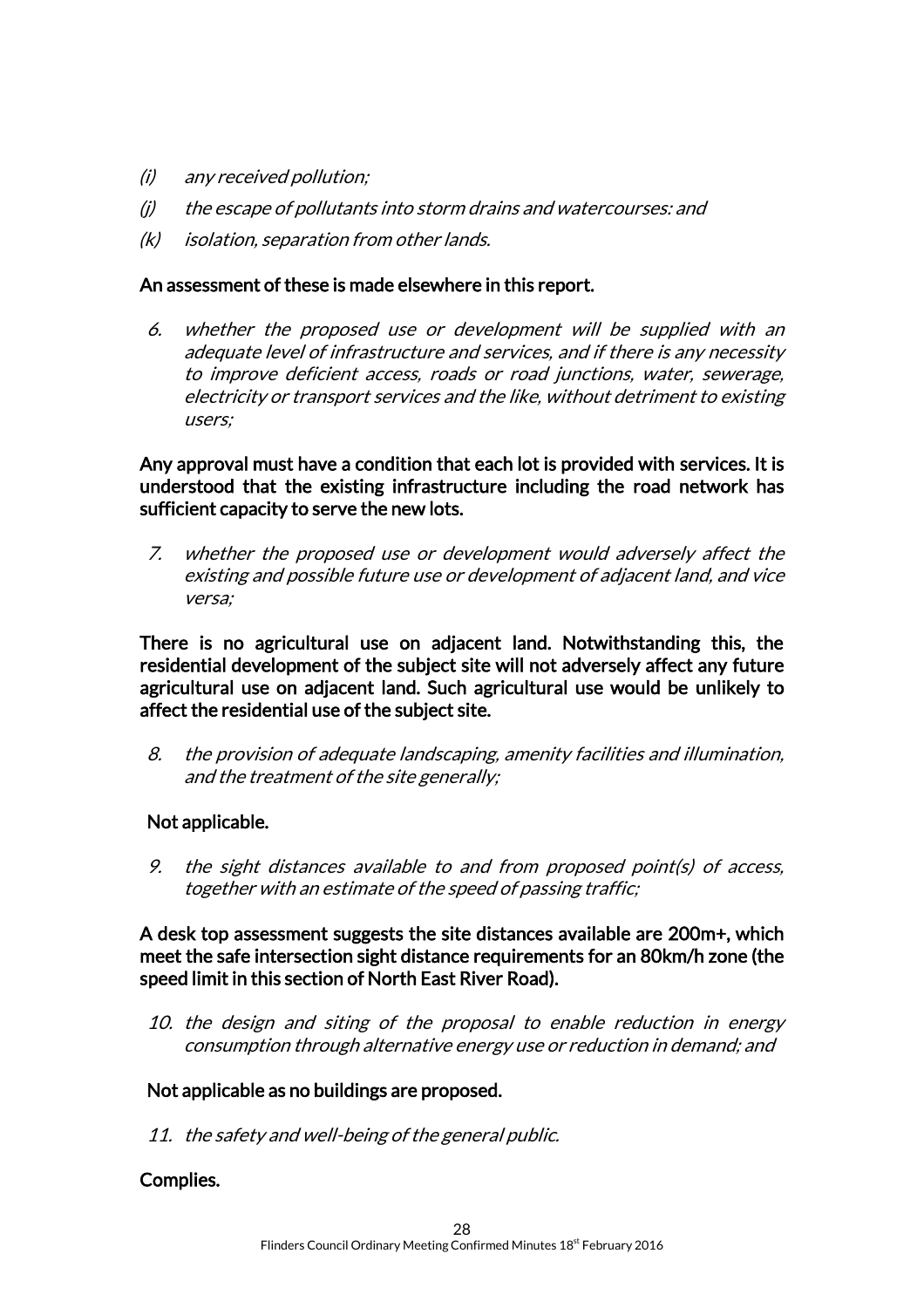12. Any other matter which Council is of the opinion is relevant to the particular application.

#### None stated.

#### 4.1 Plans of Subdivision

- 4.1.1 In considering any application for the subdivision of land Council must:
	- (a) give consideration to the matters listed in Clauses 3.9  $\&$  3.10 as far as they be relevant to a subdivision;
	- (b) in no case approve the subdivision of any lot or other block of land of a size, shape or dimension other than is provided for in Part 6 of this Scheme and required to enable all other relevant provisions of this Scheme to be met; and
	- (c) have regard to any other relevant matters required under this Scheme and the provisions of the Local Government (Building and Miscellaneous Provisions) Act, 1993;

COMMENT: In relation to (a) and (b) an assessment is provided elsewhere in this report. In relation to (c), pursuant to Section 81 of the *Local Government* (Building and Miscellaneous) Act 1993, subdivision requires a discretionary application.

#### Part 6 – Use and Development Principles

An assessment is made below against the relevant principles (those that are not applicable have been omitted for brevity):

6.0 Use and development shall be consistent with the following principles:

#### 6.1 Use

- (a) Use or development shall not unreasonably impact on any existing or intended use of development of neighbouring land.
- (b) Subdivision of land shall be carried out in accordance with the subdivision provisions for the zone within which the land is located or where that is not appropriate in accordance with:

(i) the requirements of the intended use, and

- (ii) the Zone Intent, or alternatively by
- (iii) an approved Development Plan that has been adopted by Council and inserted as a provision in the Scheme.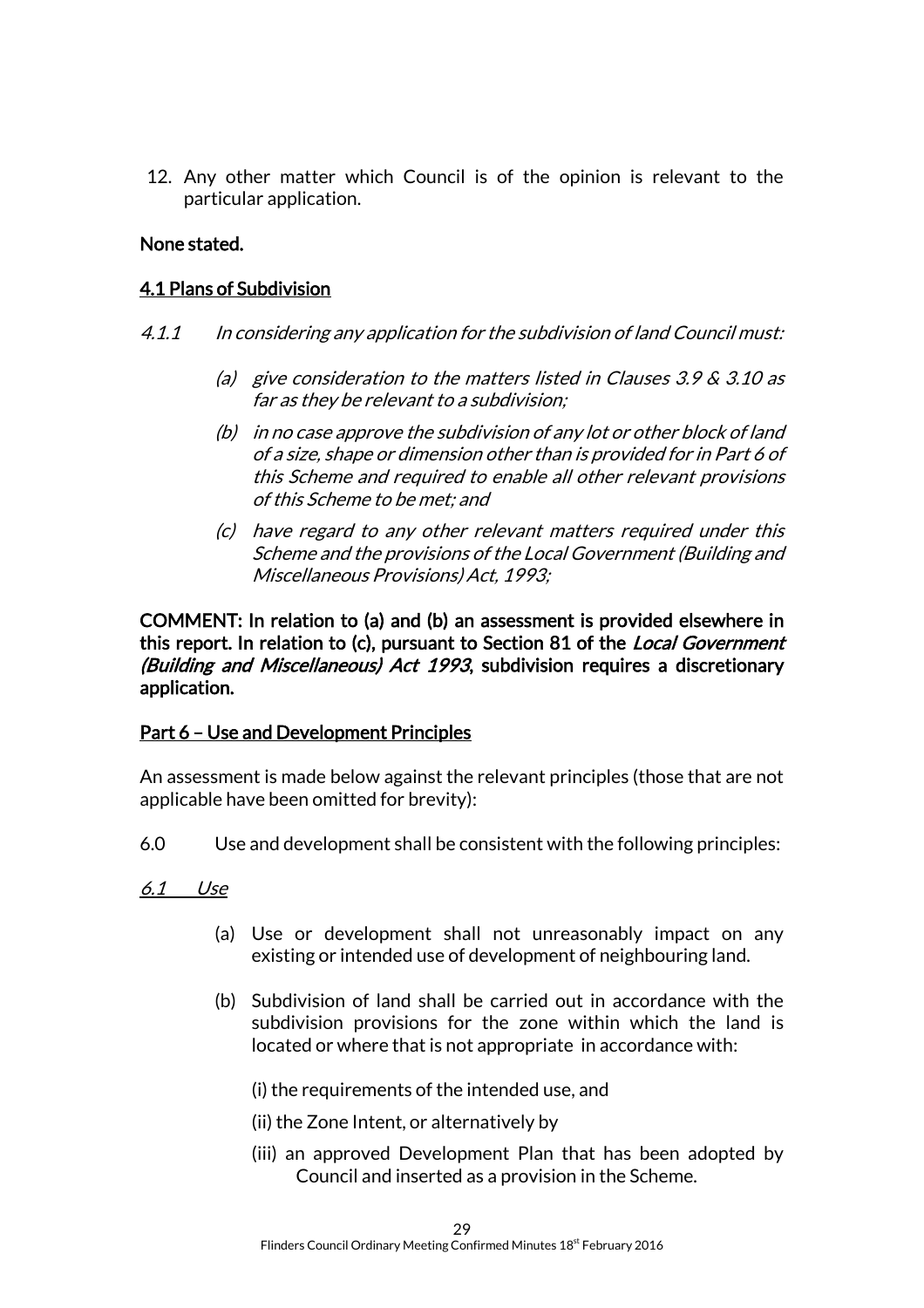# COMMENT: An assessment is made elsewhere in this report.

#### 6.2 Character

- (a) Use and development shall adequately respect the character of, and future intentions for the area in which it is to be located.
- (b) Subdivision layout, particularly roads, shall take adequate account of land contours and the need to avoid visual scarring.

COMMENT: The site has a rural character of 'areas of native vegetation and substantial unspoiled landform. The proposed subdivision allows the development of the site with four houses and will require the clearing of approximately  $8500m^2$  of vegetation per lot (assuming a 20m by 20m house, and therefore a 105m by 80m hazard management area based on the site topography). On the lots proposed, this will represent clearing of between 2.8% and 5% of the lot areas. Such a low level of clearing will allow the existing rural character to be maintained.

#### 6.3 Amenity

(a) Adequate public open space shall be provided in areas of new subdivision, to meet the recreational and open space requirements of the community generally and particularly the new owners of the lots created by subdivision.

#### COMMENT: No public open space is proposed. However it is normal for a subdivision of this size to make a cash contribution to Council in lieu.

#### 6.4 Environment

- (a) Use or development shall not be allowed to detrimentally affect the environment. All areas, and sensitive ecological and/or visual areas in particular, shall be developed in a manner and to an extent which is consistent with the protection of the values of the area.
- (b) Use or Development and land management practices shall be directed towards achieving environmental sustainability, biodiversity and ecological balance, and avoiding environmental damage such as soil erosion, coastal dune erosion, loss of important animal and plant species and increases in vermin populations.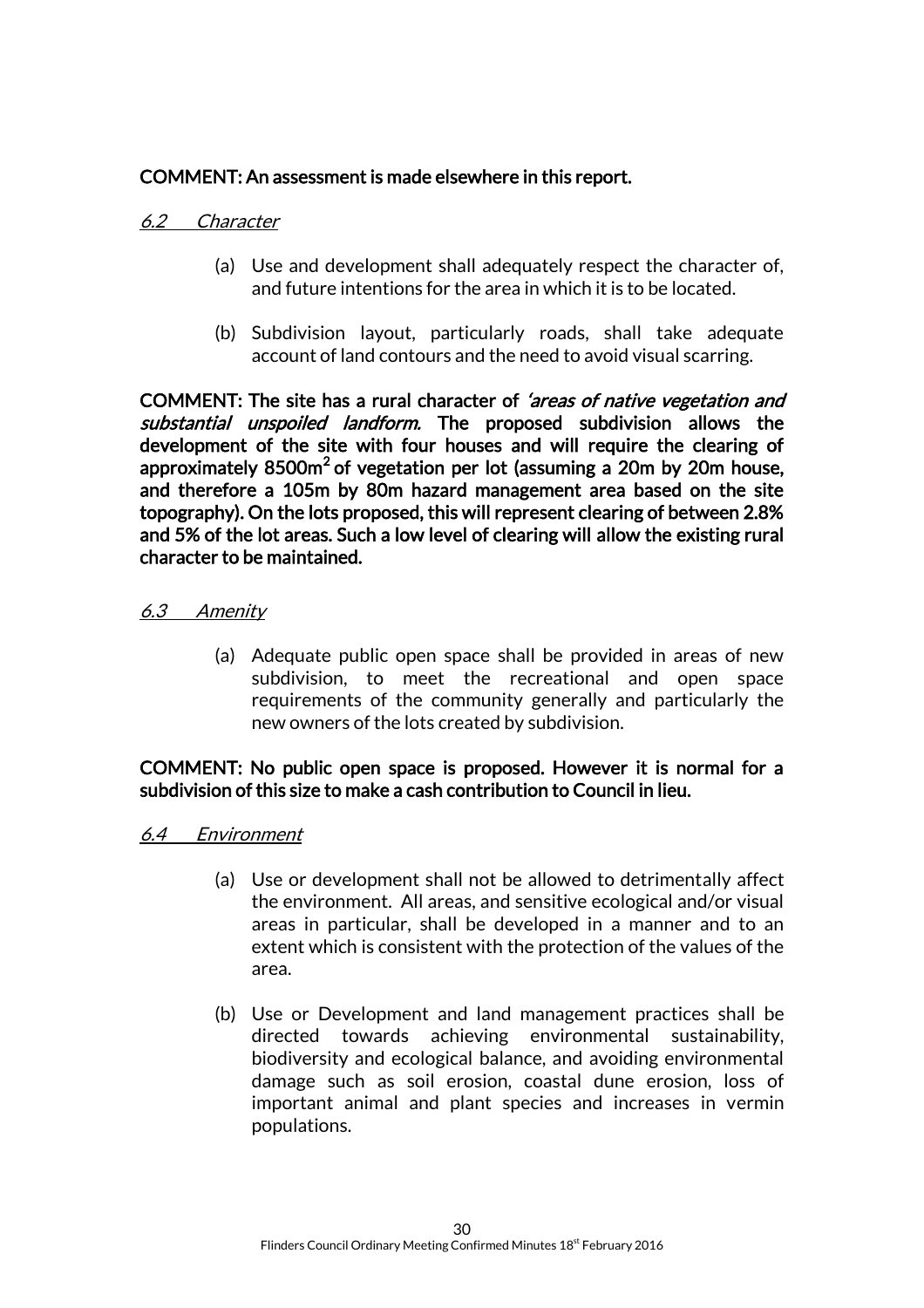- (c) Use or Development shall not be located in areas of unacceptable risk (eg. from fire, flood or landslip). In situations where risk may exist, use and development shall be appropriately sited and designed to provide an acceptable level of protection and safety for future users. In particular.
	- i. Lands subject to flood risk are those subject to a greater than one in a 100 year flood interval (1% probability), and land, the natural surface level of which is below 3 metres Australian Height Datum (AHD); and
	- ii. Land which comprises soils of known or suspected instability, has a slope greater than 1 in 4, or is filled or reclaimed land, are deemed to constitute an unstable land hazard; and
	- iii. Use and development in bushfire prone areas will comply with the provisions of Schedule 7 Development in Bushfire Prone Areas or some other provisions acceptable to Council and the Tasmania Fire Service.

COMMENT: In relation to (a), the subject site is not an ecologically or visually sensitive area. In relation to (b), the proposed subdivision and likely future use of the lots is not likely to detrimentally affect the environment. In relation to (c), i) and ii) are not applicable. In relation to iii), the site is prone to bushfire, so Schedule 7 applies.

#### 6.5 Heritage

#### COMMENT: Not applicable. The subject site is not heritage listed.

#### 6.6 Access and Parking

- (a) All new lots must be provided with satisfactory pedestrian and vehicular access to a public street.
- (b) All Use or Development shall provide satisfactory pedestrian and vehicular access which is suited to the volume and needs of future users.

#### COMMENT: It is understood that all new lots will be able to be provided with suitable access from North East River Road.

- 6.7 Services
	- (a) Use or Development shall be provided with adequate and appropriate services which are suited to the lifestyle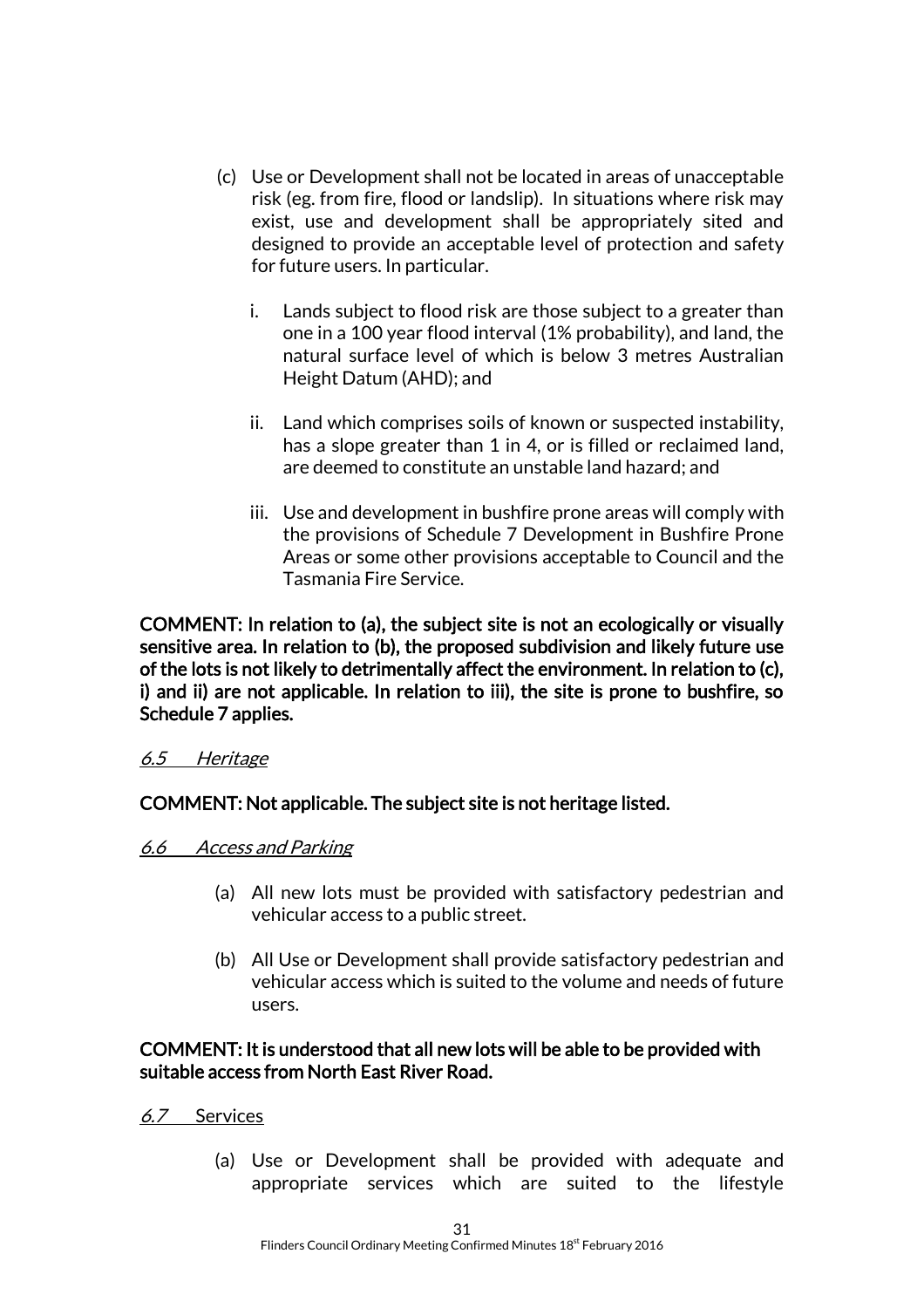requirements of people, the nature of the location, and the ability of the community to provide.

- (b) Lot size and arrangement shall be adequate and appropriate to ensure an acceptable level of servicing, particularly in relation to waste disposal.
- (c) In areas not serviced with water use or development shall provide adequate water supply and effluent disposal systems. Each dwelling shall provide a potable water storage facility (minimum capacity of 40kl) to provide for the anticipated number of occupants, and a wastewater disposal system approved by the Council's Environmental Health Officer
- (d) Use or Development in the bushfire prone areas will provide fire protection features and water supplies which comply with Schedule 7.
- (e) Use or Development shall be appropriately sited, designed and constructed to avoid conflict with service mains (including telephone, power, sewer, water and irrigation channels/pipelines). Buildings shall not be erected over any service main or within any easement providing for same whether utilised or not.
- (f) Servicing systems shall use adequate and appropriate design methods and materials to ensure an acceptable life span and allow for adequate maintenance requirements.
- (g) Use or Development shall optimise efficiency in the use of energy and resources. In particular, land should be subdivided on a generally sequential basis (ie. one area is substantially developed before the next is subdivided), common trenching should be used for different services where appropriate, and solar access maximised.

COMMENT: The proposed lots are to be serviced to meet (a) and (c). The lots comply with (b), subject to environmental health approval of wastewater disposal. Criteria (d) to (f) could be addressed when development is proposed. In relation to (g), this proposal is not consistent with the subdivision of land on a sequential basis. There are lots of similar size to those proposed within close proximity are undeveloped (there are three vacant lots neighbouring to the north east for example). These should be developed before subdivision of the subject site is considered.

#### 6.8 Social Interest

1. Use or Development should demonstrate how it suits the community interest.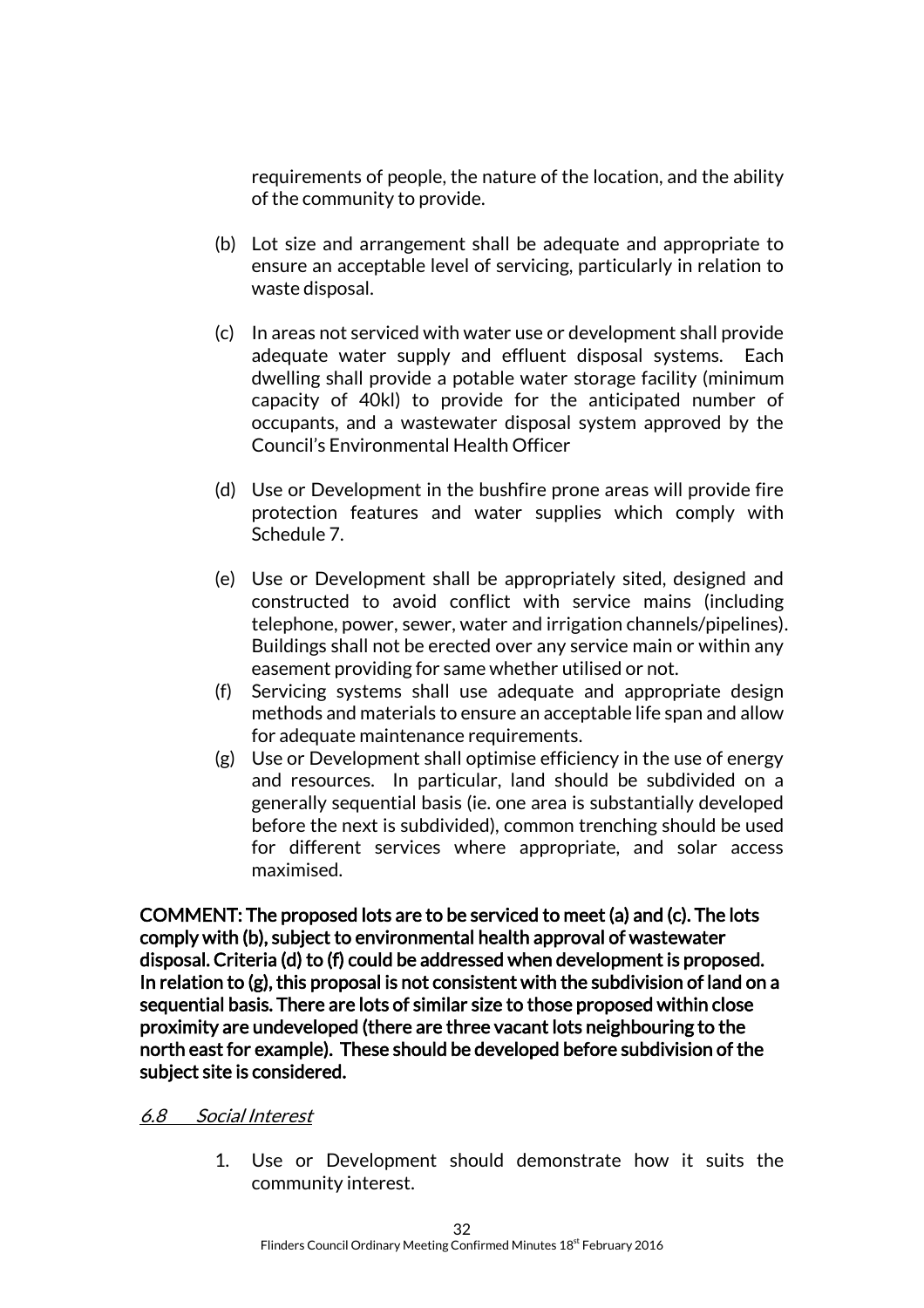2. Use or Development shall have adequate and appropriate types and levels of access to social facilities and services (e.g. shops, government agencies, telecommunication, health services and educational facilities).

COMMENT: The proposal provides additional housing lots on Flinders Island which anecdotally is considered to be in the community interest. The proposed location of the housing lots may not be considered in the community interest. The subdivision is over 45km from the nearest services in Whitemark.

#### 6.9 Administration

- (a) In considering subdivision and/or rezoning proposals, an appropriate balance shall be maintained between current demand and stock available for use or development, and the number of new lots that would be created.
- (b) Use or Development proposals should only be approved where the cost to the public of providing and maintaining services is not exceeded by the economic benefit of the use or development to the community.
- (c) In considering any proposal, Council shall obtain the advice and opinion of other relevant group(s), individual(s) or organisation(s) with direct interest in the proposal.

COMMENT: In relation to (a), there is anecdotal evidence of a shortage of affordable housing lots on Flinders Island. However, there are undeveloped lots close to and of a similar size to those proposed (there are three vacant lots neighbouring to the north east for example). These should be developed before subdivision of the subject site is considered.

#### Part 8 - Schedules

#### Schedule 7 – Development in Bushfire Prone Areas

The subdivision is within a bushfire prone area. An assessment against the schedule is made below:

| <b>S7.1.0 ISSUE</b>                 | <b>INTENT</b> - The design, siting and layout of subdivisions in bushfire     |
|-------------------------------------|-------------------------------------------------------------------------------|
| Subdivision<br>design and<br>layout | prone areas should minimise fire risks and the potential for loss<br>of life. |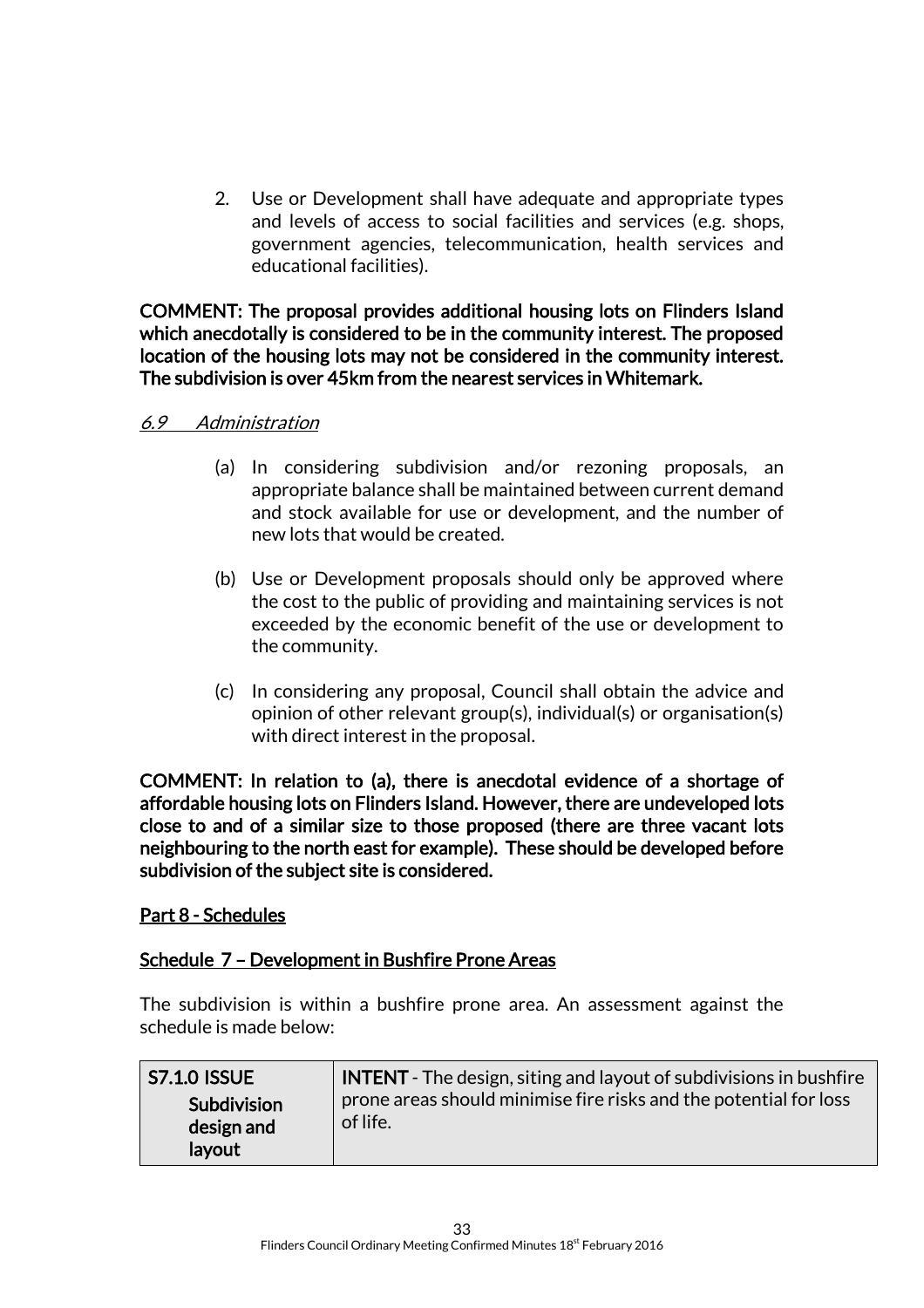| <u>ACCEPTABLE SOLUTIONS</u>                                                                                                                                                                                                                              | PERFORMANCE CRITERIA                                                                                                                                                                                                                                                                                                                                  |
|----------------------------------------------------------------------------------------------------------------------------------------------------------------------------------------------------------------------------------------------------------|-------------------------------------------------------------------------------------------------------------------------------------------------------------------------------------------------------------------------------------------------------------------------------------------------------------------------------------------------------|
| <b>S7.1.1a</b> Subdivisions are designed so that<br>buildings are separated from the bushfire<br>hazard by Building Protection Zones (BPZ)<br>and Fuel Modified Buffer Zones (FMBZ)<br>and                                                               | Subdivisions are designed to have lots of<br>sufficient size and appropriate shapes to<br>provide building envelopes located within<br>sufficient fuel reduced areas so buildings<br>are not subject to threatening levels of<br>flames and radiation during a bushfire.                                                                              |
| <b>S7.1.1b</b> A BPZ surrounds a building and is<br>separated from the fire hazard by a FMBZ<br>and                                                                                                                                                      |                                                                                                                                                                                                                                                                                                                                                       |
| <b>S7.1.1c</b> BPZ and FMBZ can be constructed<br>to the width measured along the ground as<br>shown in Table 7.1 and                                                                                                                                    |                                                                                                                                                                                                                                                                                                                                                       |
| <b>S7.1.1d</b> If the required width of the BPZ is<br>exceeded, the width of the FMBZ may be<br>reduced by that additional width, thus<br>maintaining the same total width of fuel<br>reduced areas. (Note the width of the BPZ<br>cannot be reduced).   |                                                                                                                                                                                                                                                                                                                                                       |
| radiation during a bushfire.                                                                                                                                                                                                                             | COMMENT: BPZs and FMBZs are not referred to in the bushfire report so the<br>performance criteria must be met. BAL 12.5 and BAL 19 management areas are shown<br>on the Bushfire Hazard Management Plan (BHMP). There is sufficient remaining area on<br>all lots to ensure that future buildings are not subject to threatening levels of flames and |
| <b>S7.1.2a</b> FMBZ are within the boundaries of<br>the subdivision and BPZ are within the<br>boundaries of each lot or                                                                                                                                  | Subdivisions provide all lots with sufficient<br>reduced<br>fuel<br>areas<br>around<br>building<br>envelopes so buildings are not subject to<br>threatening levels of flames and radiation<br>during a bushfire.                                                                                                                                      |
| S7.1.2b In reticulated water supply areas,<br>the width of the FMBZ may be reduced if it<br>can be shown that other fire protection<br>measures acceptable to the Tasmania Fire<br>Service and Council are to be incorporated<br>into the development or |                                                                                                                                                                                                                                                                                                                                                       |
| <b>S7.1.2c</b> Where the subdivision does not<br>provide either sufficient BPZ or FMBZ for<br>individual lots, a multi-lot solution may be<br>proposed which may be acceptable to the<br><b>Tasmania Fire Service and Council.</b>                       |                                                                                                                                                                                                                                                                                                                                                       |
|                                                                                                                                                                                                                                                          | COMMENT: EMRZs and RDZs are not referred to in the bushfire report RAL 12.5 and                                                                                                                                                                                                                                                                       |

COMMENT: FMBZs and BPZs are not referred to in the bushfire report. BAL 12.5 and BAL 19 management areas are provided and they are within the proposed lot boundaries whilst providing sufficient remaining area on all lots to ensure that future buildings are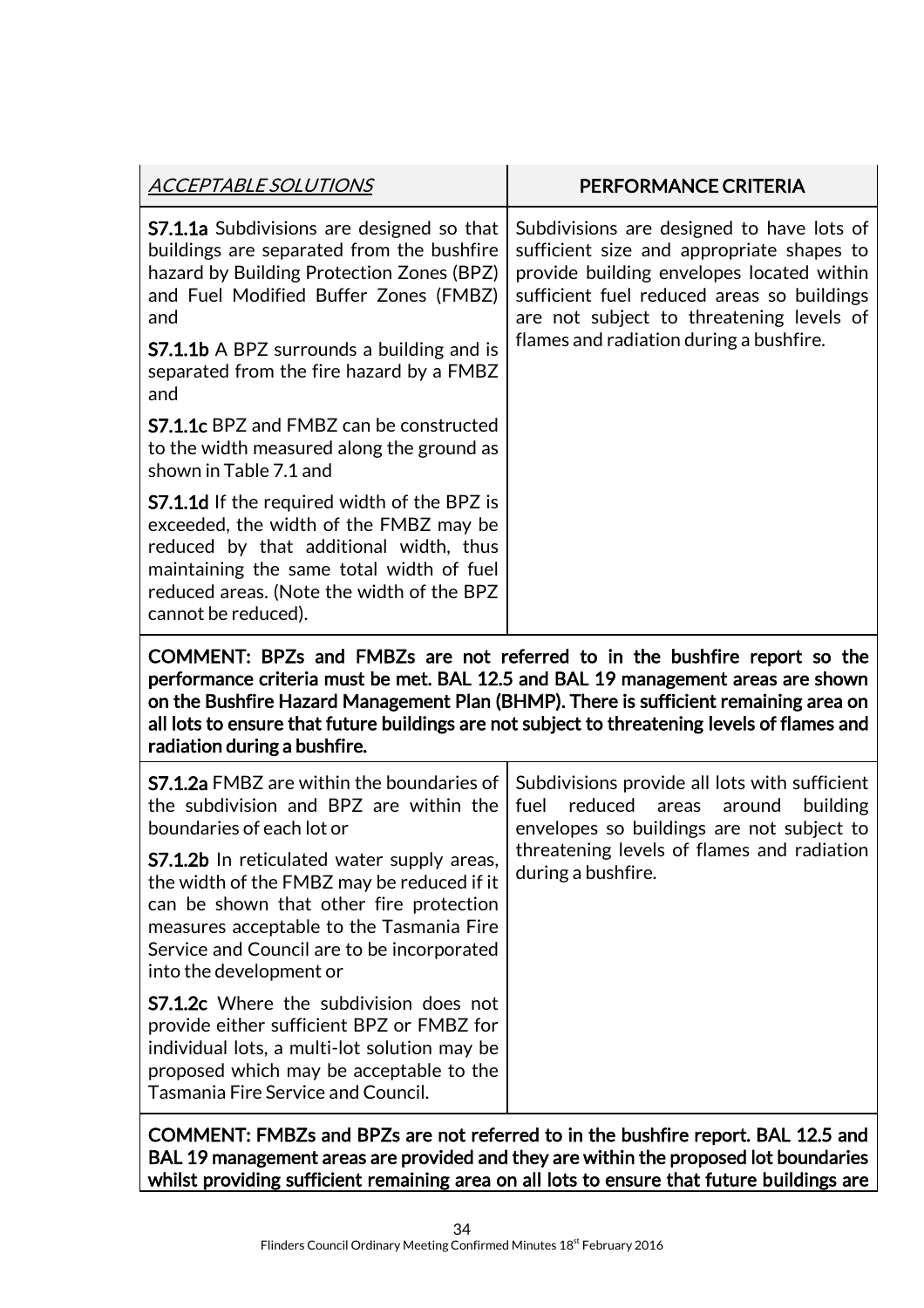# not subject to threatening levels of flames and radiation during a bushfire.

| <b>S7.2.0 ISSUE</b><br><b>Access in</b><br>subdivisions                                                                                                                                                                                    | <b>INTENT</b> - Subdivisions are designed to provide safe access for<br>emergency and other vehicles to all lots and buildings. |                                                                                                                       |
|--------------------------------------------------------------------------------------------------------------------------------------------------------------------------------------------------------------------------------------------|---------------------------------------------------------------------------------------------------------------------------------|-----------------------------------------------------------------------------------------------------------------------|
| <b>ACCEPTABLE SOLUTIONS</b>                                                                                                                                                                                                                |                                                                                                                                 | PERFORMANCE CRITERIA                                                                                                  |
| <b>S7.2.1a</b> Subdivisions have two access roads<br>to low bushfire hazard areas or                                                                                                                                                       |                                                                                                                                 | Subdivisions should have safe alternative<br>routes to low bushfire hazard areas for<br>emergency and other vehicles. |
| 7.2.1b Dead end roads must not exceed<br>200 metres in length or service more than<br>8 lots or                                                                                                                                            |                                                                                                                                 |                                                                                                                       |
| <b>S7.2.1c</b> Where only one road is available,<br>the Tasmania Fire Service and Council may<br>approve a local area development plan<br>which provides for the eventual linking of a<br>dead end road to a connective road<br>network or |                                                                                                                                 |                                                                                                                       |
| <b>S7.2.1d</b> The Tasmania Fire Service and<br>Council may approve a non through road<br>provided it is linked to a formed fire trail to<br>the requirements of the Tasmania Fire<br>Service and Council.                                 |                                                                                                                                 |                                                                                                                       |
| area (the coast), meeting the acceptable solution.                                                                                                                                                                                         |                                                                                                                                 | COMMENT: North East River Road is not a through road, but provides access to a safe                                   |
| <b>S7.2.2a</b> Access must be of all-weather<br>construction and                                                                                                                                                                           |                                                                                                                                 | Safe access roads shall be provided at all<br>times.                                                                  |
| <b>S7.2.2b</b> Road structures (including bridges)<br>must have a minimum load limit of 20<br>tonnes and                                                                                                                                   |                                                                                                                                 |                                                                                                                       |
| <b>S7.2.2c</b> There must be vertical clearance to<br>a height of 4 metres above the trafficable<br>width of the access and                                                                                                                |                                                                                                                                 |                                                                                                                       |
| <b>S7.2.2d</b> There must be horizontal clearance<br>from 4 metres of the centre line of any<br>trafficable road for a height of 4 metres<br>above the trafficable width.                                                                  |                                                                                                                                 |                                                                                                                       |
| COMMENT: Without having technical details it is understood that North East River Road<br>meets the acceptable solution.                                                                                                                    |                                                                                                                                 |                                                                                                                       |

**S7.2.3a** A maximum gradient of 1 in 8 The horizontal and vertical alignments,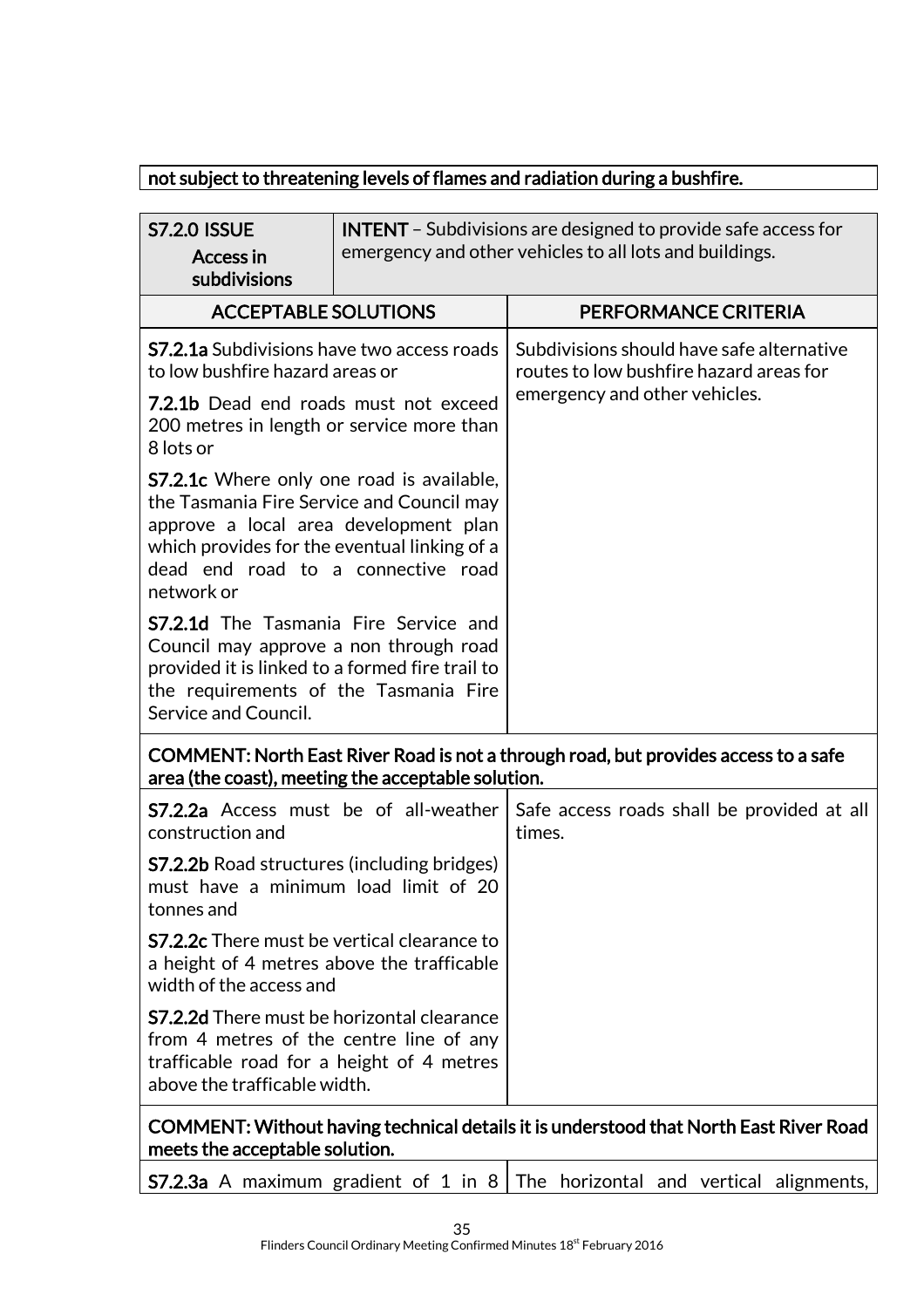| $(12.5%)$ is specified. However, where a<br>topographic difficulty occurs, an absolute<br>maximum grade of 1 in 5 (20%) for a<br>distance no greater than 50 metres may be<br>approved by the Tasmania Fire Service and<br>Council. The average maximum grade<br>must therefore not exceed 1 in 7 (14.4%)<br>and | crossfall and turning areas reflect physical<br>characteristics and major<br>drainage<br>functions for the site as well as satisfying<br>design requirements for emergency<br>vehicles. |
|------------------------------------------------------------------------------------------------------------------------------------------------------------------------------------------------------------------------------------------------------------------------------------------------------------------|-----------------------------------------------------------------------------------------------------------------------------------------------------------------------------------------|
| <b>S7.2.3b</b> Curves must have a minimum inner<br>radius of 10 metres and                                                                                                                                                                                                                                       |                                                                                                                                                                                         |
| <b>S7.2.3c</b> Dips must have no more than a 1 in<br>8 (12.5%) entry and exit angle and                                                                                                                                                                                                                          |                                                                                                                                                                                         |
| <b>S7.2.3d</b> All roads must have a maximum<br>cross fall alignment of 1 in 33 (3%).                                                                                                                                                                                                                            |                                                                                                                                                                                         |

COMMENT: North East River Road is existing. Without having technical details it is understood that it meets the acceptable solution.

| <b>S7.2.4a</b> At the end of all roads or access<br>ways there must be a court bowl or cul de<br>sac of a minimum trafficable radius of 10<br>metres (shoulders, seal<br><b>or</b><br>other<br>consolidated edges may be acceptable) or | Suitable turning areas for fire suppression<br>and other vehicles must be provided at the<br>end of all roads and access ways. |  |
|-----------------------------------------------------------------------------------------------------------------------------------------------------------------------------------------------------------------------------------------|--------------------------------------------------------------------------------------------------------------------------------|--|
| <b>S7.2.4b</b> At the end of all roads or access<br>ways there must be hammerhead "T" or "Y"<br>turnarounds with minimum 4 metres width<br>and total length of 16 metres.                                                               |                                                                                                                                |  |
| COMMENT: Not applicable to this assessment.                                                                                                                                                                                             |                                                                                                                                |  |
| <b>S7.2.5a</b> The minimum trafficable width for<br>access is 6 metres which may include<br>consolidated, formed, surfaced and drained<br>shoulders or                                                                                  | Access should be of sufficient width to<br>allow simultaneous access and egress for<br>emergency and other vehicles.           |  |
| <b>S7.2.5b</b> Where 8 or less lots are being<br>serviced, an access with trafficable width<br>of 4 metres for a maximum of 90 metres<br>length may be provided or                                                                      |                                                                                                                                |  |
| S7.2.5c Where the access is less than 6<br>metres trafficable width, passing bays of a<br>minimum length of 20 metres must be<br>provided every 200 metres along the<br>access. The combined width of the access                        |                                                                                                                                |  |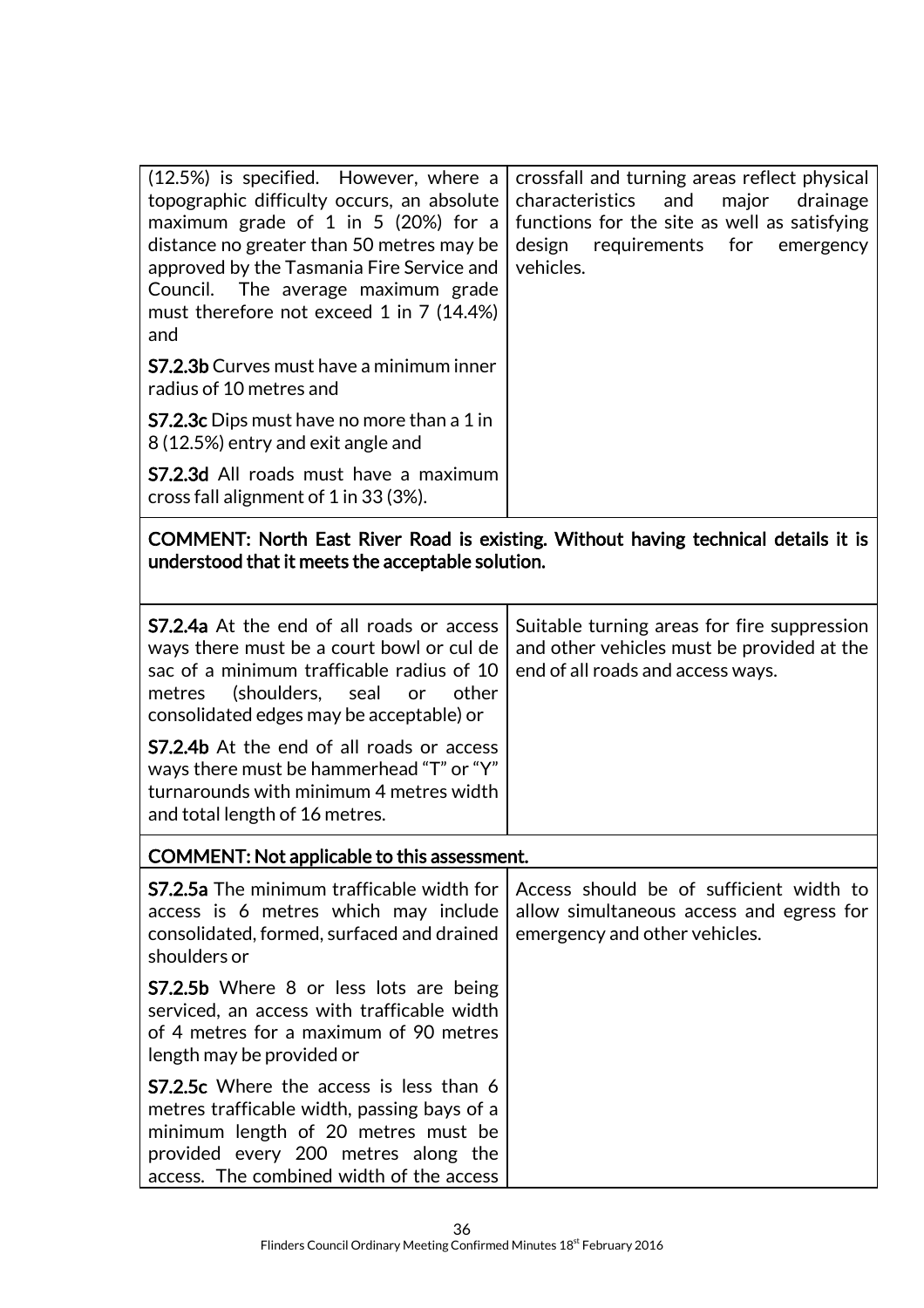| and the passing bay must be a minimum 6<br>metres. fire suppression and other vehicles                                                                                                                                                                                                                   |  |                                                                                           |  |
|----------------------------------------------------------------------------------------------------------------------------------------------------------------------------------------------------------------------------------------------------------------------------------------------------------|--|-------------------------------------------------------------------------------------------|--|
|                                                                                                                                                                                                                                                                                                          |  | COMMENT: No access within the lots is proposed as part of this application.               |  |
| forms<br>the<br>S7.2.6a<br>An<br>road<br>access<br>perimeter of the development or                                                                                                                                                                                                                       |  | the<br>Access<br>to<br>perimeter<br><sub>of</sub><br>the<br>development must be provided. |  |
| <b>S7.2.6b</b> A fire trail connected to an access<br>forms<br>the<br>perimeter<br><sub>of</sub><br>the<br>road<br>development.                                                                                                                                                                          |  |                                                                                           |  |
| COMMENT: There is no access to the perimeter of the development. The performance<br>criteria is not met.                                                                                                                                                                                                 |  |                                                                                           |  |
| <b>S7.2.7a</b> Fire trails are constructed to 4WD<br>standard and                                                                                                                                                                                                                                        |  | Fire trails must be safe for use fire<br>suppression.                                     |  |
| <b>S7.2.7b</b> Fire trails have a formed width of 4<br>metres and                                                                                                                                                                                                                                        |  |                                                                                           |  |
| <b>S7.2.7c</b> Fire trails must have vertical<br>clearance to a height of 4 metres above the<br>trafficable and                                                                                                                                                                                          |  |                                                                                           |  |
| <b>S7.2.7d</b> Fire trails must have horizontal<br>clearance from 3 metres of the centre line<br>for a height of 4 metres above the<br>trafficable width and                                                                                                                                             |  |                                                                                           |  |
| S7.2.7e Fire trails will have a maximum<br>gradient of $1$ in 6 (17%).                                                                                                                                                                                                                                   |  |                                                                                           |  |
| COMMENT: NA. No fire trails are proposed.                                                                                                                                                                                                                                                                |  |                                                                                           |  |
| <b>S7.3.0 ISSUE</b><br><b>INTENT</b> - To ensure adequate water supplies are available in a<br>subdivision for landowners or emergency services to defend<br><b>Water supplies for</b><br>properties from bushfire<br>fire suppression in<br>subdivisions                                                |  |                                                                                           |  |
| <b>ACCEPTABLE SOLUTIONS</b>                                                                                                                                                                                                                                                                              |  | PERFORMANCE CRITERIA                                                                      |  |
| <b>S7.3.1a</b> Subdivisions have a reticulated<br>water supply with a minimum flow rate as<br>specified by Australian Standard AS 2419<br>for the intended class of development as<br>required under the Building Code of<br>Australia<br>litres<br>minute<br>or 600<br>per<br>(whichever is greater) or |  | Subdivisions have an adequate size of<br>water supply.                                    |  |
| <b>S7.3.1b</b> Subdivisions have a static water                                                                                                                                                                                                                                                          |  |                                                                                           |  |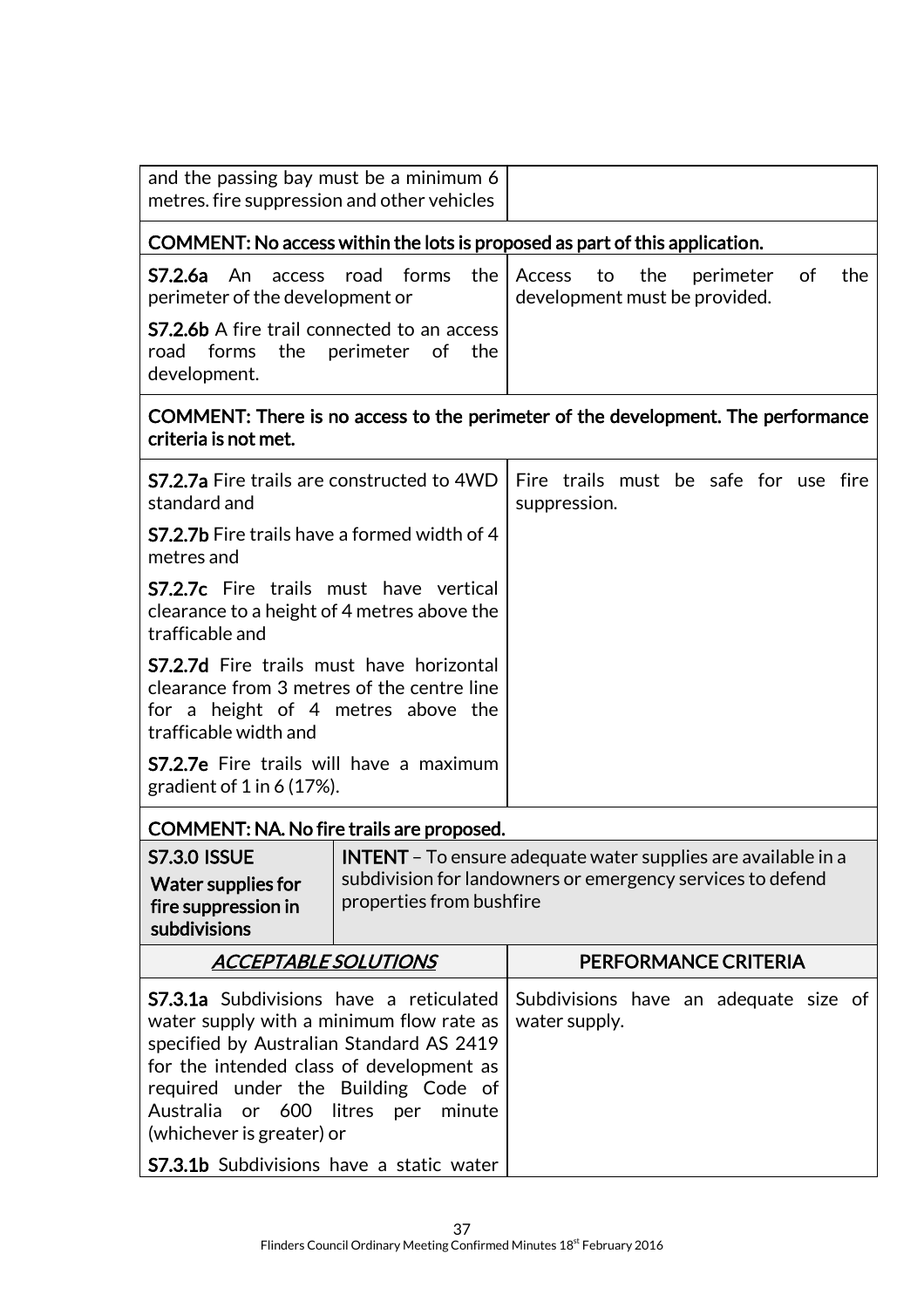| supply to comply with AS 2419 for the<br>intended class of development as required<br>under the Building Code of Australia for<br>fire suppression or<br><b>S7.3.1c</b> For developments not specified in                                                                                                                                                                                                                                                    |                                                                                                                                                      |
|--------------------------------------------------------------------------------------------------------------------------------------------------------------------------------------------------------------------------------------------------------------------------------------------------------------------------------------------------------------------------------------------------------------------------------------------------------------|------------------------------------------------------------------------------------------------------------------------------------------------------|
| the Building Code of Australia in S7.3.1 b),<br>subdivisions for lots less than 2500 square<br>metres will have 10 000 litres of stored<br>water for fire suppression and for lots<br>2500 square metres or larger, 20 000 litres<br>of stored water for fire suppression.                                                                                                                                                                                   |                                                                                                                                                      |
| 2419, but a permit condition can ensure this.                                                                                                                                                                                                                                                                                                                                                                                                                | COMMENT: A static water supply is described on the BHMP. It is assumed it will meet AS                                                               |
| <b>S7.3.2a</b> In areas where the water supply<br>complies with S7.3.1 a), the building<br>envelope must not be more than 130<br>metres from the nearest fire hydrant. The<br>hydrant must comply with Tasmania Fire<br>Service and Council requirements or                                                                                                                                                                                                  | The water supply for fire suppression will<br>be available at all times.                                                                             |
| <b>S7.3.2b</b> In areas where the water supply<br>does not comply with S7.3.1 a), a static<br>supply complying with S7.3.1 b) or c) will be<br>located within the subdivision to be<br>accessible by emergency vehicles at all<br>times. The supply may be from a single<br>source or a combination of storages for<br>either individual lots or for the entire<br>subdivision. Storages must be accessible<br>from all the lots they are intended to serve. |                                                                                                                                                      |
| <b>S7.3.3a</b> All<br>water storage tanks are<br>constructed of non-combustible and non-<br>rust materials such as galvanised steel and<br>concrete and                                                                                                                                                                                                                                                                                                      | The water supply pipelines, fittings and<br>storages are designed, located and fitted to<br>ensure reliability of the water supply during<br>a fire. |
| <b>S7.3.3b</b> All above ground pipelines and<br>fittings are either constructed of non-<br>combustible and non-rust materials such as<br>galvanised steel and copper, or protected<br>from the effects of heat and flame by<br>lagging or other means and<br><b>S7.3.3c</b> All below-ground water pipelines                                                                                                                                                |                                                                                                                                                      |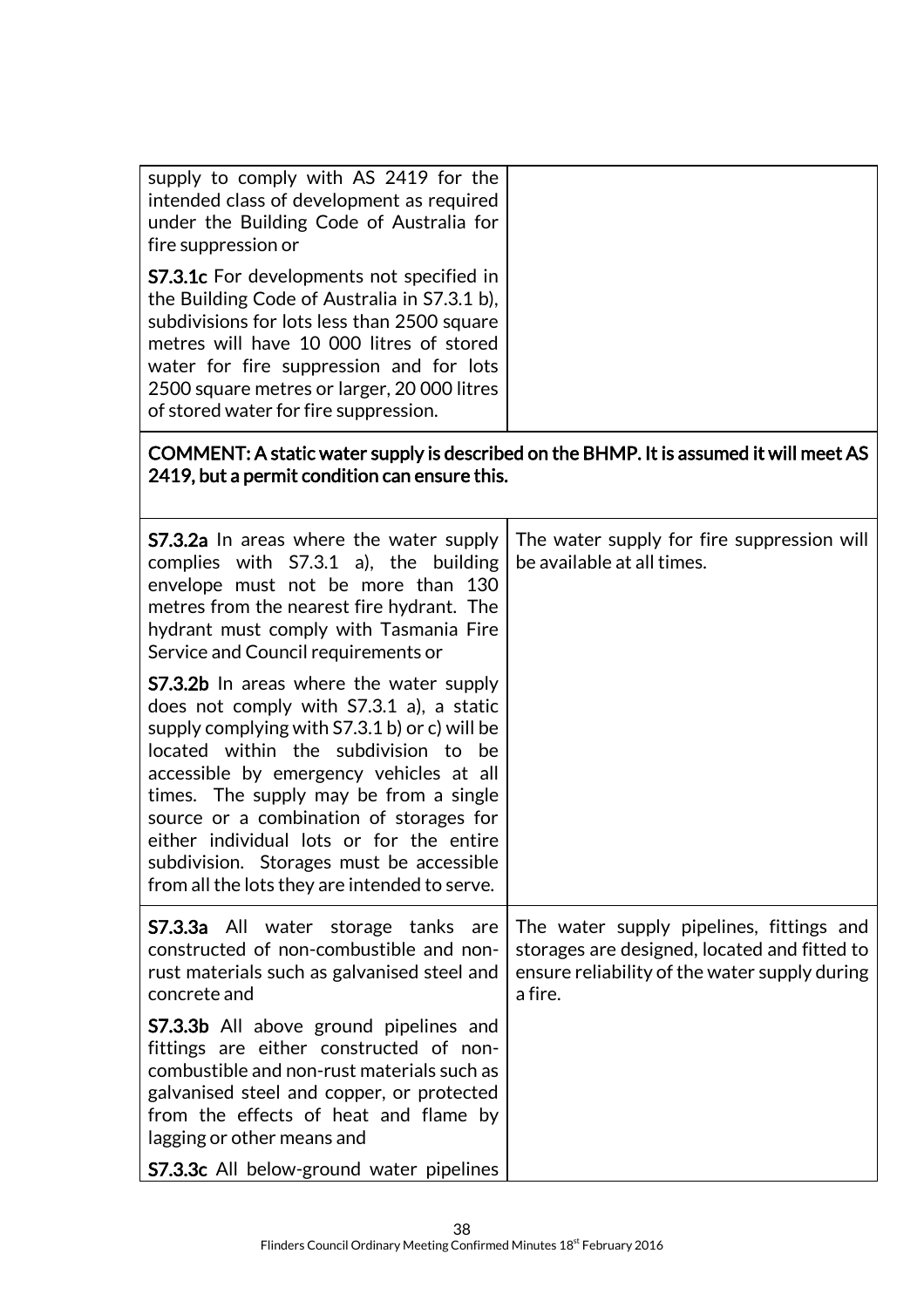| are installed to a depth as specified in the<br>National Plumbing Code AS<br>3500<br>(generally 300 mm).                                                                                                                                                                                          |                                                                       |  |
|---------------------------------------------------------------------------------------------------------------------------------------------------------------------------------------------------------------------------------------------------------------------------------------------------|-----------------------------------------------------------------------|--|
| COMMENT: A static water supply is described on the BHMP. It is assumed it will meet AS<br>2419, but a permit condition can ensure this.                                                                                                                                                           |                                                                       |  |
| <b>S7.3.4a</b> If the storage is accessible and<br>above ground, a male 64 mm 5V thread<br>coupling to Tasmania<br>Fire<br>Service<br>specifications must be installed on the<br>storage to supply water or                                                                                       | Access to static supplies will be suitable for<br>emergency vehicles. |  |
| <b>S7.3.4b</b> If the storage is accessible and<br>below ground, there must be sufficient<br>hard standing beside or adjacent to the<br>storage to allow an emergency vehicle<br>access for draughting from the storage or                                                                        |                                                                       |  |
| <b>S7.3.4c</b> If the storage is not directly<br>accessible, a remote access point may be<br>provided which must deliver water at a<br>minimum flow rate of 270 litres per minute<br>at the delivery point through a male 64 mm<br>5V thread coupling to Tasmania Fire<br>Service specifications. |                                                                       |  |
| COMMENT: Not applicable. Will apply to future development applications.                                                                                                                                                                                                                           |                                                                       |  |

#### Referrals

The application was referred to Council's Environmental Health Officer. They had no specific comments.

#### STATUTORY REQUIREMENT:

The application was advertised for 14 days in accordance with the Act.

#### POLICY/STRATEGIC IMPLICATIONS:

The relevant strategic focus areas of the Flinders Council Strategic Plan 2015 are:

Strategic Focus Area 1: Population Growth - Focusing on strategies, projects and policy initiatives that support the community, economic development, innovation and investment attraction. and: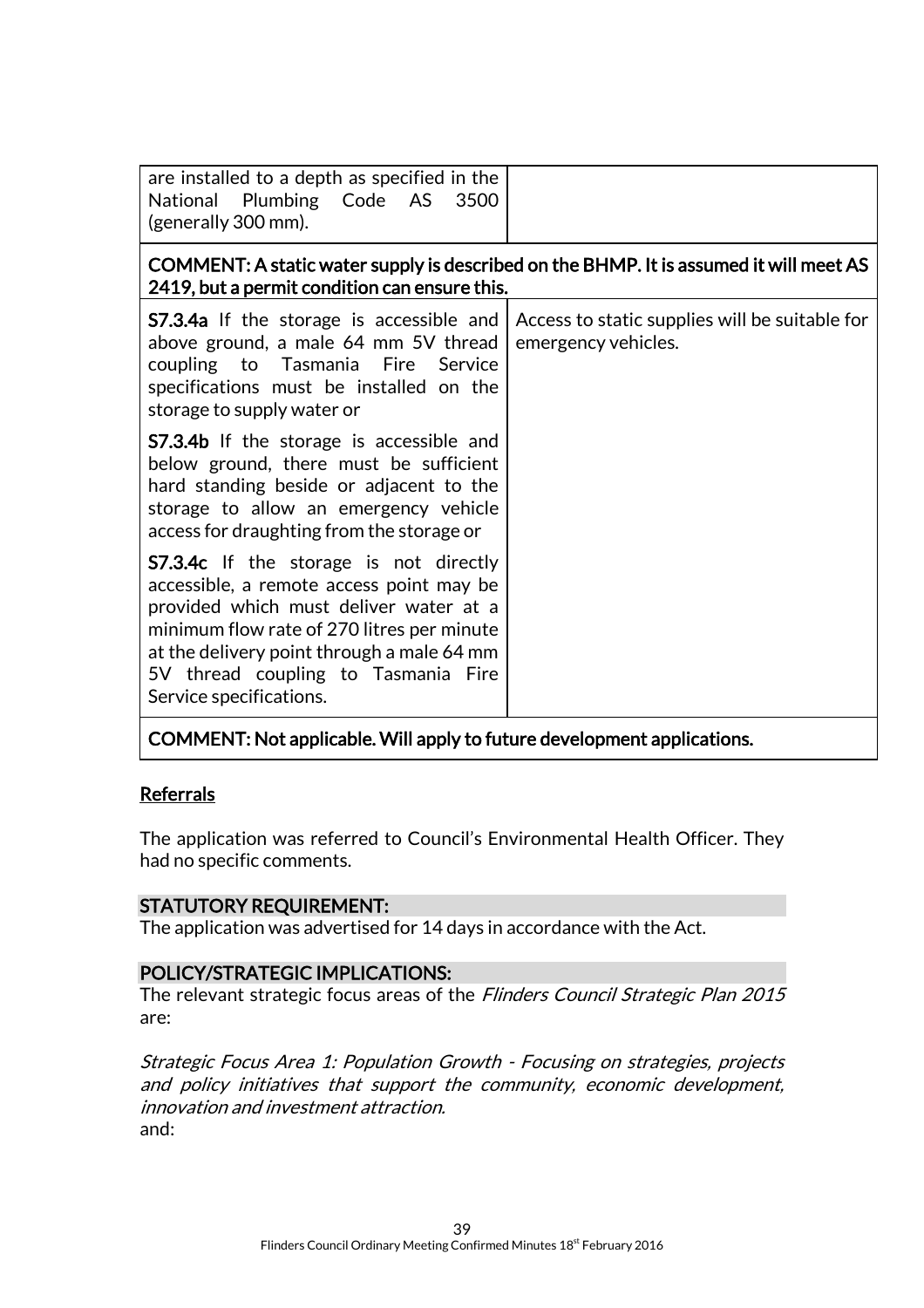Strategic Focus Area 2: Infrastructure and Services - An Islands' specific approach to planning and delivery to ensure community and environmental values are maintained.

COMMENT: The proposal is likely to support investment in line with strategic focus area 1. However, as it is not consistent with the rural character, it does not ensure that community and environmental values are maintained. The proposal is therefore not wholly consistent with the plan.

#### BUDGET AND FINANCIAL IMPLICATIONS:

Not applicable.

#### OFFICER'S RECOMMENDATION:

That the application for a four lot subdivision in the rural zone, by Cohen & Associates for land located at North East River Road, Palana (CT: 115105/1) be REFUSED for the following reasons:

- 1. The proposal does not meet the requirements of Clause 5.8.3 (b) of the planning scheme relating to subdivision in the rural zone.
- 2. The proposal does not meet performance criteria in Schedule 7 Development in Bushfire Prone Areas relating to Access in Subdivisions

Karin Van Straten, Senior Statutory Planner, West Tamar Council joined the meeting via phone at 1.26pm.

#### DECISION:

23.02.2016 Moved: Cr G Willis Seconded: Cr D Williams That the application for a four lot subdivision in the rural zone, by Cohen & Associates for land located at North East River Road, Palana (CT: 115105/1) be REFUSED for the following reasons:

- 1. The proposal does not meet the requirements of Clause 5.8.3 (b) of the planning scheme relating to subdivision in the rural zone.
- 2. The proposal does not meet performance criteria in Schedule 7 Development in Bushfire Prone Areas relating to Access in Subdivisions

# CARRIED UNANIMOUSLY (5-0)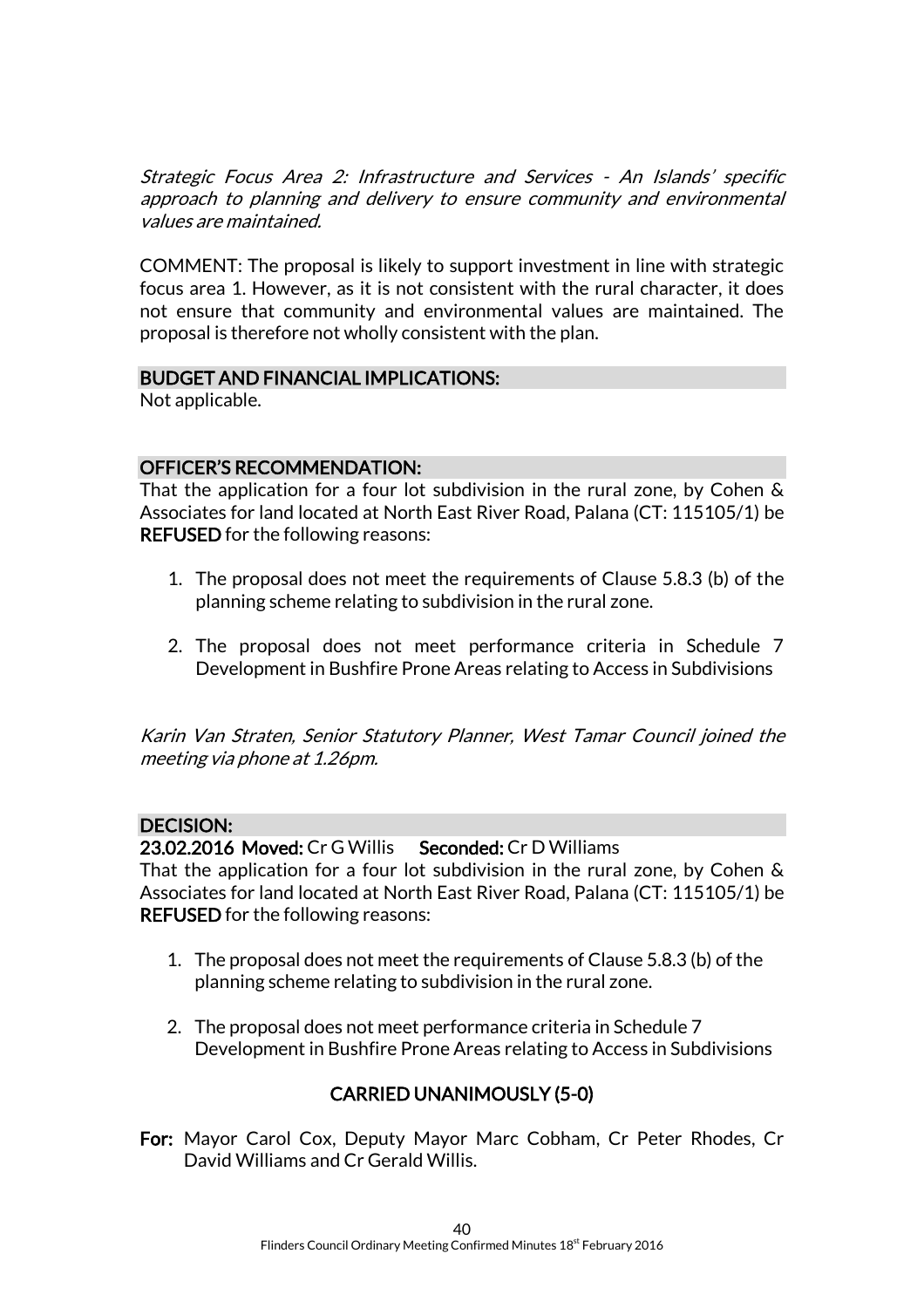#### At 1.28pm the Mayor announced that the Council will now conclude its meeting as a Planning Authority under Section 25 of the Local Government (Meeting Procedures) Regulations 2015.

Karin Van Straten, Senior Statutory Planner, West Tamar Council left the meeting at 1.28pm.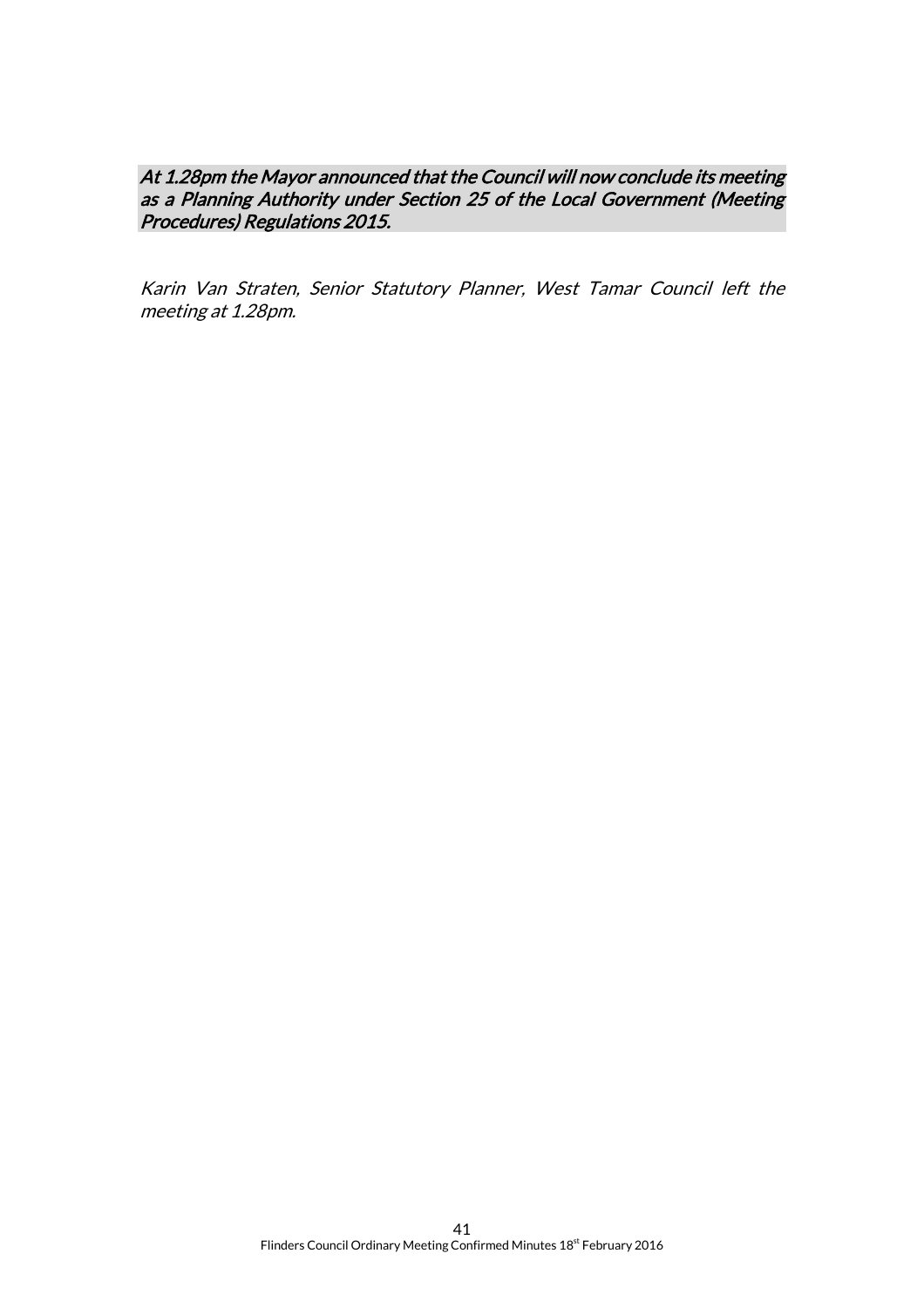#### Item A2: Development Application Report

| <b>ACTION</b>         | <b>Information</b>               |
|-----------------------|----------------------------------|
| <b>PROPONENT</b>      | Council Officer                  |
| I OFFICER             | Development Services Coordinator |
| <b>FILE REFERENCE</b> | DSV/0300                         |
| ASSOCIATED PAPERS     | Nil                              |

#### INTRODUCTION:

The purpose of this report is to provide Councillors with an update of the applications received by the Planning Department for the month of January as per the Council motion 249.09.2015, passed at the 24<sup>th</sup> September 2015 Council Meeting.

Council has requested that the planning consultancy service (West Tamar Council) provide this detail to Council on a monthly basis.

#### PREVIOUS COUNCIL CONSIDERATION:

Nil

#### OFFICER'S REPORT:

No Development Applications were received by the Planning Department for the month of January.

#### VOTING REQUIREMENTS:

Simple Majority

#### OFFICER'S RECOMMENDATION:

That the January Development Application Report be received.

#### DECISION:

24.02.2016 Moved: Cr P Rhodes Seconded: Cr D Williams That the January Development Application Report be received.

#### CARRIED UNANIMOUSLY (5-0)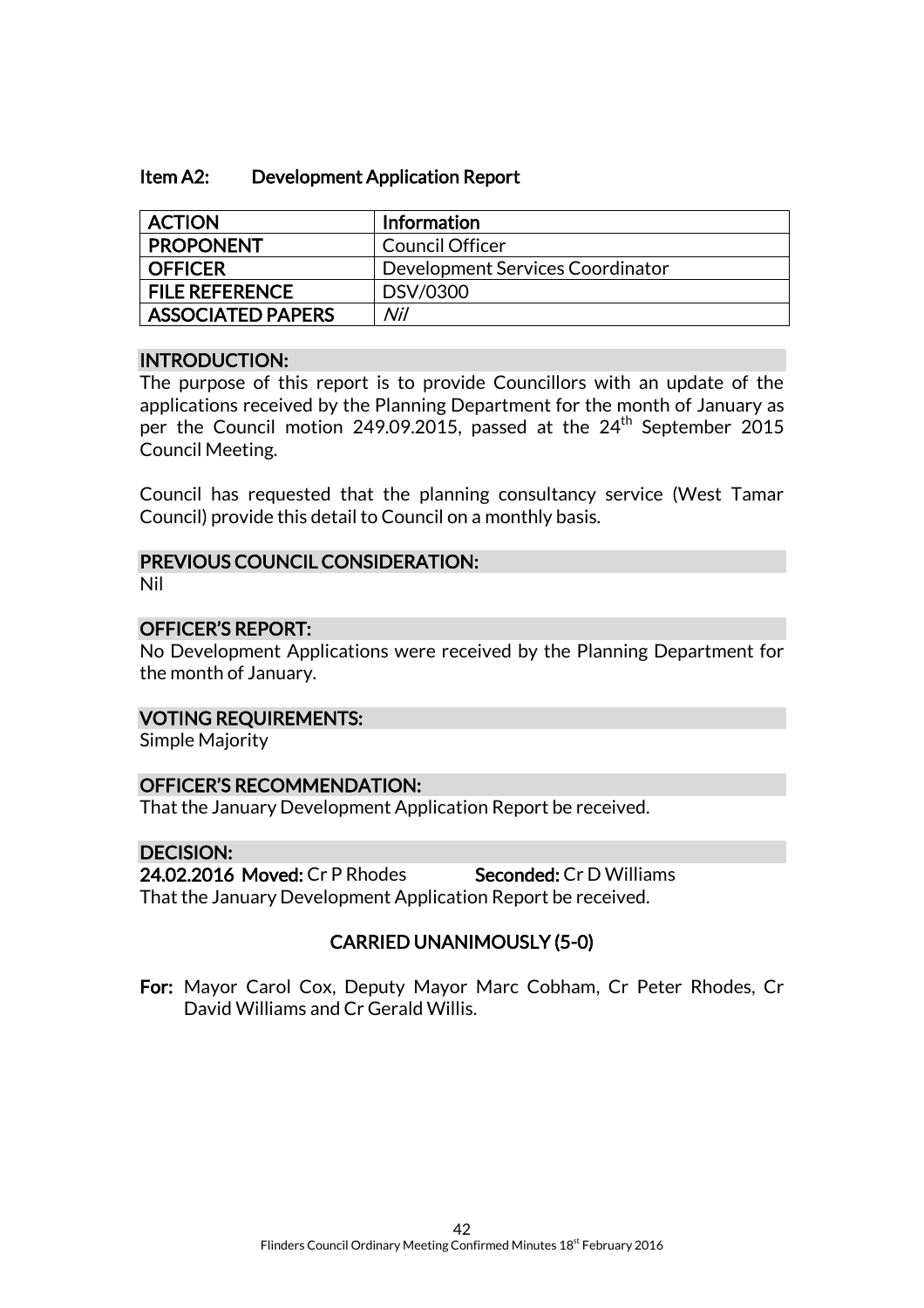# **B. CORPORATE SERVICES**

#### Item B1: Quarterly Financial Report for October – December 2015

| <b>ACTION</b>            | Information                         |
|--------------------------|-------------------------------------|
| <b>PROPONENT</b>         | Corporate Services Manager          |
| <b>OFFICER</b>           | Sophie Pitchford                    |
| <b>FILE REFERENCE</b>    | FIN/0100, ADM/0600                  |
| <b>ASSOCIATED PAPERS</b> | Annexure 5: October – December 2015 |

#### INTRODUCTION:

Presented to Council is the second Quarterly Financial Report for the period commencing  $1<sup>st</sup>$  October 2015 and ending  $31<sup>st</sup>$  December 2015.

# PREVIOUS COUNCIL CONSIDERATION:

Council considers the Quarterly Financial Report on a quarterly basis.

#### OFFICER'S REPORT:

The report structure provides a summary of income and expenditure for the second quarter across all departmental divisions as individual finance reports. The Statement of Comprehensive Income includes actuals from the previous financial year, for comparison against current actuals, as well as the 2015/16 Annual Budget.

The Capital Works Report highlights each project and the expenditure incurred to date as well as projects carried forward as Works in Progress arising from the previous financial year.

#### STATUTORY REQUIREMENT:

Local Government Act 1993

#### POLICY/STRATEGIC IMPLICATIONS:

4.0 Strategic, Efficient and Effective Organisation - Responding to risks and opportunities.

#### BUDGET AND FINANCIAL IMPLICATIONS:

Annual Plan – all areas

#### RISK/LIABILITY:

No foreseen risks or legal obligations identified as a result of the financial report.

#### VOTING REQUIREMENTS:

Simple Majority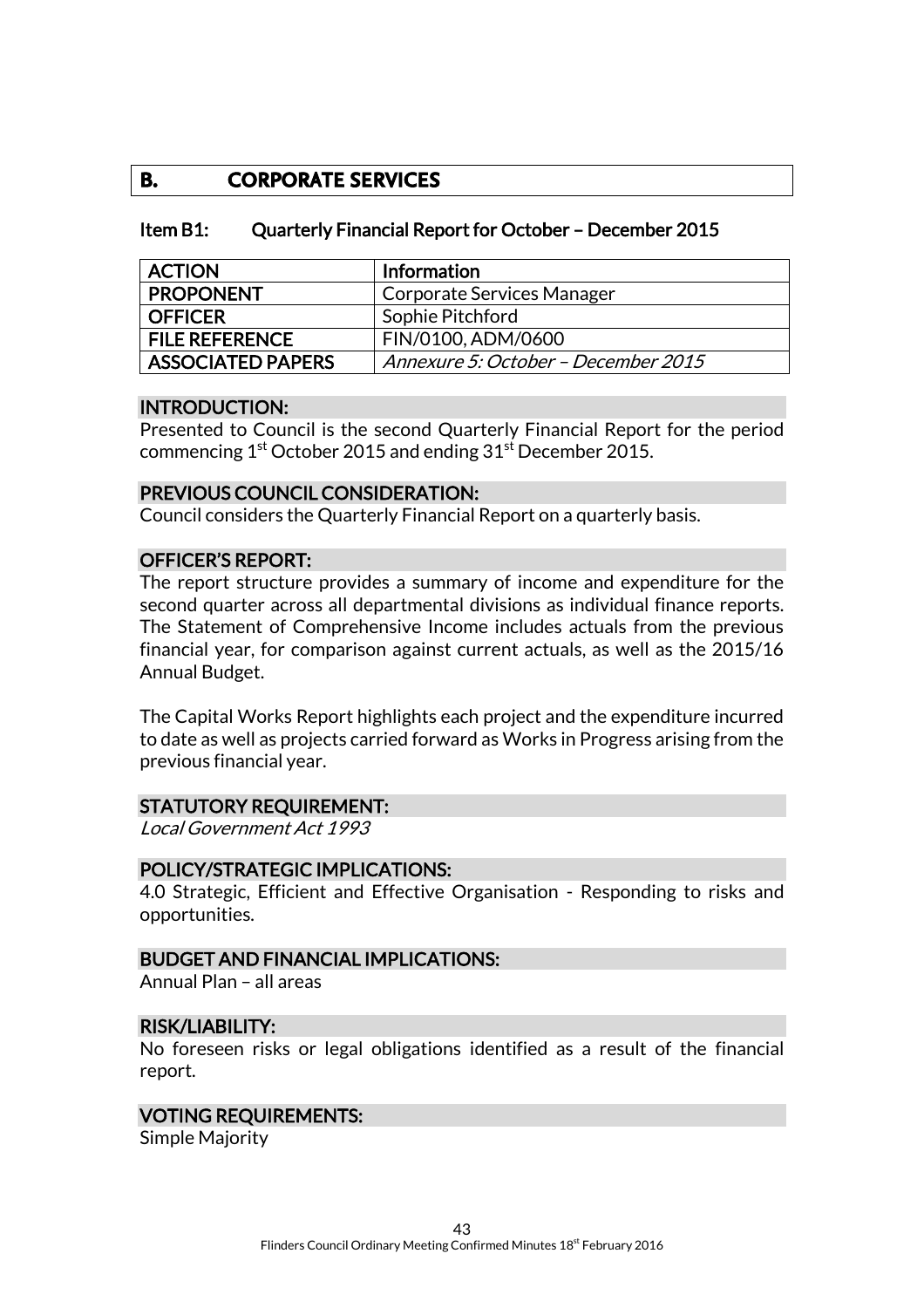#### OFFICER'S RECOMMENDATION:

That the Quarterly Financial Report for the period commencing  $1<sup>st</sup>$  October 2015 and ending 31<sup>st</sup> December 2015 be received and accepted.

# DECISION:

25.02.2016 Moved: Cr G Willis Seconded: Cr P Rhodes

That the Quarterly Financial Report for the period commencing  $1<sup>st</sup>$  October 2015 and ending  $31<sup>st</sup>$  December 2015 be received and accepted.

#### CARRIED UNANIMOUSLY (5-0)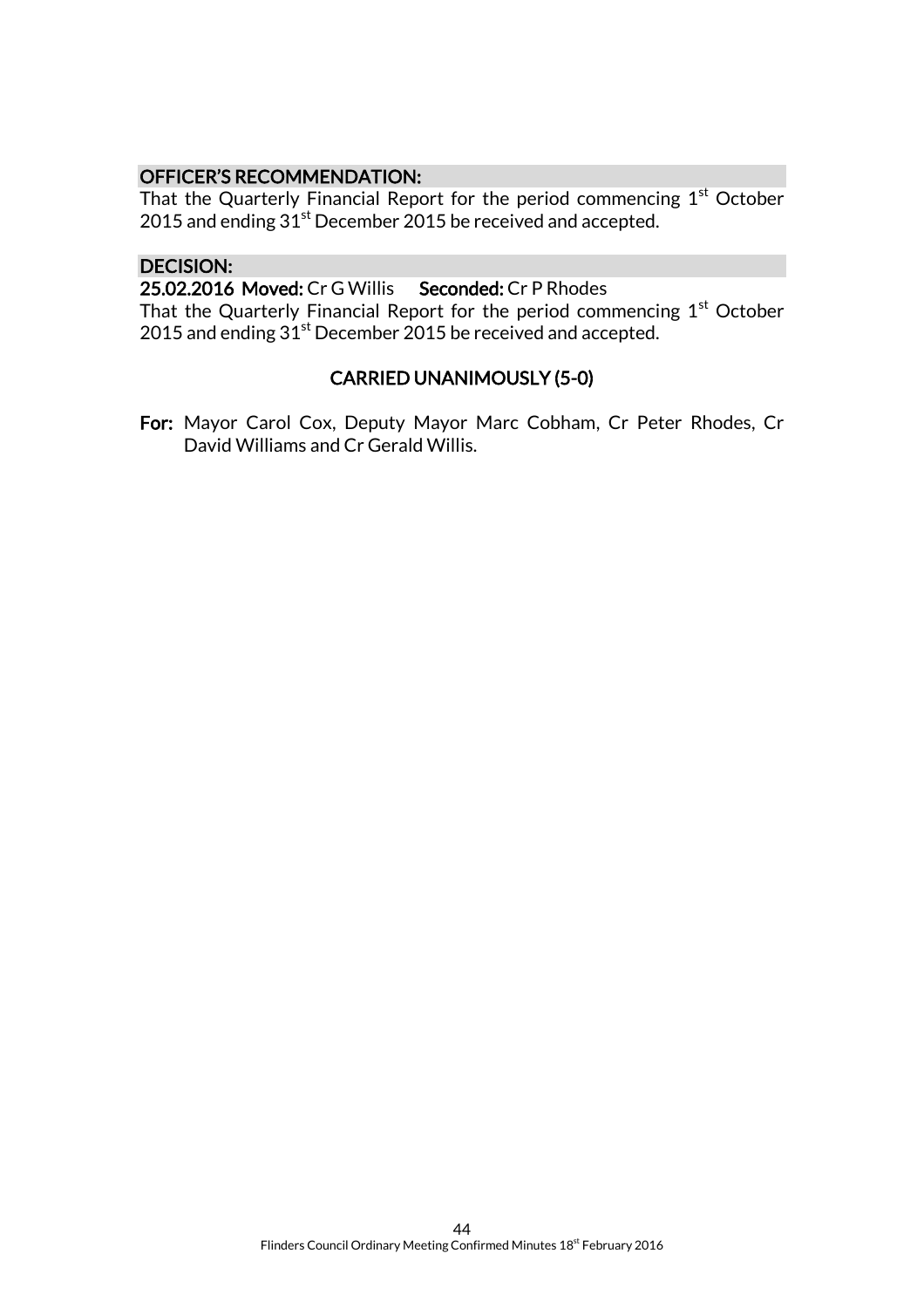#### Item B2: Half Yearly 2015-16 Budget Review

| <b>ACTION</b>            | <b>Decision</b>                              |
|--------------------------|----------------------------------------------|
| <b>PROPONENT</b>         | <b>Council Officer</b>                       |
| <b>OFFICER</b>           | Sophie Pitchford, Corporate Services Manager |
| <b>FILE REFERENCE</b>    | FIN/0701                                     |
| <b>ASSOCIATED PAPERS</b> | Annexure 6: 2015-16 Half Yearly Budget       |
|                          | Review                                       |

#### INTRODUCTION:

The half yearly budget estimates were reviewed at  $31<sup>st</sup>$  December 2015 and are now presented to full Council. This enables a revision of Council's overall financial performance to date as well as an opportunity for budget items to be amended if necessary.

#### PREVIOUS COUNCIL CONSIDERATION:

Council adopted the 2015-16 Budget on  $16^{th}$  July 2015 198.07.2015 Councillor Workshop 4  $4<sup>th</sup>$  February 2016

#### OFFICER'S REPORT:

Budget items have been revised to reflect actual income or expenditure which Council is expected to incur for the remainder of the financial year. Other items of expenditure or capital works previously approved by Council during the first half of 2015-16 have also been included.

Council does have limited cash and reserve funds that have not been transferred within this revised budget to offset any increase in expenditure and this should be considered when approving a budget variation. The proposed variation will still record an estimated deficit balance at year end.

#### STATUTORY REQUIREMENTS:

Local Government Act 1993

#### POLICY/STRATEGIC IMPLICATIONS:

4.0 Strategic, Efficient and Effective Organisation - Responding to risks and opportunities.

#### BUDGET & FINANCIAL IMPLICATIONS:

Annual Plan – all areas

#### RISK/LIABILITY:

No foreseen risks or legal obligations identified as a result of this Budget Review.

#### VOTING REQUIREMENTS:

Absolute Majority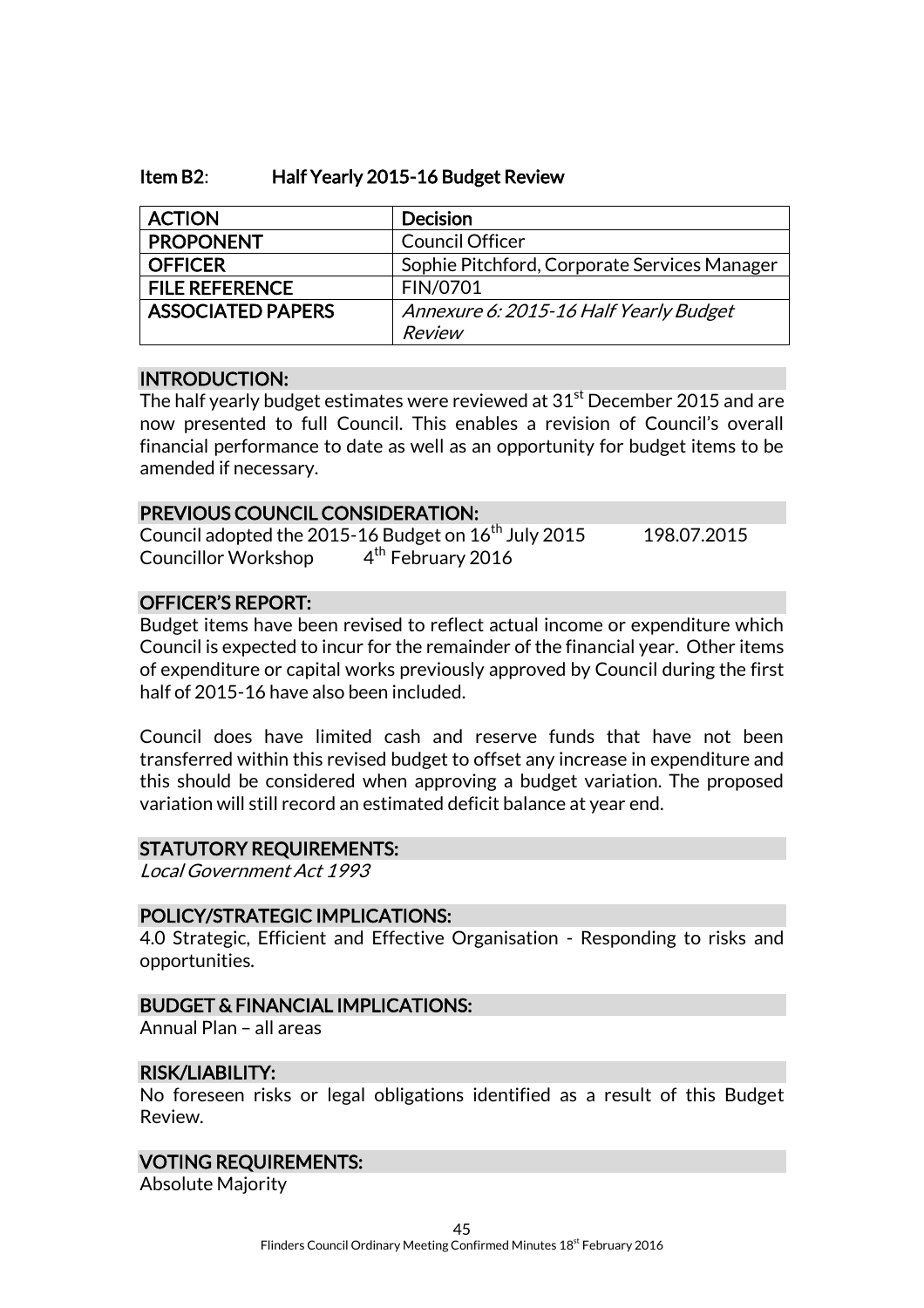# OFFICER'S RECOMMENDATION:

That Council adopts the half yearly 2015-16 Budget Review at  $31<sup>st</sup>$  December 2015 as the Budget for 2015-16.

#### DECISION:

26.02.2016 Moved: Cr G Willis Seconded: Cr P Rhodes

That Council adopts the half yearly 2015-16 Budget Review at  $31<sup>st</sup>$  December 2015 (Annexure 6) as the Budget for 2015-16 with the following changes in the Capital Works Program:

- Reallocation from Footpaths Program of \$20,000 to plant and equipment for the purchase of a waste transfer bin; and
- Additional funds allocated to the reseal of Memana Rd of \$160,000;

plus recognition of \$19,650 of grant funding within Town Maintenance for Lady Barron and Emita Halls, and subject to the inclusion of a footnote to the Flinders Island Golf Club development (\$50,000), noting that any proposal is still to be decided by Council.

# CARRIED UNANIMOUSLY (5-0)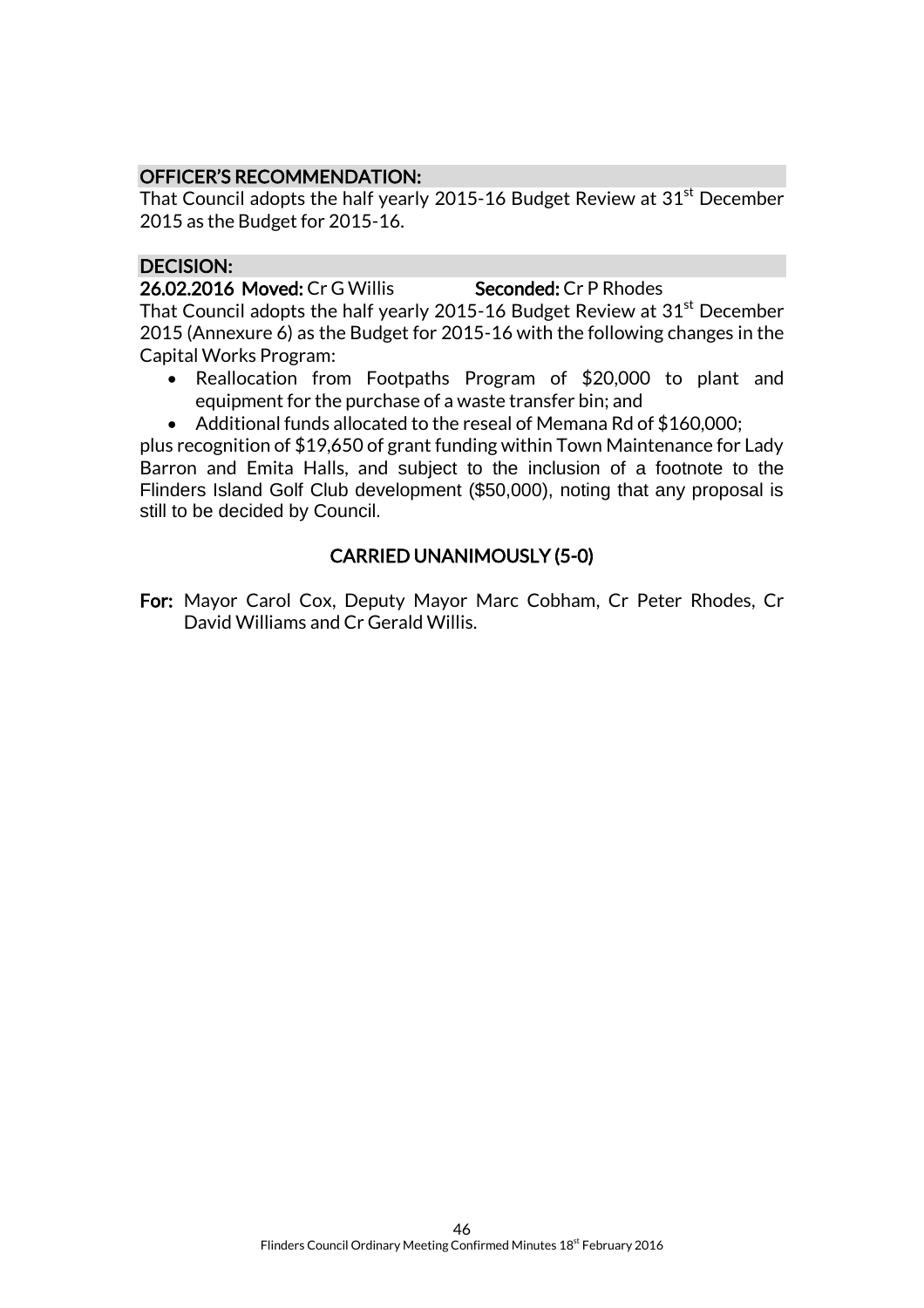# **C. GOVERNANCE**

#### Item C1: Airport Policies

| <b>ACTION</b>            | <b>Decision</b>                                   |
|--------------------------|---------------------------------------------------|
| <b>PROPONENT</b>         | <b>Council Officer</b>                            |
| <b>OFFICER</b>           | Raoul Harper, General Manager                     |
| <b>FILE REFERENCE</b>    | AER/1100, AER/0902, AER/0402, AER/0501            |
| <b>ASSOCIATED PAPERS</b> | Annexure 7: Advertising Signs - Airport           |
|                          | Annexure 8: Aerodrome Upgrade Policy              |
|                          | Annexure 9: Flinders Island Airport - Charges     |
|                          | Policy                                            |
|                          | Annexure 10: Policy for Leasing Land for Aircraft |
|                          | at Flinders Island Aerodrome                      |

#### INTRODUCTION:

Council's Policy Manual is an important document of Council as it provides direction to Staff, Management and Councillors. Many of the policies are required by, or relate to, legislation and in most instances help manage Council's exposure to risk.

#### PREVIOUS COUNCIL CONSIDERATION:

Latest review dates:

| Advertising Signs - Airport                                       | 15 November 2012              | 339.11.2012 |  |
|-------------------------------------------------------------------|-------------------------------|-------------|--|
| Aerodrome Upgrade Policy                                          | 18 November 2010              | 367.11.2010 |  |
| Flinders Island Airport - Charges Policy                          |                               |             |  |
|                                                                   | 15 November 2012              | 343.11.2012 |  |
| Policy for Leasing Land for Aircraft at Flinders Island Aerodrome |                               |             |  |
|                                                                   | 23 September 2010             | 285.09.2010 |  |
| <b>Councillor Workshop</b>                                        | 4 <sup>th</sup> February 2016 |             |  |

#### OFFICER'S REPORT:

Council has a policy that states that policies should be reviewed every four years at the beginning of the election cycle or at Council's discretion.

The following policies have been reviewed by Council and have been identified as operational and are no longer required:

- 1. Advertising Signs Airport;
- 2. Aerodrome Upgrade Policy;
- 3. Flinders Island Airport Charges Policy; and
- 4. Policy for Leasing Land for Aircraft at Flinders Island Aerodrome.

Therefore, I recommend Council rescind the above four policies.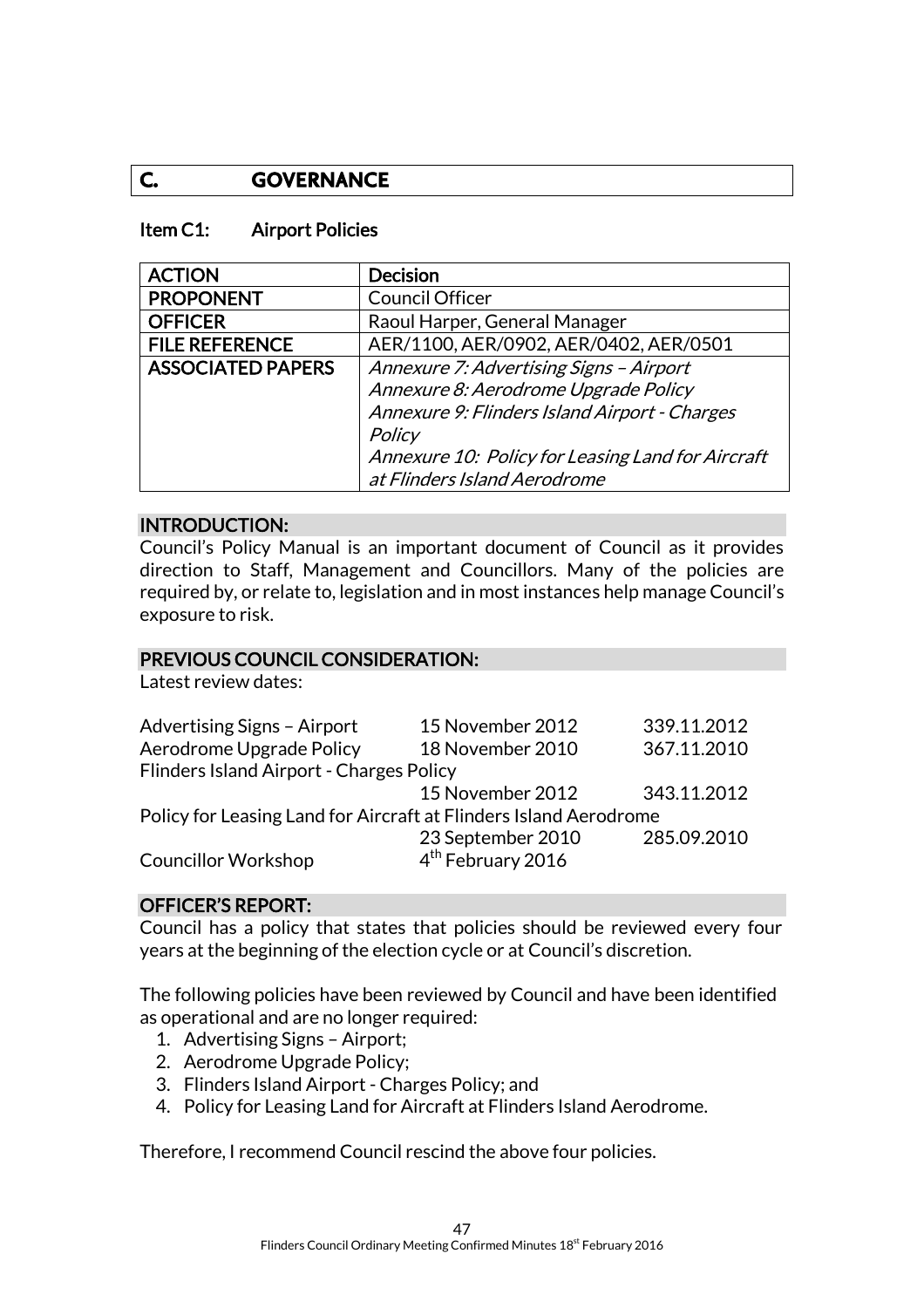# STATUTORY REQUIREMENT:

Local Government Act 1993

#### POLICY/STRATEGIC IMPLICATIONS:

4.0 Strategic, Efficient and Effective Organisation - Responding to risks and opportunities.

#### RISK/LIABILITY:

Rescinding these policies will not expose Council to risk in these areas.

#### VOTING REQUIREMENTS:

Simple Majority

#### OFFICER'S RECOMMENDATION:

That Council rescinds the four policies listed below and allows them to lay on the table for 28 days for public comment:

- 1. Advertising Signs Airport;
- 2. Aerodrome Upgrade Policy;
- 3. Flinders Island Airport Charges Policy; and
- 4. Policy for Leasing Land for Aircraft at Flinders Island Aerodrome.

# DECISION:

27.02.2016 Moved: Deputy Mayor M Cobham Seconded: Cr P Rhodes That Council rescinds the four policies listed below and allows them to lay on the table for 28 days for public comment:

- 1. Advertising Signs Airport;
- 2. Aerodrome Upgrade Policy;
- 3. Flinders Island Airport Charges Policy; and
- 4. Policy for Leasing Land for Aircraft at Flinders Island Aerodrome.

#### CARRIED UNANIMOUSLY (5-0)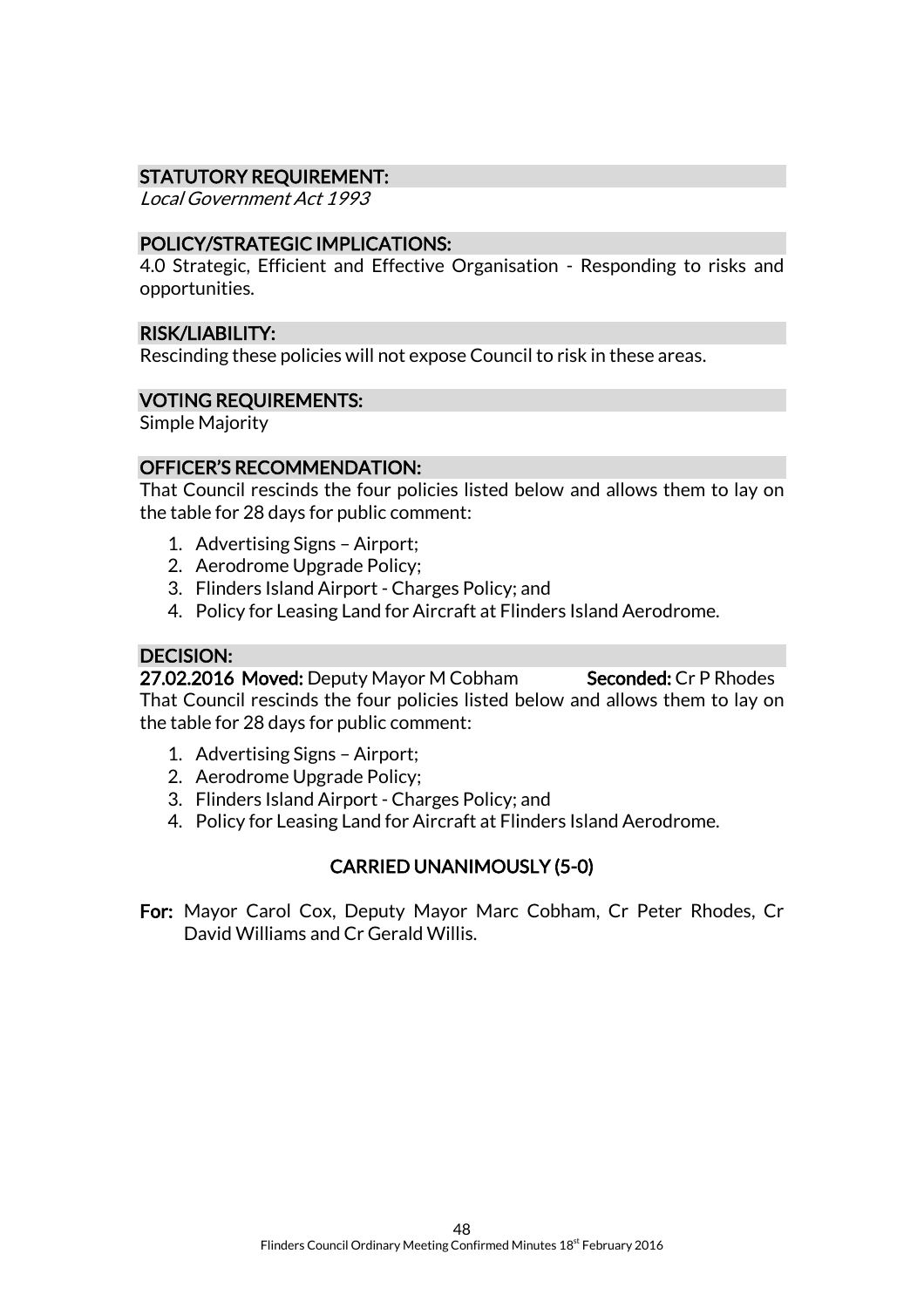#### Item C2: Councillor Resolution Report

| <b>ACTION</b>            | Information                               |
|--------------------------|-------------------------------------------|
| <b>PROPONENT</b>         | <b>Council Officer</b>                    |
| <b>OFFICER</b>           | Raoul Harper, General Manager             |
| <b>FILE REFERENCE</b>    | COU/0600                                  |
| <b>ASSOCIATED PAPERS</b> | Annexure 11: Councillor Resolution Report |
|                          | February 2016                             |

#### INTRODUCTION:

This report identifies the actions taken and actual costs associated with implementing resolutions passed by elected members up to February 2016.

#### PREVIOUS COUNCIL CONSIDERATION:

The report is presented on a monthly basis.

#### OFFICER'S REPORT:

Please read Annexure 11 – Councillor Resolution Report February 2016.

#### VOTING REQUIREMENTS:

Simple Majority

#### OFFICER'S RECOMMENDATION:

That the Councillor Resolution Report February 2016 be noted.

#### DECISION:

28.02.2016 Moved: Deputy Mayor M Cobham Seconded: Cr D Williams That the Councillor Resolution Report February 2016 be noted.

#### CARRIED UNANIMOUSLY (5-0)

For: Mayor Carol Cox, Deputy Mayor Marc Cobham, Cr Peter Rhodes, Cr David Williams and Cr Gerald Willis.

Mayor Carol Cox called a break in the meeting at 1.49pm and resumed the meeting at 2.00pm.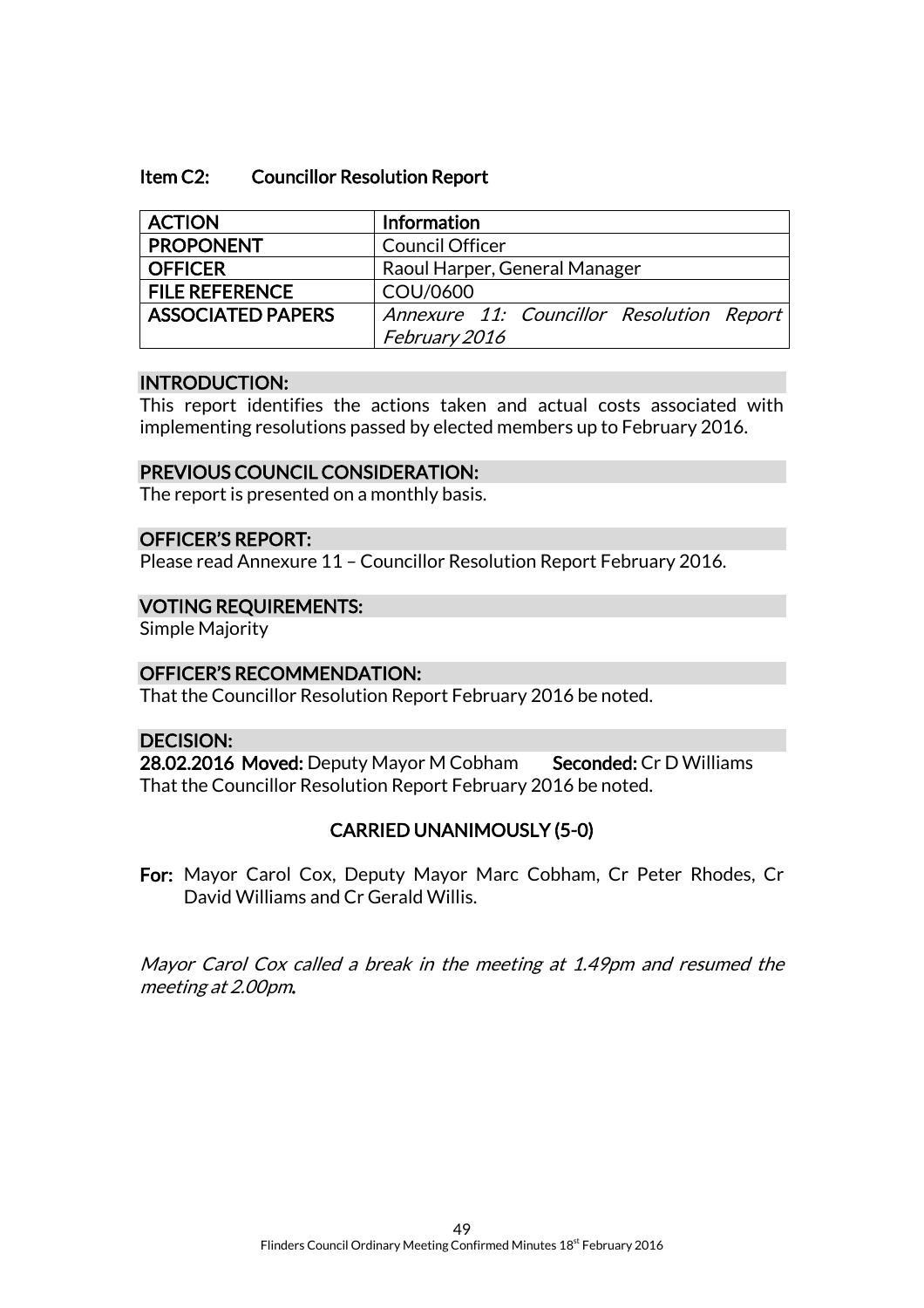# LATE AGENDA ITEM

#### Item C3: Minister for Local Government Letter – Modeling Amalgamation

| <b>ACTION</b>            | <b>Decision</b>                                                                                                                                                                                      |
|--------------------------|------------------------------------------------------------------------------------------------------------------------------------------------------------------------------------------------------|
| <b>PROPONENT</b>         | <b>Council Officer</b>                                                                                                                                                                               |
| <b>OFFICER</b>           | Raoul Harper, General Manager                                                                                                                                                                        |
| <b>FILE REFERENCE</b>    | COU/0401                                                                                                                                                                                             |
| <b>ASSOCIATED PAPERS</b> | Annexure 12: Dollery Report - Perspectives on<br>Local Government Reform in the Northern<br>Tasmania Development Region, April 2011<br>Annexure 13: Letter from the Minister for Local<br>Government |

#### INTRODUCTION:

The purpose of this report is to seek a decision as to whether Flinders Council believes there is value in adding an additional component to the already agreed project plan on regional resource sharing whereby the selected consultants would also assess amalgamation options for the northern Council group.

#### PREVIOUS COUNCIL CONSIDERATION:

| 228.07.2012 | 26 <sup>th</sup> July 2012 (Dollery report)                 |
|-------------|-------------------------------------------------------------|
| 42.02.2015  | 19 <sup>th</sup> February 2015 (Amalgamation)               |
| 75.03.2015  | 26 <sup>th</sup> March 2015 (Amalgamation decision)         |
| 203.07.2015 | 16 <sup>th</sup> July 2015 (Resource sharing)               |
| 257.09.2015 | 24 <sup>th</sup> September 2015 (Resource sharing decision) |

#### OFFICER'S REPORT:

On the 15<sup>th</sup> of February the Minister for Local Government the Hon Peter Gutwein wrote to Councillors expressing the government's desire to see modeling of amalgamation options included in the already agreed regional resource sharing project. This request primarily relates to the fact that some southern councils have included an assessment of amalgamations as part of a study being undertaken in their area.

The Minister noted the following in his letter:

"The comprehensive nature of the southern studies will ensure that the councils involved and the ratepayers they represent and serve will have available to them the necessary data to have a fully informed discussion about the most efficient way to deliver services in their areas."

The Minister goes on to say: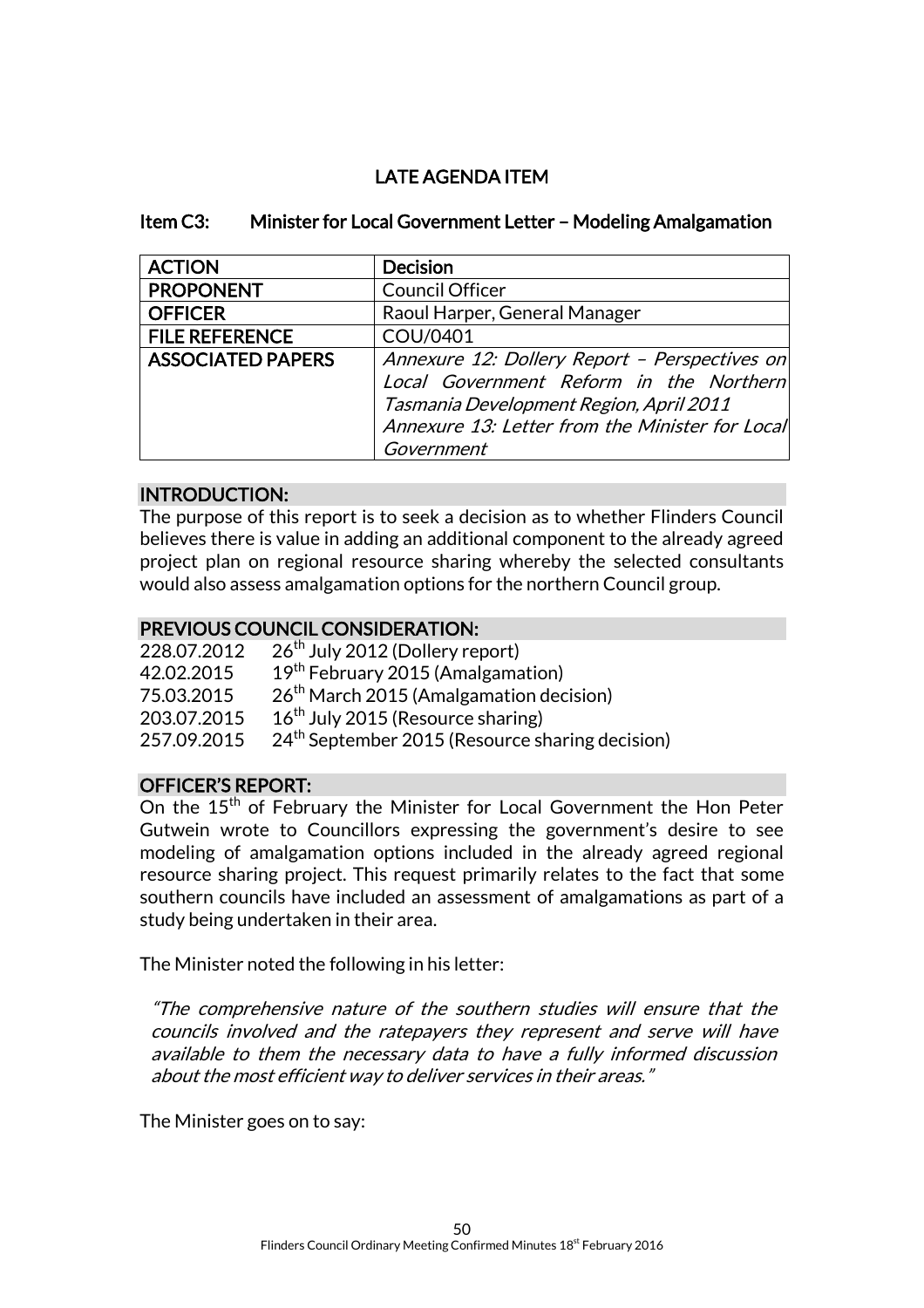"Whilst I welcome your council's willingness to be involved in modeling a regional resource sharing option, it is unfortunate that the decision has been made not to consider the widest range of options like the South is for delivering the best possible level of services to ratepayers in the most efficient way."

The Minister goes on to talk about a number of other matters and Councillors and those in the community who have an interest in these matters should read the letter as attached to this agenda item.

In summary, the Minister effectively requests that the northern Council group include an assessment of amalgamation options in the already agreed project plan on regional resource sharing options based on the belief that amalgamation may well be the best way to deliver the highest service standards at the lowest cost to our communities. He iterates that by not doing this the north may be disadvantaged in to the future.

Clearly Local Government in Tasmania is deep into a reform process and the State has been upfront in stating that they seek significant reform of the existing model. From an Officer perspective and from my understanding of previous Council discussions on this matter, a key point is missed not only in the Minister's letter but in the reform process to date; the reform agenda is singularly based on cost of service delivery and associated efficiencies and appears to completely disregard the vital role that local representation and local decision making plays in the Australian democratic system and in the overall health and economic vitality of our communities. Moreover it disregards the role local councils play in the community, economic, development and advocacy space. For a remote community such as Flinders, the exclusion of these key aspects from the reform discussion to date only enhances the void that exists between those in the capital and those of us living on a remote island. The current reform agenda effectively mirrors those that have taken place in most of the States in the Federation and reports on these previous reforms have shown little if any evidence that "bigger is better", in fact in most cases amalgamation has led to less efficient service delivery and higher costs with often a complete disempowerment of the "local" in Local Government. This has been particularly evident in regional and remote Council areas.

By way of evidence to support the claims above, in May 2012 Northern Tasmania Development completed a review of Local Government within the northern region. This review was undertaken by Professor Brian Dollery working under the auspices of New England Education and Research P/L. Professor Dollery's report provided a synoptic, readily accessible account of the major challenges confronting all Australian Local Government jurisdictions, including the Tasmanian Local Government sector, together with a range of perspectives derived from academic literature and the raft of recent public inquiries into the nature of these challenges and the various policy solutions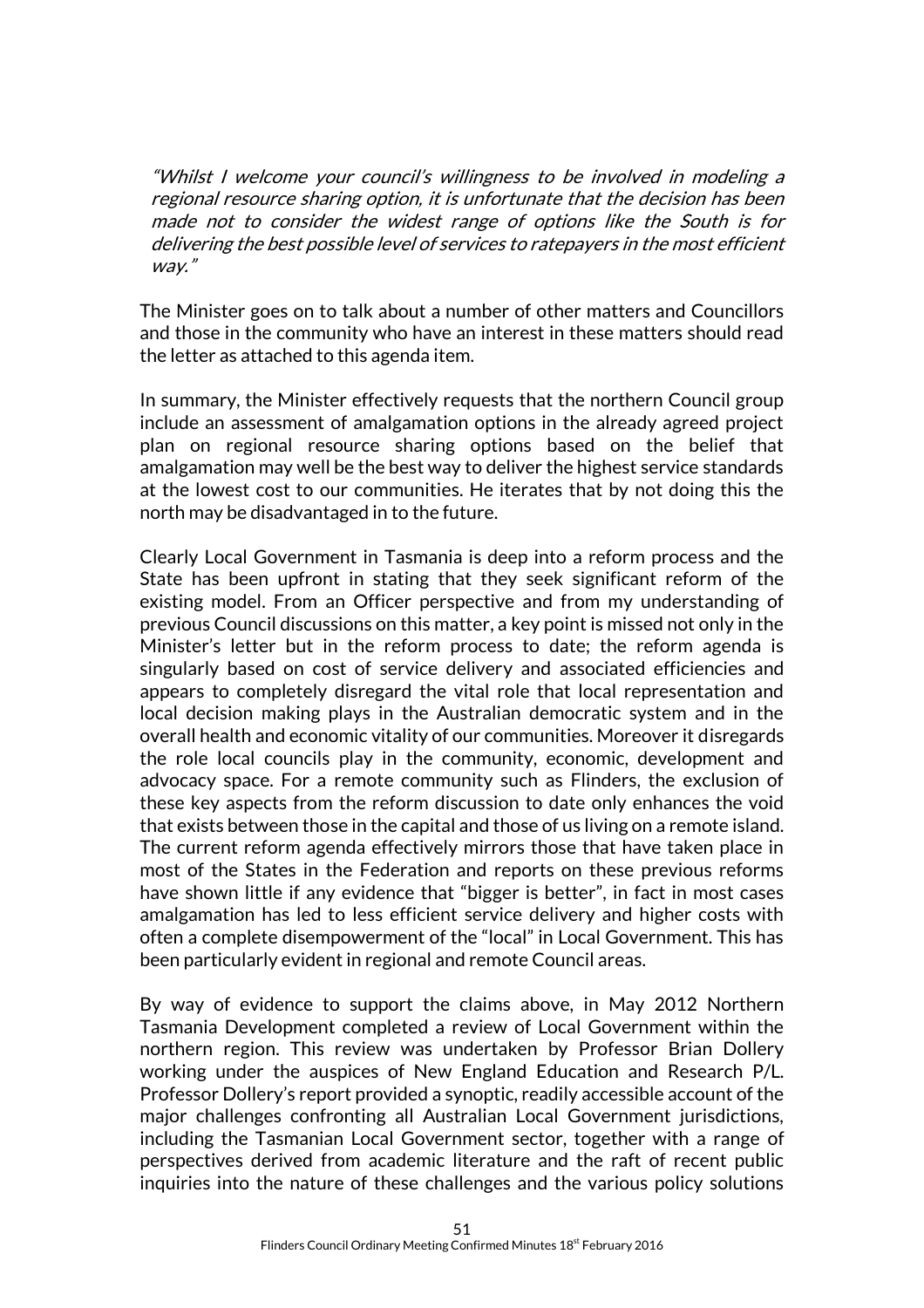/options which have been proposed. Given the current campaign in Tasmania aimed at widespread Local Government amalgamation, the report assesses the efficacy of structural reform as a means of tackling the challenges facing contemporary Local Government.

The report examined different possible structural models of Local Government suitable for Australian (and Tasmanian) conditions, it evaluated amalgamation as a method of improving the efficiency, effectiveness and financial sustainability of local government, boundary changes, shared services and other forms of council collaboration as structural alternatives to amalgamation.

The report provided a detailed critique of the available Australian and international empirical evidence on (a) scale economies in Local Government and (b) shared services in Local Government. In order to give some idea as to how alternative approaches to structural change work in practice, the report also provided synoptic 'case studies' of successful and unsuccessful council amalgamation, boundary changes, and shared service entities.

The report also included detailed assessment of two major Tasmanian reports which have recommended radical Local Government mergers: The Southern Tasmania Council Association (STCA) sponsored Independent Review of Structures for Local Governance & Service Delivery in Southern Tasmania ('Munro Report') and the Property Council sponsored Deloitte Access Economics Local Government Structural Reform in Tasmania.

The independent report prepared by Professor Dollery for Northern Tasmania Development outlined that all regional areas across Australia currently face similar challenges and that Local Government reform is not necessarily a panacea to solve these issues. Economic and social uncertainty at a state, national and international level have created a challenging environment for the region(s) and our local communities and Dollery suggests that while these challenges mostly fall outside the control of Local Governments, it is nonetheless imperative that our tier of government does all it can to create the necessary conditions for local communities and the business sector to respond effectively and rapidly to change. The review of options for Local Government reform and the provisions of examples on how services are delivered to other communities in Australia sets the scene for the region to assess the existing and current structure and what improvements could be made to drive efficient, relevant and sustainable services to our communities into the future.

The Dollery report provides a detailed study on the various structural reform options available to Northern Tasmania Development member councils to best prepare the local communities of the Northern Tasmania to meet future economic and social challenges. The report outlines:

1. The immense challenge of constructive council reform in Northern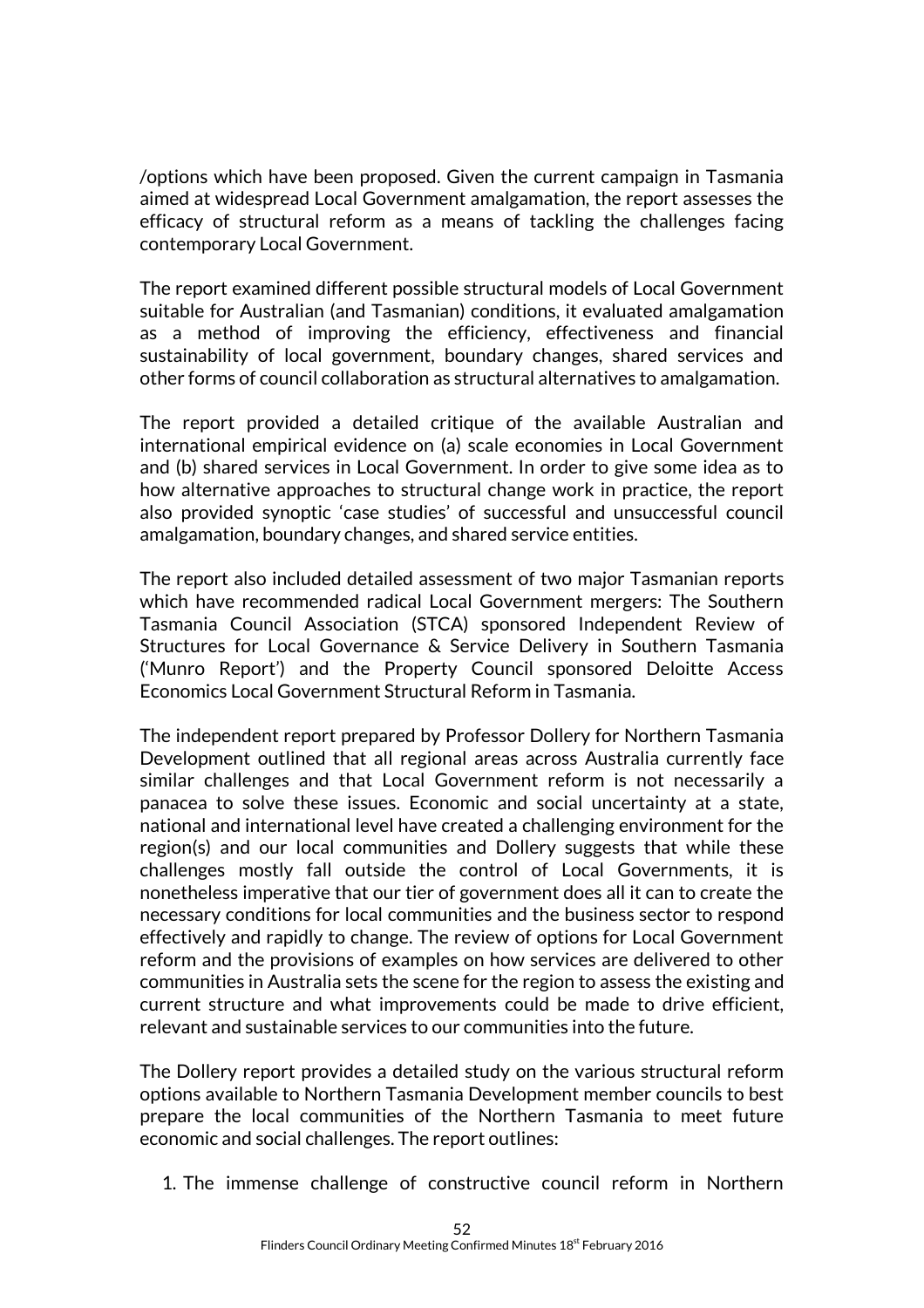Tasmania given the enormous heterogeneity between Northern Tasmania Development councils, ranging from a mere 900 people in Flinders at a population density of only 0.45 persons per square km, to almost 66,000 residents in Launceston at around 47 persons per square km. Moreover, the sheer size of the Northern Tasmania Development region at 19.938 per square km with around 5,000 km of roads presented further difficulties. These facts rendered the establishment of a single Northern Tasmania 'Super Council' unworkable in the mind of the author.

- 2. A detailed evaluation of Australian and international empirical evidence on (a) the economic and social outcomes of amalgamation; (b) scale economies in Local Government; and (c) shared services in Local Government. The Report also provides 'case studies' of successful and unsuccessful council amalgamation, boundary changes, and shared service entities. It concluded that, as a general rule: (i) amalgamation had not met the claims of its proponents; (ii) scale economies existed in only some specific local council functions; and (iii) shared services offered limited cost savings and service improvements.
- 3. The report then evaluated nine possible structural options for Northern Tasmania Development councils:
	- Status Quo remain
	- Ad hoc Resource Sharing expanded
	- Regional Organisation of Councils (ROC) established
	- Area Integration Model
	- Virtual Local Government
	- Agency Model
	- Single Amalgamated 'Northern Council'
	- Conditional Amalgamation
	- Boundary Changes

Dollery proposed two main recommendations:

- The Northern Tasmania Development group of councils should expand substantially resource sharing and shared service arrangements.
- The Northern Tasmania Development group of councils and the Northern Tasmania Development organisation should concentrate on regional advocacy, regional integration, regional development, regional planning and other regional initiatives in order to stimulate economic and social development.

Flinders Council is already a leader in resource sharing within the region. Having worked with Northern Midlands, Meander Valley and Break O'Day Councils in the past three years, Flinders is well place to continue to explore and lead a push for greater shared service arrangements. Informal discussions with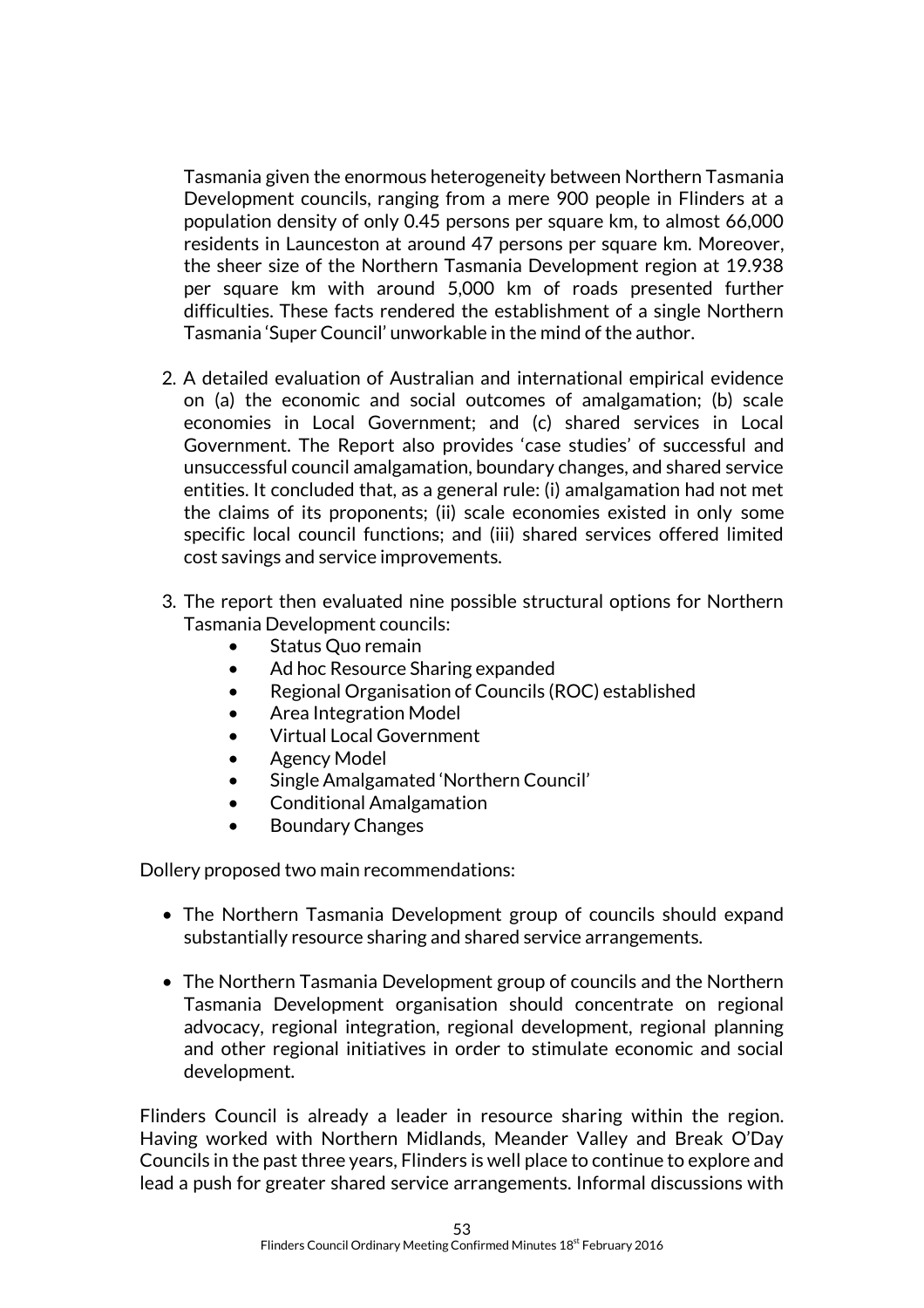Break O'Day and Dorset Councils continue to assess options in these areas and the NTD group of Councils via the Local Government Committee continues to assess options for regionally based shared service delivery platforms highlighted by the recently developed regional shared services project that is to be funded by all Councils in the region.

Flinders Council has an existing resource sharing agreement with West Tamar Council whereby most development services functions are delivered remotely. This relationship has been high beneficial to date for both organisations and is leading to improve efficiency, better outcomes for ratepayers and cheaper service deliver. Interestingly the largest Council in northern Tasmania has to date show little to no interest in resource sharing that I am aware of at a service delivery level.

That said, the northern councils have agreed to benchmark service delivery standards and costs and assess what resource sharing models could be put in place to drive more efficient and cost effective service delivery. A cornerstone of Flinders Council's involvement in this project is that it in no way would disempower local representation. Council has already stated it does not support amalgamation and I have seen no evidence to date from the State that would alter this position.

The Dollery report supports the growth of collaborative approaches to service delivery while dismantling the concept that "bigger is cheaper" in delivering efficient and effective services to communities. As stated previously, Flinders Council is at the forefront of developing and utilising collaborative service delivery models and the request to include (at our cost) in an existing project on resource sharing an extra component on amalgamation options does not align with the evidence base Council has in relation to the value and effectiveness of amalgamations for communities such as ours and moreover is not supported by previous Council consideration and decisions.

In writing this report I have no clarity on what the extra costs of including an amalgamation model would be. I also have no ability to preempt what the other Councils in the regions response will be to the request of the Minister. That said, Council has the option to enter into discussions with the northern councils on this matter or simply agree that if amalgamation modeling is to be included then Flinders position is it will withdrawal from the current resource sharing project. I see little ability to remain in the project while also requesting to be excluded from the amalgamation modeling if the other Councils agree to include it in the project.

#### STATUTORY REQUIREMENT:

Local Government Act 1993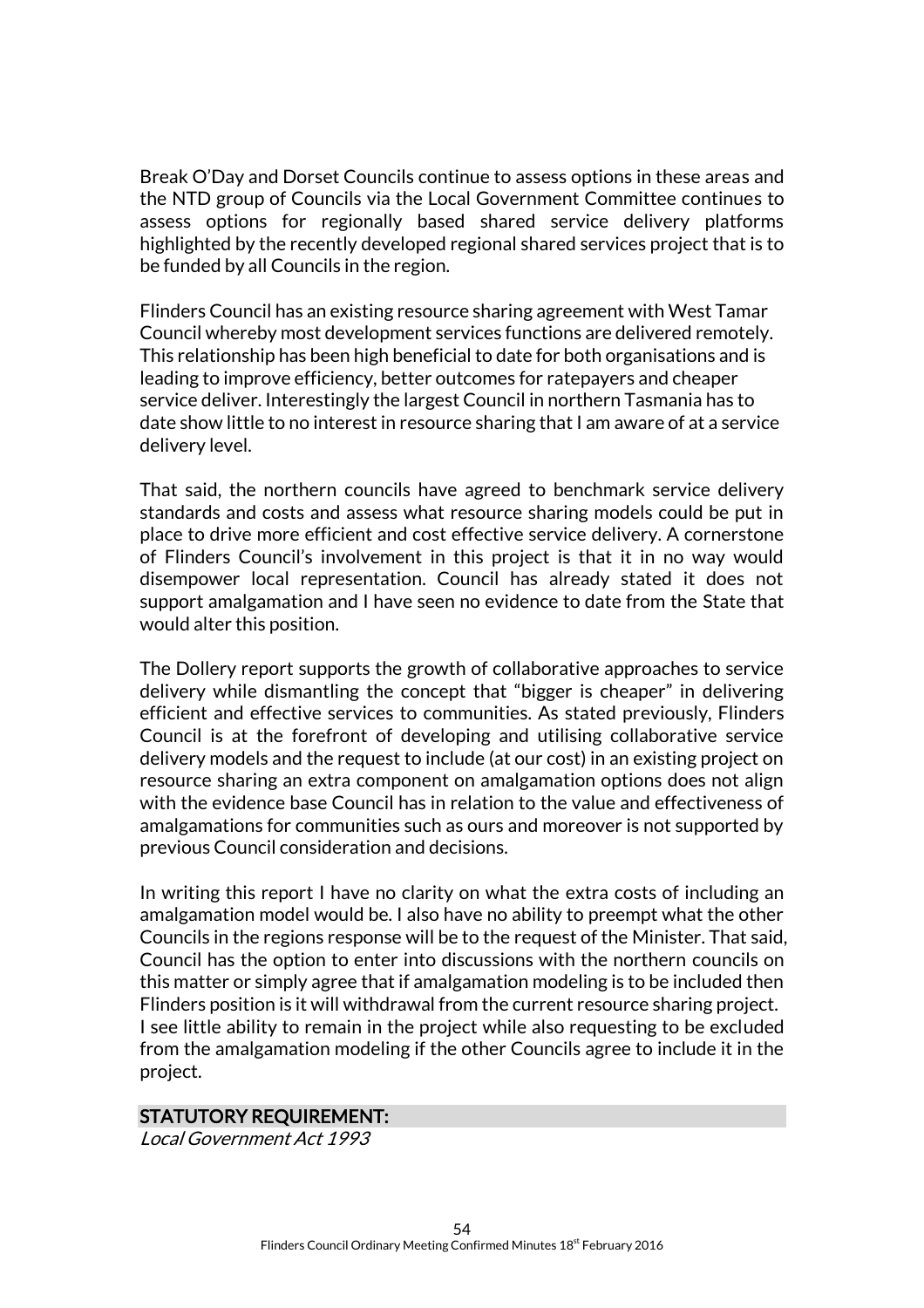# POLICY/STRATEGIC IMPLICATIONS:

4.0 Strategic, Efficient and Effective Organisation - Responding to risks and opportunities.

#### BUDGET AND FINANCIAL IMPLICATIONS:

Unknown

#### RISK/LIABILITY:

The Dollery report supports the growth of collaborative approaches to service delivery while dismantling the concept that "bigger is cheaper" in delivering efficient and effective services to communities. The amalgamation model is solely based on the "bigger is cheaper" premise and the impacts of this on our Community could carry significant risk. Resource sharing offers the lowest risk to Council while maintaining local representation and effective service delivery.

#### VOTING REQUIREMENTS:

Simple Majority

#### OFFICER'S RECOMMENDATION:

That Council notes the letter from the Minister for Local Government and resolves the following:

- 1. In May 2012 Northern Tasmania Development completed a review of Local Government within the northern region. This review was undertaken by Professor Brian Dollery working under the auspices of New England Education and Research P/L. Professor Dollery's report provided a synoptic, readily accessible account of the major challenges confronting all Australian Local Government jurisdictions, including the Tasmanian Local Government sector, together with a range of perspectives derived from academic literature and the raft of recent public inquiries into the nature of these challenges and the various policy solutions / options which have been proposed. Given the current campaign in Tasmania aimed at widespread local government amalgamation, the report assesses the efficacy of structural reform as a means of tackling the challenges facing contemporary local government. Dollery proposed two main recommendations:
	- The Northern Tasmania Development group of councils should expand substantially resource sharing and shared service arrangements.
	- The Northern Tasmania Development group of councils and the Northern Tasmania Development organisation should concentrate on regional advocacy, regional integration, regional development, regional planning and other regional initiatives in order to stimulate economic and social development.
- 2. Flinders Council is already a leader in resource sharing and it has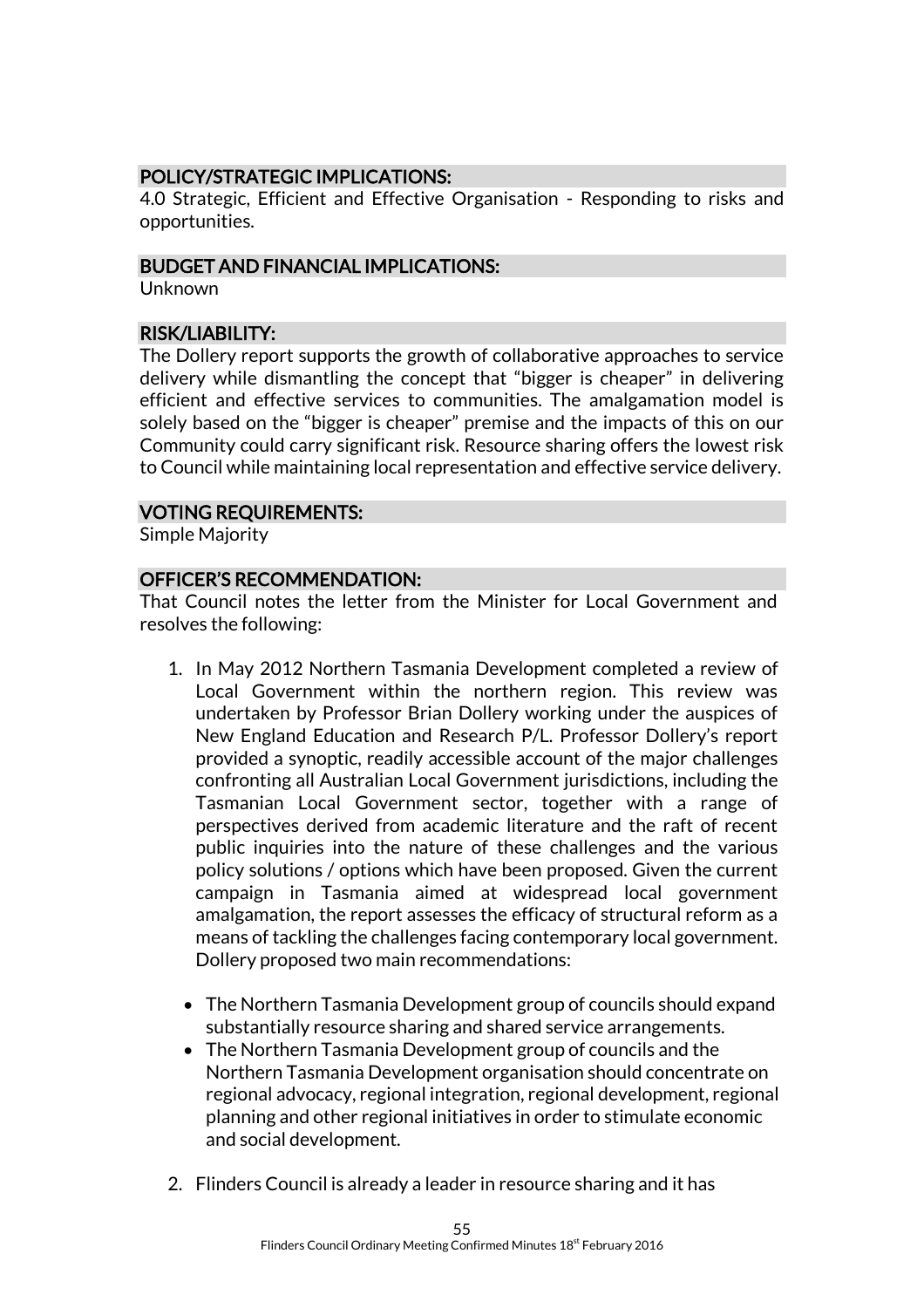delivered cost savings and higher service standards to the community we serve.

- 3. Flinders Council has seen no evidence to support the assumption that "bigger is cheaper" in delivering efficient and effective services to communities.
- 4. Flinders Council supports the existing project plan approved by the northern councils in relation to benchmarking and regional resource sharing opportunities and sees no reason on the evidence presented why modeling of amalgamation options should be included in this work.
- 5. Flinders Council does not support amalgamations as it would disempower local decision making and take the "local" out of Local Government.
- 6. Flinders Council believes that amalgamation could have significant consequences for the viability of our remote communities.
- 7. Flinders Council will withdraw from the regional benchmarking and resource sharing project if modeling of amalgamations is included in the project.

#### DECISION:

29.02.2016 Moved: Cr D Williams Seconded: Deputy Mayor M Cobham That Council notes the letter dated 11<sup>th</sup> February 2016 from the Minister for Local Government and notes the following:

- 1. In May 2012 Northern Tasmania Development completed a review of Local Government within the northern region. This review was undertaken by Professor Brian Dollery working under the auspices of New England Education and Research P/L. Professor Dollery's report provided a synoptic, readily accessible account of the major challenges confronting all Australian Local Government jurisdictions, including the Tasmanian Local Government sector, together with a range of perspectives derived from academic literature and the raft of recent public inquiries into the nature of these challenges and the various policy solutions / options which have been proposed. Given the current campaign in Tasmania aimed at widespread local government amalgamation, the report assesses the efficacy of structural reform as a means of tackling the challenges facing contemporary local government. Dollery proposed two main recommendations:
	- The Northern Tasmania Development group of councils should expand substantially resource sharing and shared service arrangements.
	- The Northern Tasmania Development group of councils and the